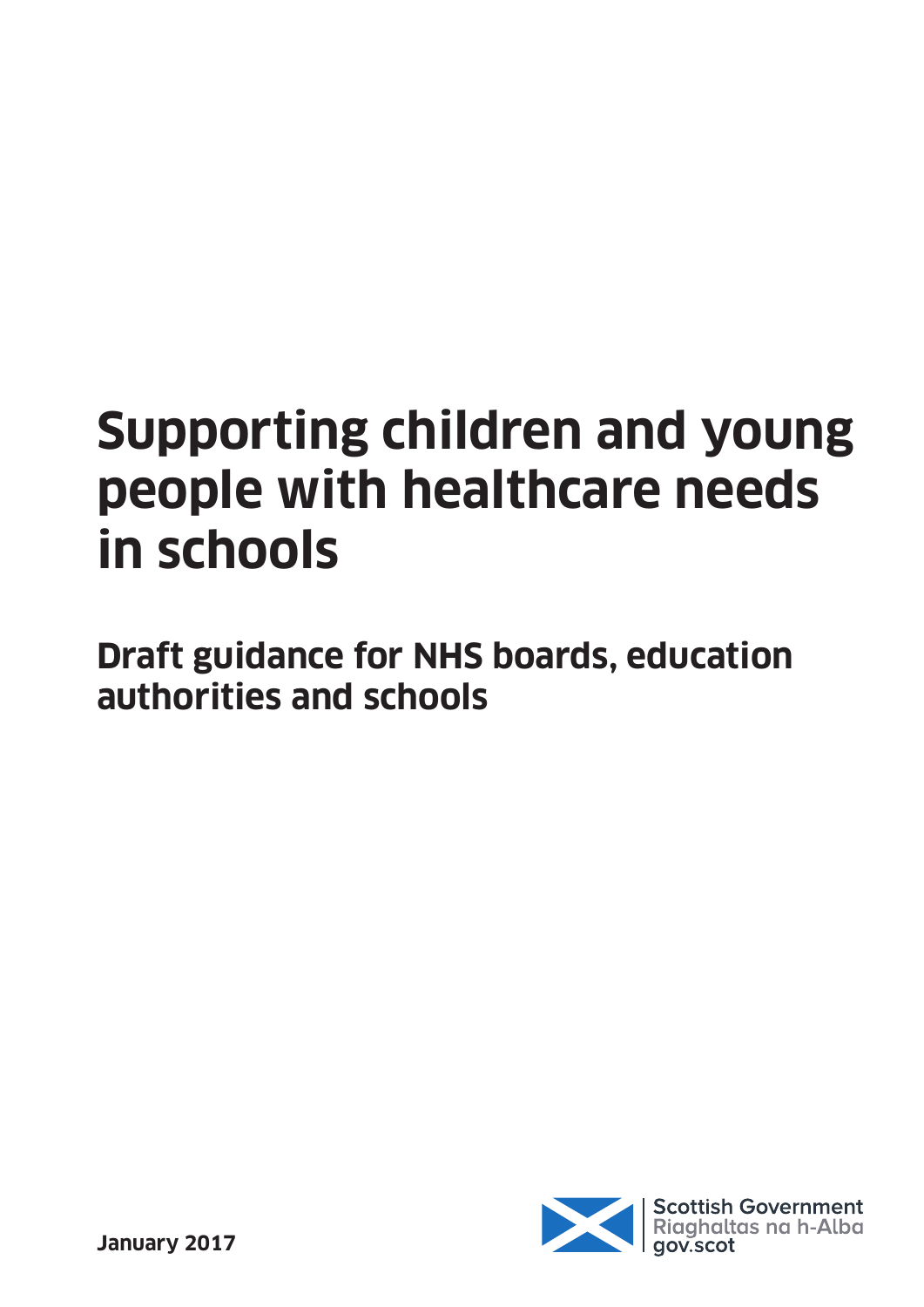| <b>INTRODUCTION</b>                                                                                                                                                                           | 5  |
|-----------------------------------------------------------------------------------------------------------------------------------------------------------------------------------------------|----|
| What is this guidance about?                                                                                                                                                                  | 5  |
| How should this guidance be used?                                                                                                                                                             | 5  |
| What is the status of the guidance?                                                                                                                                                           | 6  |
| <b>Principles</b>                                                                                                                                                                             | 6  |
| <b>CHAPTER 1 - THE LEGISLATIVE AND POLICY CONTEXT</b>                                                                                                                                         | 8  |
| Background                                                                                                                                                                                    | 8  |
| Legislative context                                                                                                                                                                           | 8  |
| Policy context                                                                                                                                                                                | 13 |
| <b>CHAPTER 2 - SUPPORTING CHILDREN AND YOUNG PEOPLE WITH</b><br><b>HEALTHCARE NEEDS IN SCHOOLS: RIGHTS AND RESPONSIBILITIES</b>                                                               | 16 |
| Introduction to rights and responsibilities                                                                                                                                                   | 16 |
| Children and young people's rights                                                                                                                                                            | 16 |
| Responsibilities                                                                                                                                                                              | 17 |
| <b>CHAPTER 3 - DEVELOPING POLICIES AND PROCEDURES FOR SUPPORTING</b><br><b>CHILDREN AND YOUNG PEOPLE WITH HEALTHCARE NEEDS - NHS BOARD</b><br>AND EDUCATION AUTHORITY AGREEMENTS AND POLICIES | 22 |
| Local strategic joint agreements                                                                                                                                                              | 22 |
| Policy framework on supporting children and young people with healthcare needs in<br>schools                                                                                                  | 22 |
| The allocation of support staff to meet the healthcare needs of children and young<br>people in schools                                                                                       | 24 |
| Training and development of staff to support healthcare needs in schools                                                                                                                      | 24 |
| Education Authority indemnification/insurance                                                                                                                                                 | 25 |
| Sharing information and confidentiality                                                                                                                                                       | 25 |
| Resolving disagreements                                                                                                                                                                       | 26 |
| <b>CHAPTER 4 - SUPPORTING CHILDREN AND YOUNG PEOPLE WITH</b><br><b>HEALTHCARE NEEDS AT SCHOOL LEVEL</b>                                                                                       | 27 |
| The role of schools                                                                                                                                                                           | 27 |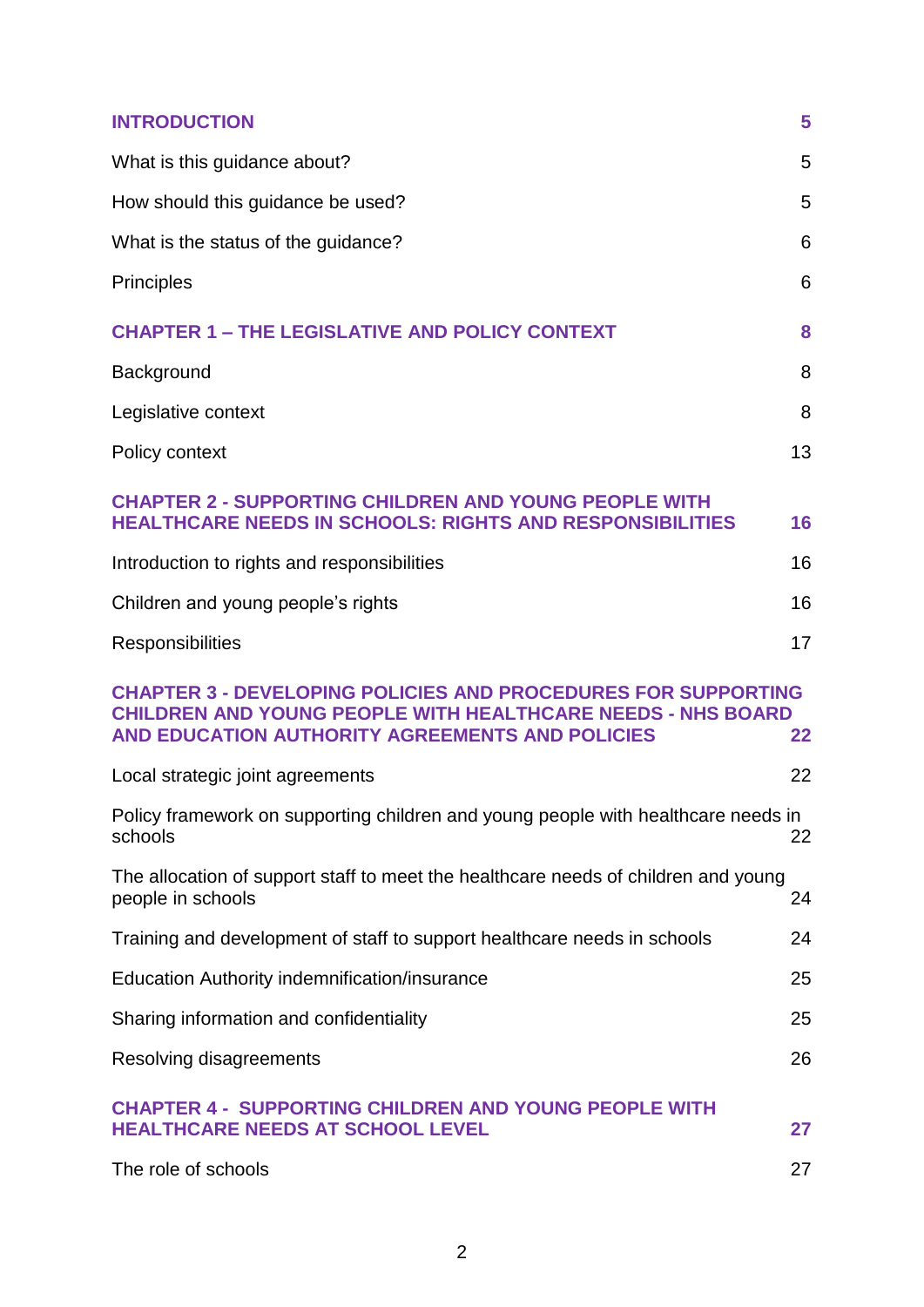| School level training issues                                                                                                                                             | 27 |
|--------------------------------------------------------------------------------------------------------------------------------------------------------------------------|----|
| Identifying and supporting healthcare needs in schools                                                                                                                   | 28 |
| Individual healthcare plans                                                                                                                                              | 29 |
| Dealing with medicines safely                                                                                                                                            | 30 |
| Self-management                                                                                                                                                          | 31 |
| Access to medication                                                                                                                                                     | 31 |
| Administering medication                                                                                                                                                 | 32 |
| Paracetamol (and the use of other non-prescription medicines in schools)                                                                                                 | 33 |
| Hygiene/infection control                                                                                                                                                | 33 |
| Refusing medication                                                                                                                                                      | 34 |
| Disposal of medication                                                                                                                                                   | 34 |
| Intimate care                                                                                                                                                            | 34 |
| <b>CHAPTER 5 - CIRCUMSTANCES WHERE A SCHOOL MAY NEED TO MAKE</b><br><b>SPECIAL ARRANGEMENTS FOR SUPPORTING CHILDREN AND YOUNG</b><br><b>PEOPLE WITH HEALTHCARE NEEDS</b> | 35 |
| The need to make reasonable adjustments                                                                                                                                  | 35 |
| School trips and other outdoor learning activities                                                                                                                       | 35 |
| Sporting activities                                                                                                                                                      | 36 |
| Work placements and vocational pathways delivered through school-college<br>partnerships                                                                                 | 36 |
| Transport                                                                                                                                                                | 36 |
| <b>ANNEX A: GUIDANCE FOR EDUCATION AUTHORITIES, NHS BOARDS AND</b><br><b>SCHOOLS IN SCOTLAND ON THE USE OF EMERGENCY SALBUTAMOL</b><br><b>INHALERS</b>                   | 37 |
| Introduction                                                                                                                                                             | 37 |
| Background                                                                                                                                                               | 37 |
| General information in regard to the use of emergency salbutamol in schools in<br>Scotland                                                                               | 38 |
| Guidance for school staff on how to respond if a child or young person is having<br>an asthma attack                                                                     | 43 |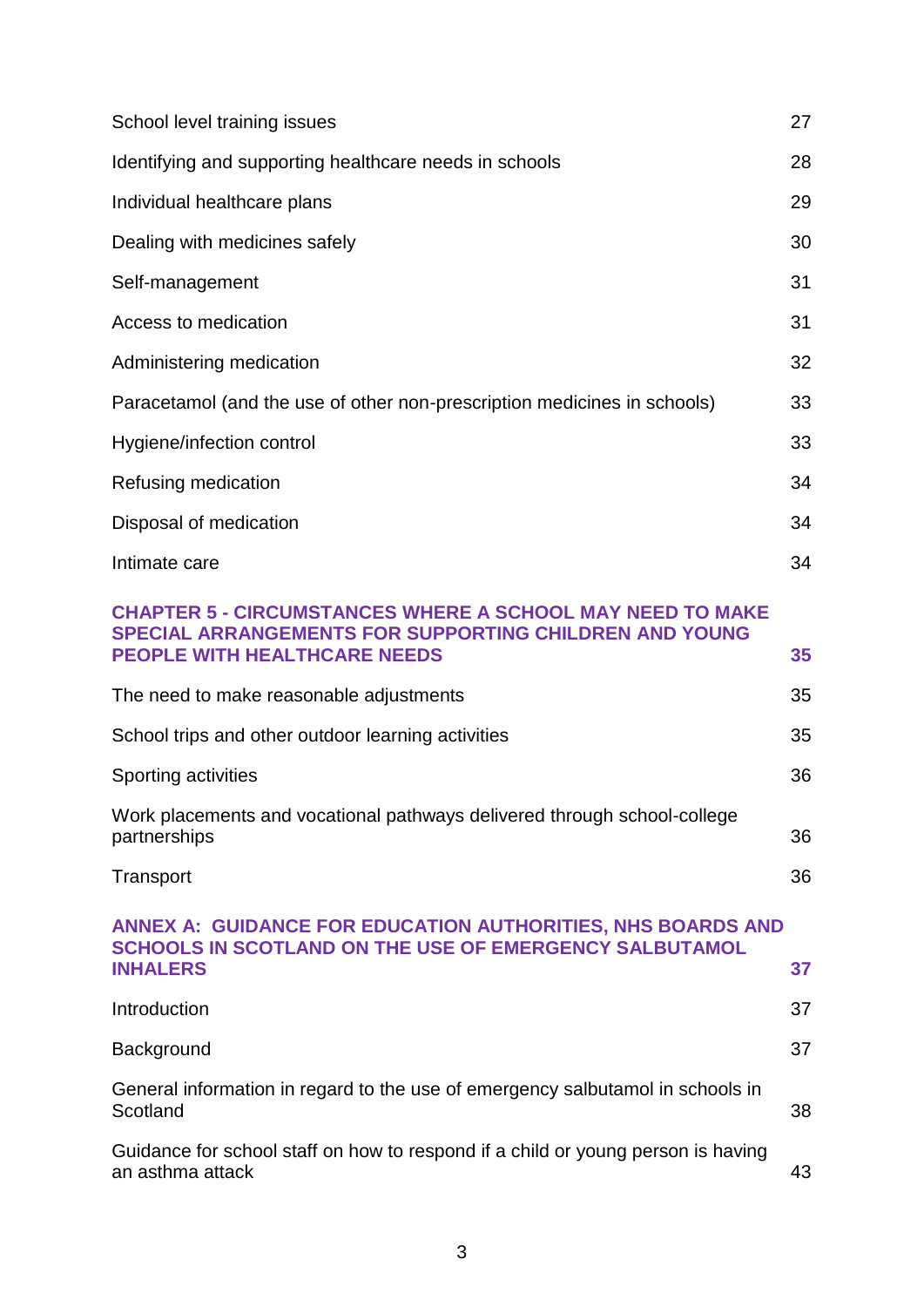| Signs of an asthma attack                                                                                                               | 43 |
|-----------------------------------------------------------------------------------------------------------------------------------------|----|
| Useful information about the management of asthma                                                                                       | 43 |
| <b>ANNEX B: OTHER CONDITION SPECIFIC INFORMATION</b>                                                                                    | 44 |
| Children and young people with epilepsy prescribed with emergency rescue<br>medicine                                                    | 44 |
| <b>ANNEX C: OTHER RELEVANT LEGISLATION AND POLICY TO SUPPORT THE</b><br><b>HEALTHCARE NEEDS OF CHILDREN AND YOUNG PEOPLE AT SCHOOLS</b> | 45 |
| The Equality Act 2010                                                                                                                   | 45 |
| <b>Patient Group Directions</b>                                                                                                         | 46 |
| <b>Independent Prescribers</b>                                                                                                          | 47 |
| Administration of injectable medicines for the purpose of saving life in an<br>emergency                                                | 47 |
| <b>Controlled Drugs</b>                                                                                                                 | 47 |
| Health and Safety at Work                                                                                                               | 47 |
| Education (Schools and Placing Information) (Scotland) Regulations 2012                                                                 | 47 |
| The Waste Management Licensing (Scotland) Regulations 2011                                                                              | 47 |
| <b>ANNEX D: OTHER USEFUL GUIDANCE DOCUMENTS AND USEFUL</b><br><b>ORGANISATIONS</b>                                                      | 48 |
| Other useful guidance                                                                                                                   | 48 |
| Useful organisations                                                                                                                    | 49 |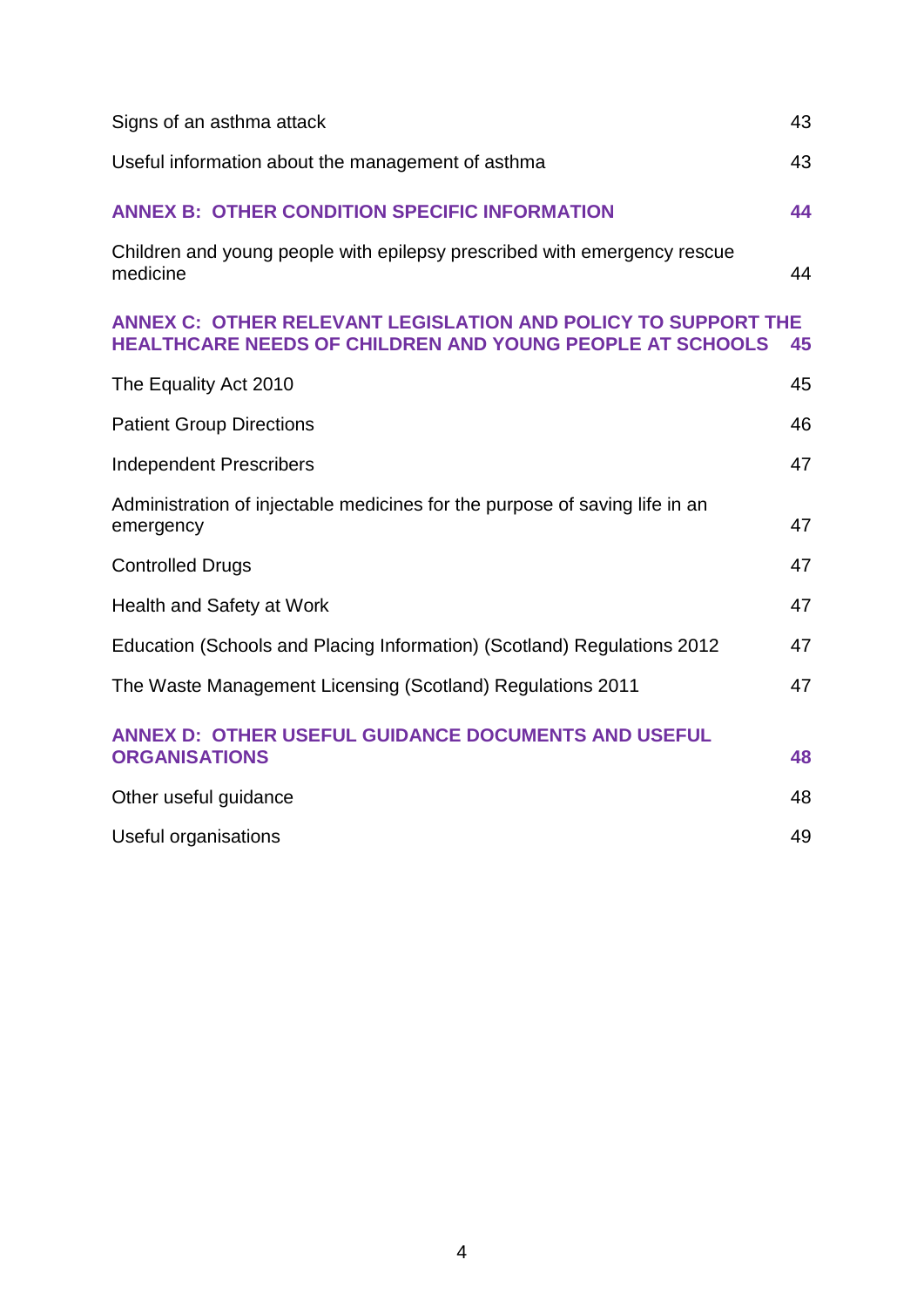# <span id="page-4-0"></span>**INTRODUCTION**

Any child or young person at school in Scotland may require healthcare support or the administration of medication. Healthcare support or medication may be required for the management of short or long term conditions or in response to an emergency situation, such as an allergic reaction.

#### <span id="page-4-1"></span>**What is this guidance about**?

This guidance has been developed in partnership with a range of key stakeholders to guide those working in and with NHS boards, education authorities and schools to support children and young people affected by health issues which require healthcare support at primary and secondary school<sup>1</sup>. This guidance also contains the Scottish advice about the Human Medicines (Amendment) (No. 2) Regulations  $2014<sup>2</sup>$ , which enable schools to buy and hold salbutamol inhalers for use in emergencies with children and young people who have asthma.

It should be noted that many elements of the legislative and policy framework referred to within this guidance will also apply to early learning and childcare (ELC) settings, grant aided schools and independent schools. Such settings will be inspected by Education Scotland (with ELC and residential schools also regulated by the Care Inspectorate) and may use this guidance to help inform the arrangements they are required to make to ensure that the healthcare needs of all children and young people are met, taking into account the legislative and policy framework relevant to them. This will include, for example, the requirement to make reasonable adjustments for disabled children and young people under the Equality Act 2010.

#### <span id="page-4-2"></span>**How should this guidance be used?**

1

The guidance has been developed to inform local policy development between NHS boards, education authorities, schools and other partners in supporting children and young people with healthcare needs in schools<sup>3</sup>. It is intended to act as a guide to the strategic and operational matters which should be considered as part of policy development. The guidance may also be of interest to children, young people and parents/carers.

The guidance is structured to enable readers to be able to focus on the particular issue they require information on, in addition to being able to be read as an entire document. Care should be taken to ensure that practitioner responsibilities are fully understood if the document is being used for reference. References are provided as footnotes throughout the document.

<sup>1</sup> Under the [Public Bodies \(Joint Working\) \(Scotland\) Act 2014,](http://www.legislation.gov.uk/asp/2014/9/introduction/enacted) a number of the Health and Social Care Partnerships across Scotland have integrated children"s health and/or social care services. <sup>2</sup> [Human Medicines \(Amendment\) \(No. 2\) Regulations 2014](http://www.legislation.gov.uk/uksi/2014/1878/contents/made)

 $3\overline{)}$  In areas where the responsibility for health services for children and young people has been delegated to a Health and Social Care Partnership, under [section 25\(3\) of the Public Bodies Joint](http://www.legislation.gov.uk/asp/2014/9/introduction/enacted)  [Working \(Scotland\) Act 2014,](http://www.legislation.gov.uk/asp/2014/9/introduction/enacted) this guidance applies to the Partnership and should be taken into account when preparing a strategic plan and commissioning the services to which this guidance relates.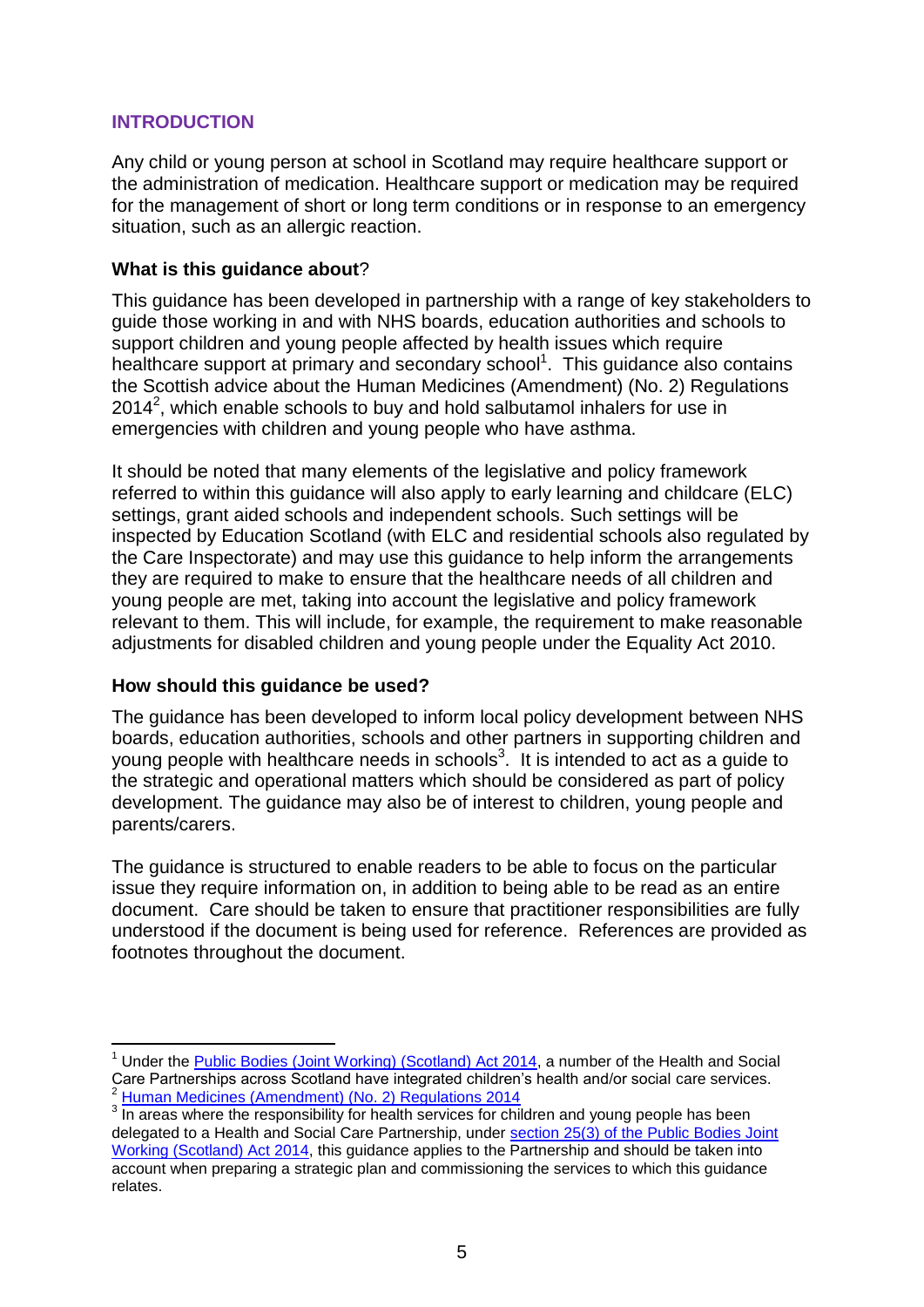# <span id="page-5-0"></span>**What is the status of the guidance?**

This guidance has been issued by the Scottish Government and replaces the guidance on the Administration of Medicines in Schools<sup>4</sup>. While this guidance makes general references to legislation, it is not an authoritative statement of the law. Interpretation of the law is a matter for legal advisers and ultimately the courts. Readers may wish to take legal advice regarding any particular set of circumstances.

# <span id="page-5-1"></span>**Principles**

There are a number of common principles that should be consistently applied when identifying, supporting and reviewing the healthcare needs of children and young people in schools to enable them to make the most of their learning. These are:

- The rights, wellbeing, needs and circumstances of the individual child or young person should, at all times, be at the centre of the decision-making process. Under the United Nations Convention on the Rights of the Child (UNCRC) all children have a right to the highest attainable standard of health and to health care services that help them attain this. The arrangements for each individual depend on each individual"s particular circumstances, taking into account medical advice, their own views and, where appropriate, their parent's views.
- NHS boards, education authorities and school staff should work collaboratively to ensure that the principles of NHS clinical governance<sup>56789</sup> are followed so that "individuals receive the service they need in the way most appropriate to their personal circumstances and all policy and service developments are shown not to disadvantage any of the people they serve.
- All children and young people have a right to an education on the basis of equal opportunity and are entitled to support in their learning. Education authorities should ensure that arrangements for supporting healthcare in schools are subject to review and improvement within the How Good is Our School framework<sup>10</sup> to enable success in:
	- the fulfilment of statutory duties
	- increasing learner confidence, responsibility and resilience
	- promoting positive relationships, respect and fairness.
- Staff in NHS boards, education authorities and schools should work together with the children and young people concerned, their parents or carers and families to ensure healthcare needs are met within all schools.

1

<sup>4</sup> [Guidance on the Administration of Medicines in Schools, Scottish Executive, 2001](http://www.gov.scot/Resource/Doc/158301/0042868.pdf)

<sup>5</sup> [National Health Service Reform \(Scotland\) Act 2004](http://www.legislation.gov.uk/asp/2004/7/contents)

<sup>6</sup> [Clinical and Care Governance Framework, Public Bodies \(Joint Working\) \(Scotland\) Act 2014,](http://www.gov.scot/Resource/0049/00491266.pdf)  [Scottish Government, 2015](http://www.gov.scot/Resource/0049/00491266.pdf)

<sup>7</sup> [NHS HDL 74 Clinical Governance Arrangements, Scottish Executive, 2001](http://www.sehd.scot.nhs.uk/mels/HDL2001_74.htm)

[NHS MEL 29 Clinical Governance, Scottish Executive, 2000](http://www.sehd.scot.nhs.uk/mels/2000_29final.htm)

[NHS MEL 75 Clinical Governance, Scottish Executive, 1998](http://www.sehd.scot.nhs.uk/mels/1998_75.htm)

How good is our school?, 4<sup>th</sup> [edition, Education Scotland, 2015](http://www.educationscotland.gov.uk/Images/HGIOS4_tcm4-870533.pdf)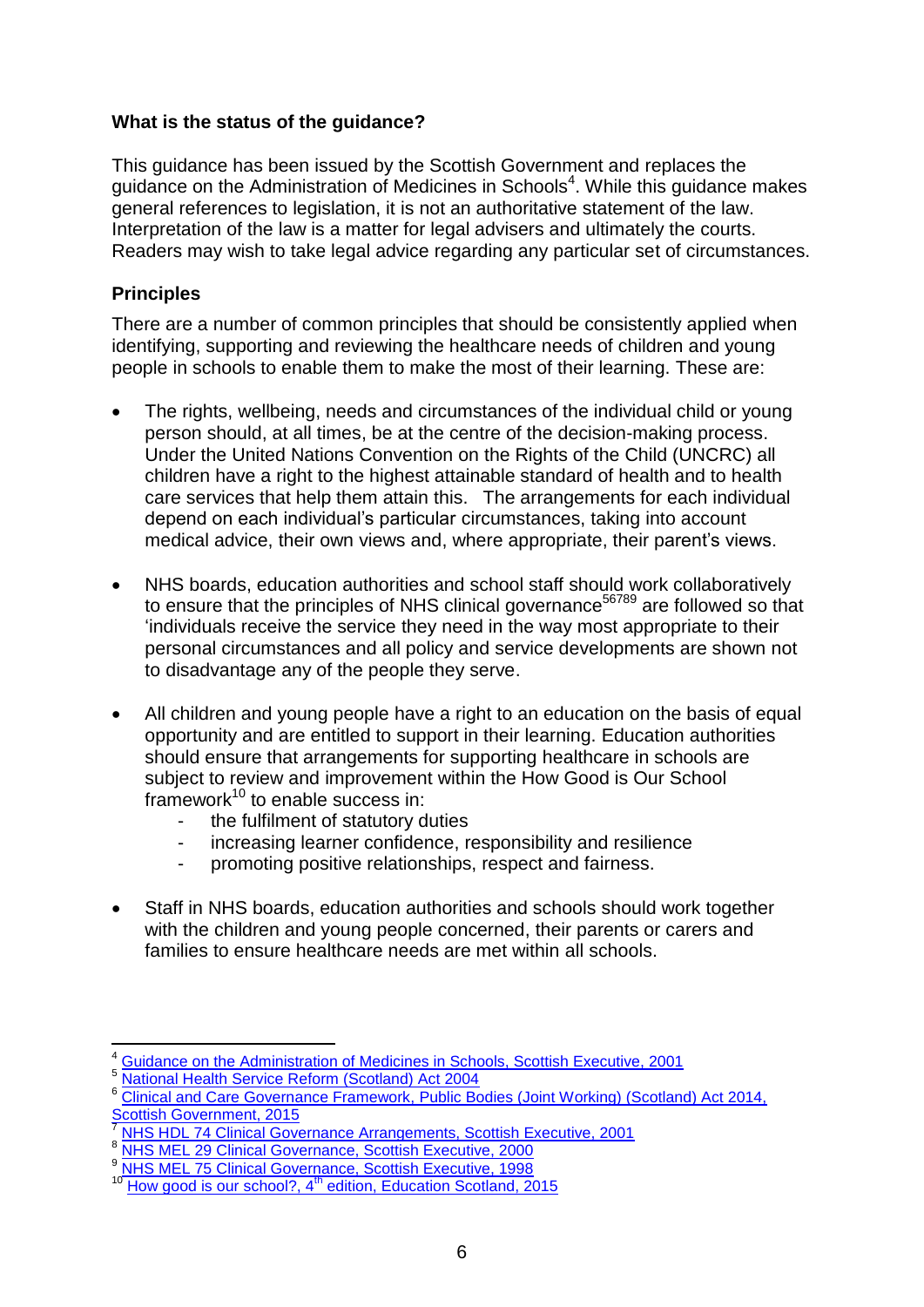- Wherever possible, there should be forward planning and resourcing agreed between all partners to meet the healthcare needs of children and young people, particularly in relation to the reasonable adjustments that disabled children and young people might need and require $11$ .
- School staff providing healthcare to children and young people should receive appropriate training from a health professional or other accredited source in the care they are providing and should not be expected to provide such care unless training and support is provided and is subject to appropriate clinical governance.
- Assistance with intimate care may be needed at any time, by children in all sectors and at all levels. Schools should have arrangements in place to deal with these needs quickly and with respect for children's privacy, dignity and rights.

1

Education authorities, schools and NHS Boards have a duty under the [Equality Act 2010](http://www.legislation.gov.uk/ukpga/2010/15/contents) to provide reasonable adjustments for disabled children and young people. Under it, the responsible body of a school is the education authority for public schools, the managers of a grant-aided school and the proprietors of an independent school.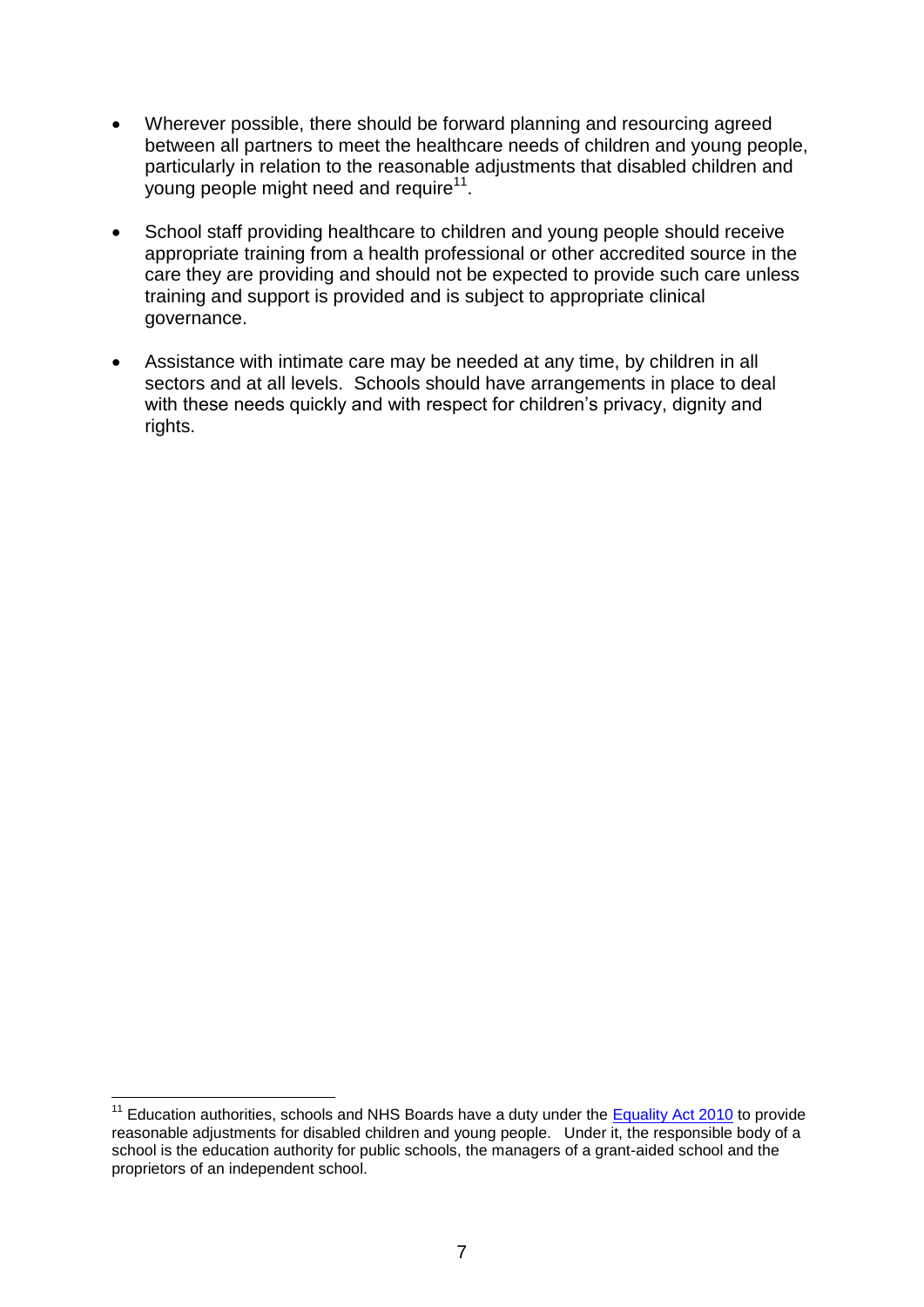# <span id="page-7-0"></span>**CHAPTER 1 – THE LEGISLATIVE AND POLICY CONTEXT**

# <span id="page-7-1"></span>**Background**

1. In recent years there have been a number of legislative and policy developments which provide the context for supporting children and young people with healthcare needs at school. Although this guidance is focussed on the delivery of healthcare and medication provision in schools, the legislation and policy operates at strategic and operational levels across both health and education services. Delivery of these services to children and young people requires NHS boards and education authorities to plan and work in partnership.

2. It is recognised that this is a complex landscape and therefore this section of the guidance sets out the legal and policy frameworks which directly relate to the provision of healthcare and medication in schools. **Annex C** sets out some further detail of some of the provisions listed and other relevant legislation, however, it is expected that those working in NHS boards and education authorities will be familiar with their statutory responsibilities. It should be noted that the links to legislation in this documents may not always be to the most up-to-date version of the legislation, given legislation is constantly subject to change. The legislation is presented in chronological order to provide some context of how the policy and legislation landscape has developed.

# <span id="page-7-2"></span>**Legislative context**

National Health Service (Scotland) Act 1978

3. Under the National Health Service (Scotland) Act 1978<sup>12</sup>, NHS boards are responsible for securing the medical inspection, medical supervision and treatment of pupils in schools and education authorities will help them to discharge these responsibilities.

Education (Scotland) Act 1980

4. The Education (Scotland) Act 1980<sup>13</sup>, as amended, provides the legislative basis for education in Scotland and includes:

- a duty on education authorities to secure an adequate and efficient provision of school education to children in their area<sup>14</sup>;
- $\bullet$  a duty on parents to ensure that children receive an education;<sup>15</sup>
- a requirement for school premises to be equipped and maintained as to conduce good health and safety;<sup>16</sup>
- provisions on attendance;<sup>17</sup>
- provisions on the medical and dental examination of children and young .<br>people at school<sup>18</sup>.

<sup>1</sup> <sup>12</sup> [Section 39 of the National Health Service \(Scotland\) Act 1978](http://www.legislation.gov.uk/ukpga/1978/29/section/39)

<sup>13</sup> [Education \(Scotland\) Act 1980](http://www.legislation.gov.uk/ukpga/1980/44/contents)

<sup>&</sup>lt;sup>14</sup> [Section 1 of the Education \(Scotland\) Act 1980](http://www.legislation.gov.uk/ukpga/1980/44)

<sup>15</sup> Section 1 of the Education (Scotland) Act 1980

<sup>16</sup> [Section 19 of the Education \(Scotland\) Act 1980](http://www.legislation.gov.uk/ukpga/1980/44/section/19)

<sup>&</sup>lt;sup>17</sup> [Section 32-44 of the Education \(Scotland\) Act 1980](http://www.legislation.gov.uk/ukpga/1980/44/contents)

<sup>&</sup>lt;sup>18</sup> [Section 57 of the Education \(Scotland\) Act 1980](http://www.legislation.gov.uk/ukpga/1980/44/section/57)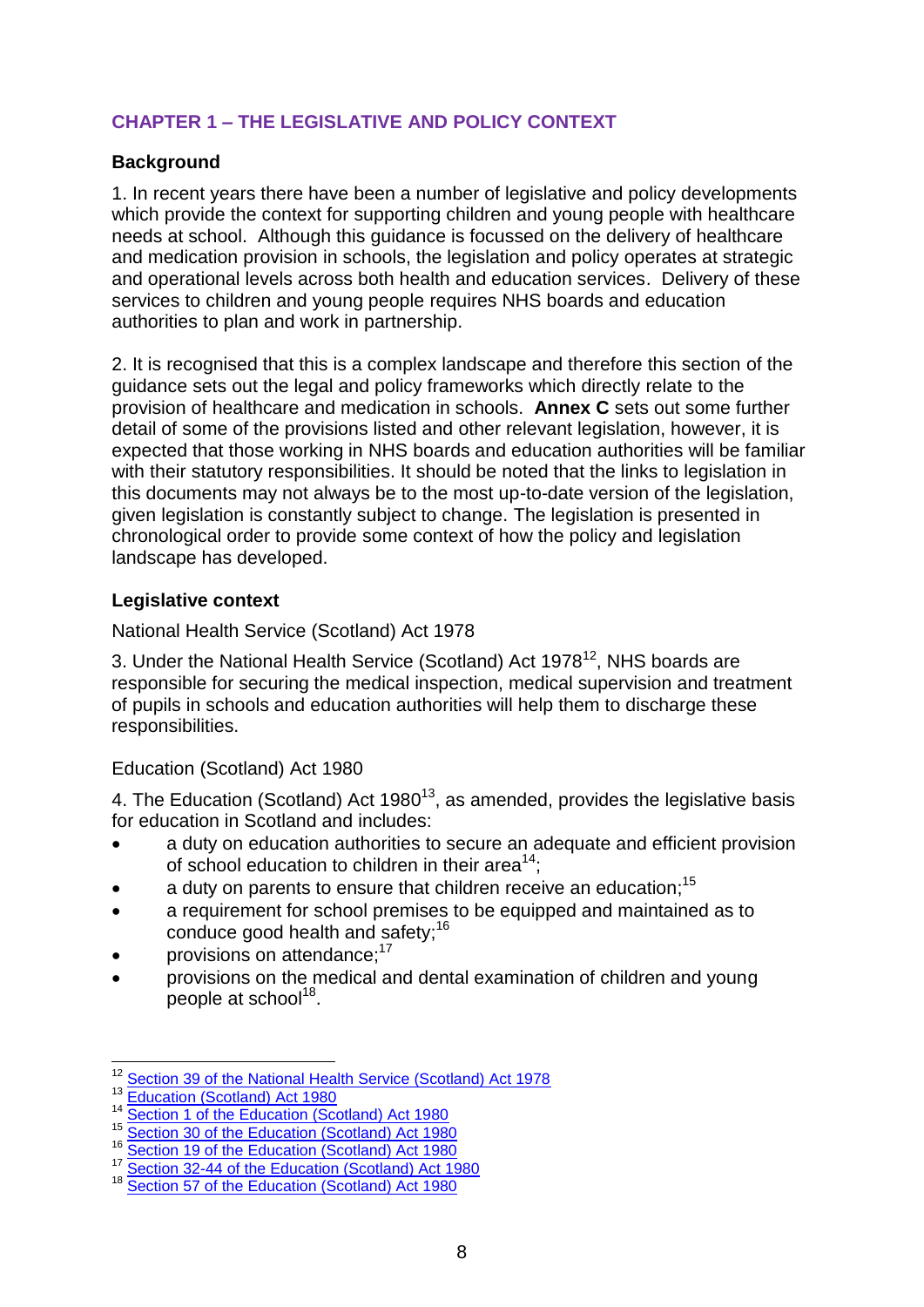#### Age of Legal Capacity (Scotland) Act 1991

5. The Age of Legal Capacity (Scotland) Act 1991<sup>19</sup> provides that a person under the age of 16 has the legal capacity to consent on their own behalf to any surgical, medical or dental procedure where, in the opinion of a qualified medical practitioner attending them, they are capable of understanding the nature and possible consequence of the procedure or treatment.

#### Children (Scotland) Act 1995

6. Part I of the Children (Scotland) Act 1995<sup>20</sup> gives certain parental responsibilities and rights. The rights are there so that a parent can fulfil his or her responsibilities and safeguard and promote the child's health, development and welfare.

#### Data Protection Act 1998

7. The Data Protection Act  $1998<sup>21</sup>$  governs the protection of personal data in the  $UK<sup>22</sup>$ . It protects the rights of individuals, whom the data is about (data subjects), and places duties on those who decide how and why such data is processed (data controllers). This Act applies to both educational and health records and also sets out what information is classed as 'personal data'<sup>23</sup> and 'sensitive personal data'<sup>24</sup>. The Act also gives children and young people rights in respect to the personal information held about them, and gives them and their parents/carers, the right to make a subject access request (SAR).

#### Adults with Incapacity (Scotland) Act 2000

8. The Adults with Incapacity (Scotland) Act 2000<sup>25</sup> provides ways to help safeguard the welfare (including medical treatment) and finances of people who lack capacity. It protects adults (people aged 16 or over) who lack capacity to take some or all decisions for themselves because of a mental disorder or an inability to communicate. It allows a welfare and/or financial guardian appointed by the court – such as a parent or other relative – to make decisions on the adult's behalf.

#### Standards in Scotland"s Schools etc. Act 2000

9. A child"s right to education is legislated for under the Standards in Scotland"s Schools etc Act 2000<sup>26</sup>. The Act also places a requirement on education authorities to secure the provision of education that is directed to the development of the personality, talents and mental and physical abilities of the child or young person to their fullest potential<sup>27</sup>.

1

<sup>&</sup>lt;sup>19</sup> [Section 2 Age of the Legal Capacity \(Scotland\) Act 1991](http://www.legislation.gov.uk/ukpga/1991/50/section/2)

<sup>20</sup> **[Part 1 of the Children \(Scotland\) Act 1995](http://www.legislation.gov.uk/ukpga/1995/36/part/I)** 

<sup>21</sup> [Data Protection Act 1998](http://www.legislation.gov.uk/ukpga/1998/29/contents)

<sup>&</sup>lt;sup>22</sup> A new general data protection regulation will replace the Data Protection Act 1998 in May 2018.

<sup>&</sup>lt;sup>23</sup> [Section 1\(2\) of the Data Protection Act 1998](http://www.legislation.gov.uk/ukpga/1998/29/section/1)

<sup>24</sup> [Section 2 of the Data Protections Act 1998](http://www.legislation.gov.uk/ukpga/1998/29/section/2)

<sup>25</sup> [Adults with Incapacity \(Scotland\) Act 2000](http://www.legislation.gov.uk/asp/2000/4/contents)

<sup>26</sup> Section 1 of the Standards in Scotland's Schools etc. Act 2000

<sup>&</sup>lt;sup>27</sup> Section 2 of the Standards in Scotland's Schools etc. Act 2000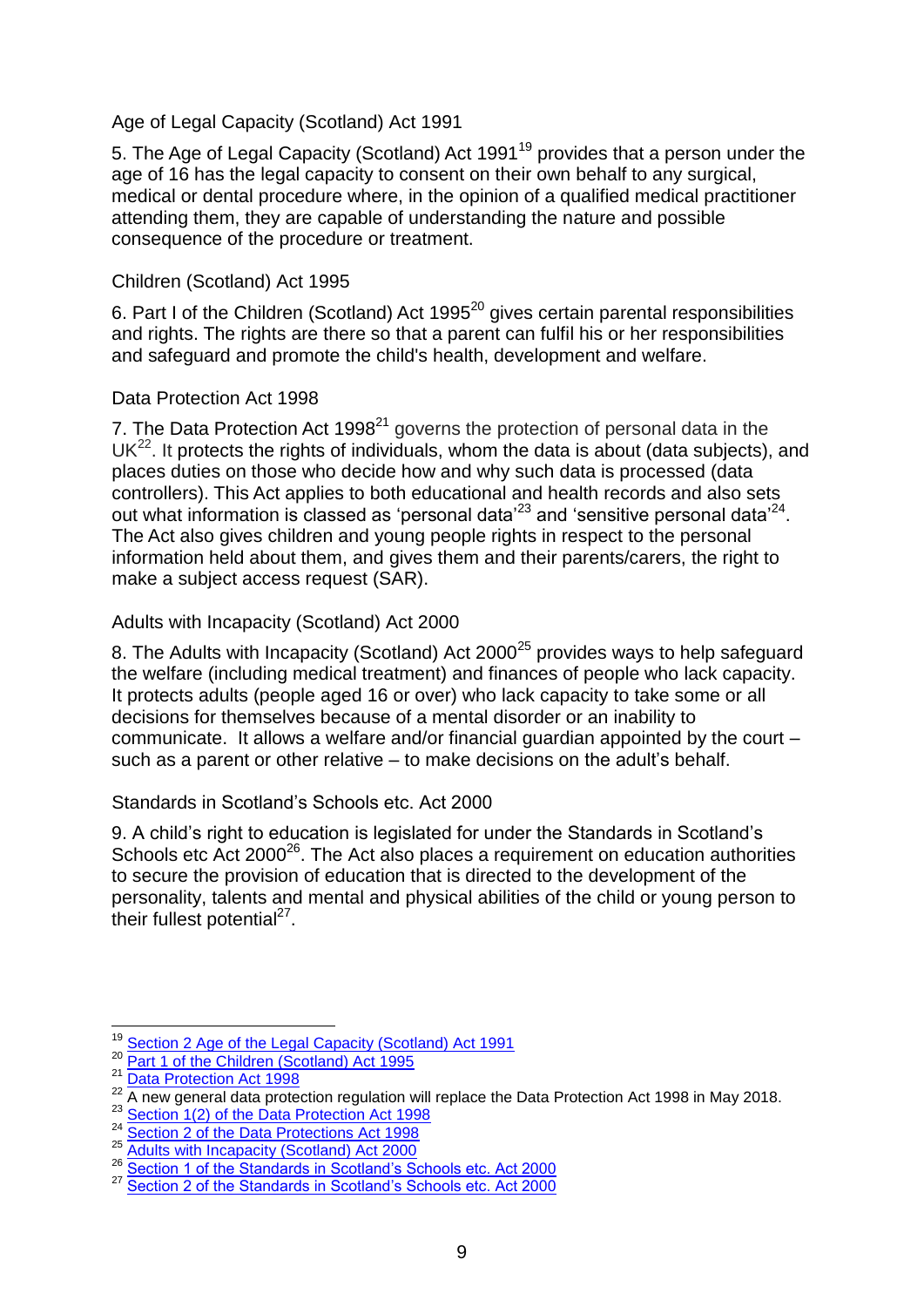Education (Disability Strategies and Pupil Educational Records (Scotland) Act 2002

10. Under the Education (Disability Strategies and Pupil Educational Records (Scotland)) Act 2002 <sup>28</sup> responsible bodies have duties to develop accessibility strategies to increase access to the curriculum, the physical environment for pupils with a disability, and to improve communication for such pupils.

# Pupils" Educational Records (Scotland) Regulations 2003

11. The Pupils" Educational Records (Scotland) Regulations 2003 sets out the type of the information that should be contained in a child or young person"s educational record. It also makes provision for a parent to request access to their child"s educational records and the circumstance when information in an educational record should and shouldn"t be disclosed. This is intended to protect a child or young person's right to confidentiality<sup>29</sup>.

# Education (Additional Support for Learning) (Scotland) Act 2004

12. Under the Education (Additional Support for Learning) (Scotland) Act 2004 $^{30}$ , (as amended) (the 2004 Act) education authorities have a statutory responsibility to identify, make provision for and review, the additional support needs of children and young people for whose education they are responsible. An additional support need may arise for any reason and be of short or long-term duration, and would cause, without the provision of support, a barrier to learning. Additional support needs may arise from a disability or a health need. Therefore, the requirement to have medication administered or healthcare needs met at school may be considered to be an additional support need or give rise to further additional support needs. Appropriate agencies, including NHS boards, have a duty to help the education authority discharge their duties under the 2004 Act. Statutory Guidance on the 2004 Act is contained in the Supporting Children's Learning Code of Practice<sup>31</sup>.

#### The Equality Act 2010

13. All schools, education authorities and NHS Boards in Scotland have obligations under the Equality Act 2010<sup>32</sup>. Education authorities, grant-aided and independent schools have duties under the schools provisions (Part 6, chapter 1) of the Act. The Technical Guidance for schools in Scotland $33$  explains who has responsibilities for schools (responsible bodies) and explains the requirements of the schools provisions of the Act. NHS Boards and education authorities also have obligations under other parts of the Act as service providers and in exercising their public functions. Further guidance and Codes of Practice are available from the Equality and Human Rights Commission website<sup>34</sup>.

1

<sup>34</sup> <http://www.equalityhumanrights.com/>

<sup>&</sup>lt;sup>28</sup> [Section 1 of the Education \(Disability Strategies and Pupil Educational](http://www.legislation.gov.uk/asp/2002/12/crossheading/accessibility-strategies) Records (Scotland) Act 2002

<sup>29</sup> [Regulation 6 of the Pupils' Educational Records \(Scotland\) Regulations 2003](http://www.legislation.gov.uk/ssi/2003/581/regulation/6/made)

<sup>&</sup>lt;sup>30</sup> [Education \(Additional Support for Learning\) \(Scotland\) Act 2004,](http://www.legislation.gov.uk/asp/2004/4/section/5) the Education (Additional Support [for Learning\) \(Scotland\) Act 2009](http://www.legislation.gov.uk/asp/2009/7/contents) and the [Education \(Scotland\) Act 2016.](http://www.legislation.gov.uk/asp/2016/8/contents/enacted) The provision in the 2016 Act are expected to commence in 2017.

<sup>31</sup> [Supporting Children"s Learning Code of Practice, Scottish Government, 2010](http://www.gov.scot/Publications/2011/04/04090720/0)

<sup>32 &</sup>lt;u>Supporting States</u>

<sup>33</sup> [Technical Guidance for Schools in Scotland, Equality and Human Rights Commission, 2014](https://www.equalityhumanrights.com/sites/default/files/equalityact2010-technicalguidance-schoolsinscotland-2015_0.pdf)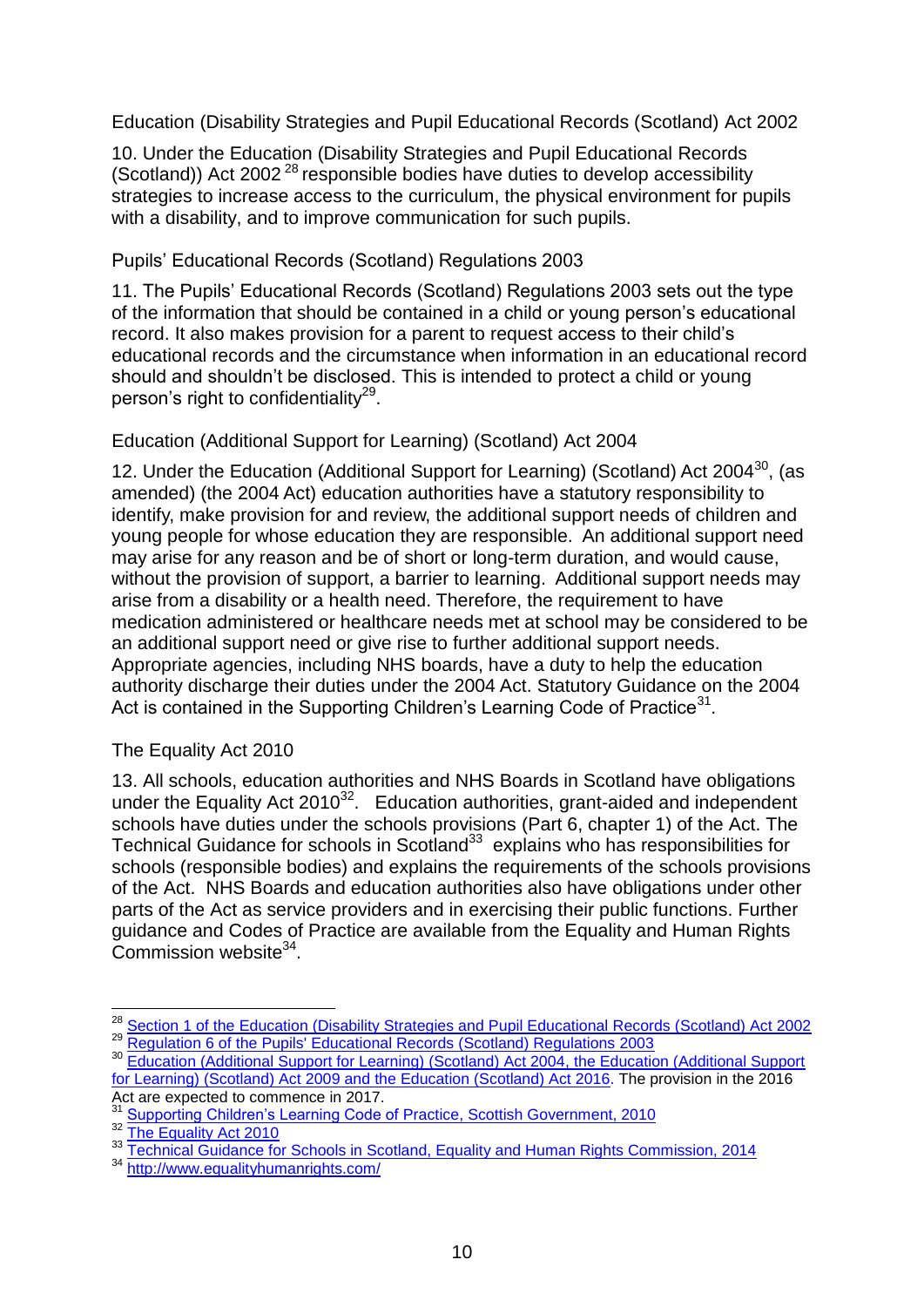14. Schools have specific responsibilities to prevent discrimination in relation to: admissions, provision of education, access to any benefit, facility or service, exclusions, or any other detriment. Discrimination which is unlawful under the schools provisions includes the following (these concepts are explained in the Technical Guidance):

- direct discrimination
- **•** indirect discrimination
- discrimination arising from disability
- failure to make reasonable adjustments for disabled children and young people– explained in more detail below

15. The duty to make reasonable adjustments is key to the healthcare needs of disabled children and young people<sup>35</sup>. Schools and education authorities will also have to ensure that all policies and practices which cover arrangements for meeting healthcare needs in schools, do not discriminate in any other way against disabled children and young people. Further details of these responsibilities are set out within **Annex C** of this document.

The Public Bodies (Joint Working) (Scotland) Act 2014

16. Under the Public Bodies (Joint Working) (Scotland) Act 2014<sup>36</sup> local authorities and NHS boards are required to integrate the governance, planning and resourcing of adult social care services, adult primary care and community health services and some hospital services under the responsibility of Integration Authorities or Health and Social Care Partnerships. The Act also allows NHS boards and local authorities to delegate other areas of activity, including children"s health and social care services.

17. Health and Social Care Partnerships are responsible for strategic planning and commissioning of services, and issuing directions to health boards and local authorities in pursuit of realising strategic plans. Health and Social Care Partnerships typically have oversight of operational matters for all services that are delegated and their Chief Officer normally has full operational responsibility for all such services. This Guidance will apply to the Health and Social Care Partnerships that cover children"s health and social care services.

1

<sup>&</sup>lt;sup>35</sup> Guidance on reasonable adjustments for disabled pupils Scotland, Equality and Human Rights [Commission, 2014](http://www.equalityhumanrights.com/sites/default/files/reasonable_adjustments_for_disabled_pupils_scotland_0.pdf)

[The Public Bodies \(Joint Working\) \(Scotland\) Act 2014](http://www.legislation.gov.uk/asp/2014/9/contents/enacted)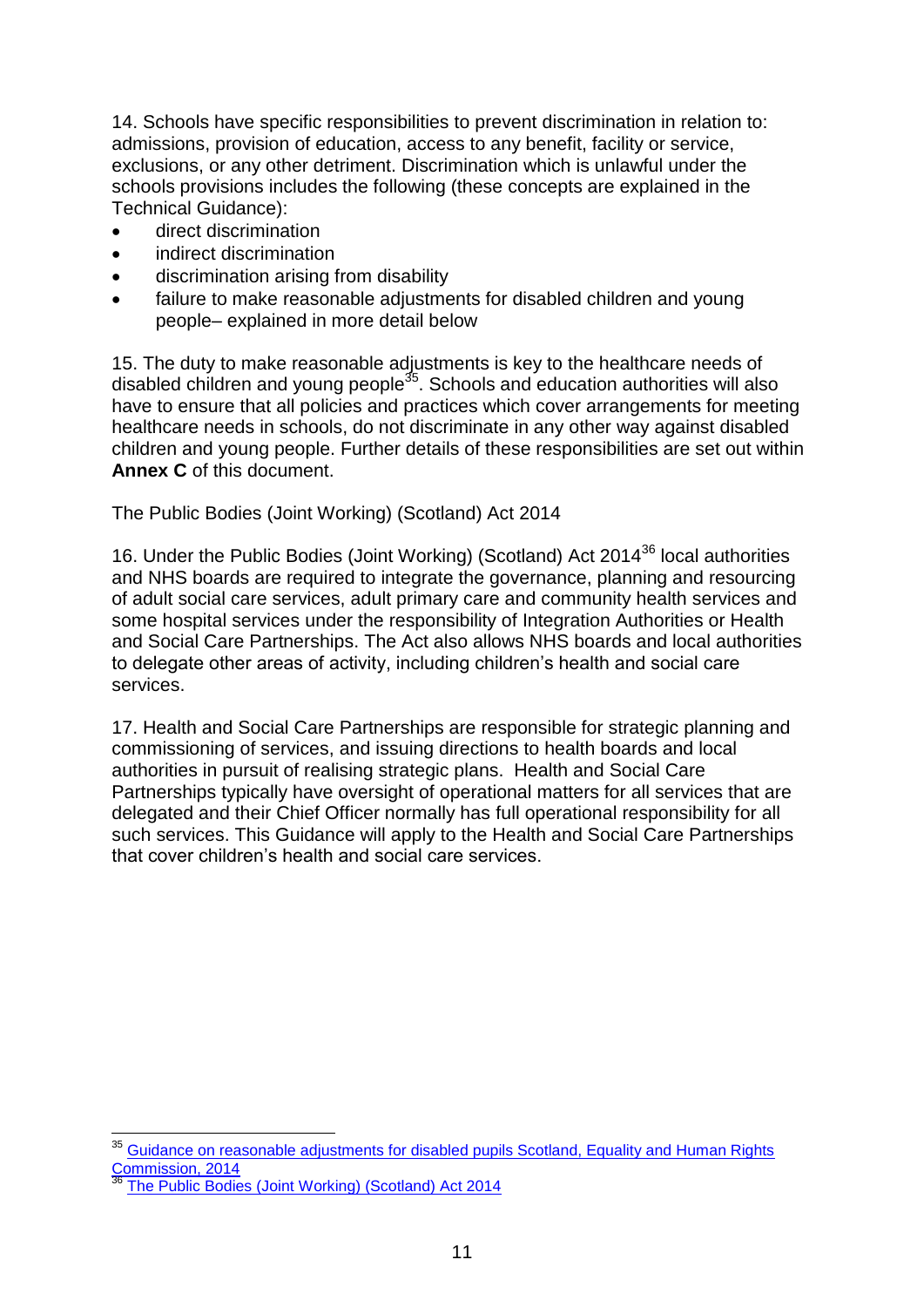# Children and Young People (Scotland) Act 2014

18. The Children and Young People (Scotland) Act 2014<sup>37</sup> supports the Scottish Government"s ambition for Scotland to be the best place to grow up. It seeks to improve the way services work together to support children, young people and families and ensure that children"s rights are respected across the public sector. For example, part  $1^{38}$  (sections 2 and 3) of the 2014 Act places duties on public authorities, as defined at Schedule 1<sup>39</sup> to the Act, to report every 3 years on the steps they have taken in that period to secure better or further effect the United Nations Convention on the Rights of the Child<sup>40</sup>.

19. Further, part 3 of the 2014  $Act^{41}$  places a duty on each local authority and the relevant NHS board to jointly prepare a children"s services plan for the area of the local authority, covering a 3 year period. These plans should be prepared with involvement of the service providers capable of having a significant effect on the wellbeing of children. Plans should cover services for children generally and for children with specific needs (children who require medical treatment in schools could be considered as children with specific needs) and related services (services that aren"t "children"s services but are capable of having a significant effect on the wellbeing of children).

20. To achieve consistency in the implementation of the national policy Getting it Right for Every Child (GIRFEC), Parts 4 and 5 of the Act put elements of the GIRFEC approach into legislation (Named Person and Child"s Plan). Implementation has been paused so the necessary changes to the information sharing provisions can be made, working in partnership with stakeholders.

#### Human Medicines (Amendment) (No. 2) Regulations 2014

21. The Human Medicines (Amendment) (No.2) Regulations 2014<sup>42</sup> amended the Human Medicines Regulations  $2012^{43}$  and give schools a power to buy and hold salbutamol inhalers for use in emergencies with children and young people who are diagnosed with asthma.

<sup>1</sup> <sup>37</sup> [Children and Young People \(Scotland\) Act 2014](http://www.legislation.gov.uk/asp/2014/8/contents)

<sup>&</sup>lt;sup>38</sup> [Part 1 of the Children and Young People \(Scotland\) Act 2014](http://www.legislation.gov.uk/asp/2014/8/part/1)

<sup>&</sup>lt;sup>39</sup> [Schedule 1 of the Children and Young People \(Scotland\) Act 2014](http://www.legislation.gov.uk/asp/2014/8/schedule/1)

<sup>40</sup> These duties are expected to come into force in April 2017, with the first reports due in 2020.

<sup>&</sup>lt;sup>41</sup> [Part 3 of the Children and Young People \(Scotland\) Act 2014](http://www.legislation.gov.uk/asp/2014/8/part/3/enacted)

<sup>42</sup> [Human Medicines \(Amendment\) \(No. 2\) Regulations 2014](http://www.legislation.gov.uk/uksi/2014/1878/made/data.pdf)

<sup>43</sup> [Human Medicines Regulations 2012](http://www.legislation.gov.uk/uksi/2012/1916/contents/made)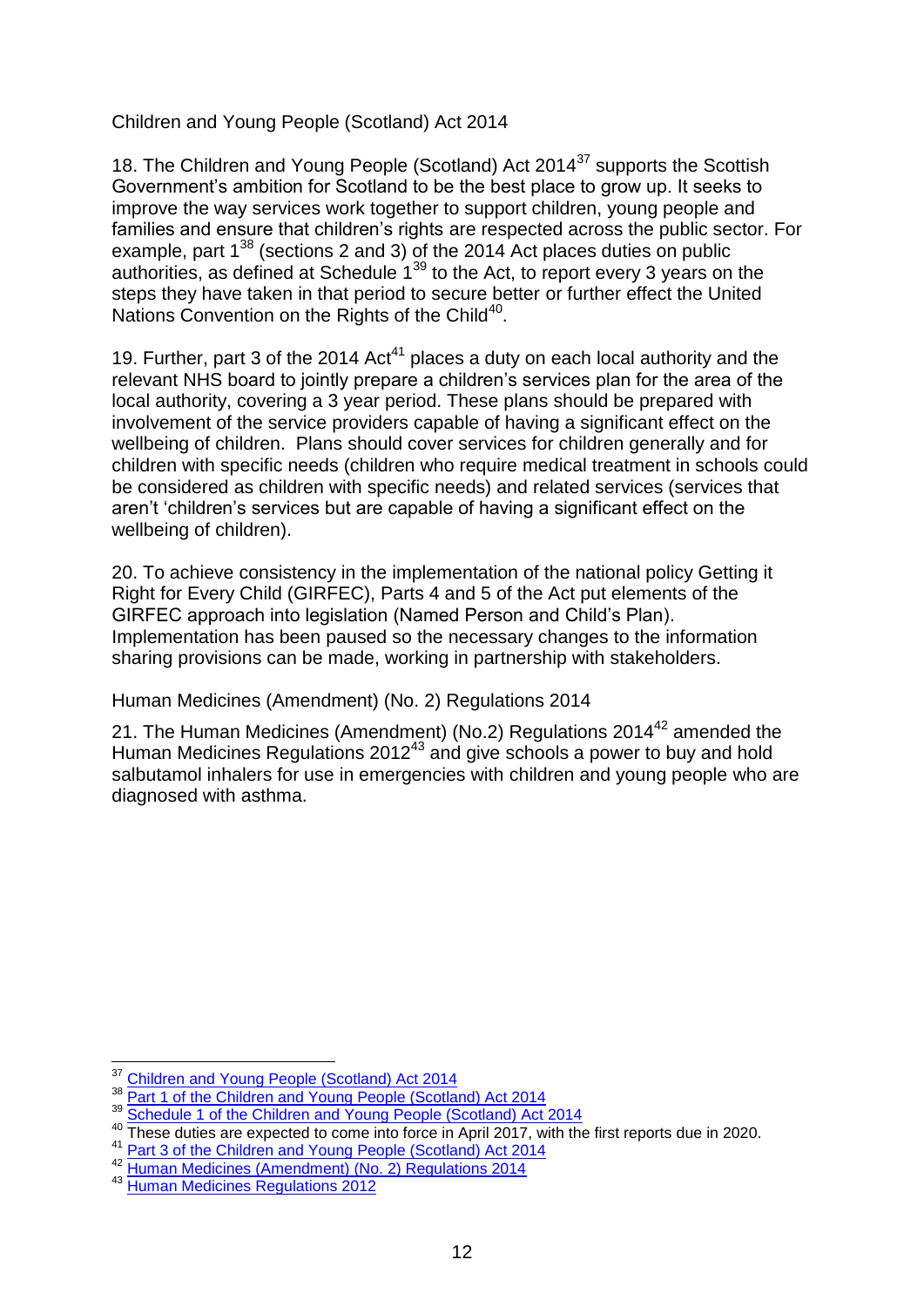# <span id="page-12-0"></span>**Policy context**

United Nations Convention on the Rights of the Child (UNCRC)

22. A child"s right to healthcare services that help them achieve the highest attainable standard of health and to an education which aims to develop their personalities, talents and abilities to the fullest potential is underpinned by articles 24 and 29 of the UNCRC $44$ . Under Article 23, a disabled child has the right to enjoy a full and decent life in conditions which ensure dignity, promote self-reliance and facilitate the child"s active participation in the community.

Getting it Right for Every Child

23. Getting it right for every child (GIRFEC) is the national approach in Scotland to improving outcomes and supporting the wellbeing of our children and young people by offering, if needed, the right help at the right time from the right people.

24. GIRFEC requires services to work together and in partnership with children, young people and their parent(s) to support children and young people"s wellbeing. It ensures that children and young people are at the centre of any planning to meet their wellbeing needs.

25. The GIRFEC National Practice Model provides a framework for everyone (children, parents and services) to consider and assess children"s and young people"s wellbeing needs in a holistic, consistent, strengths based way, so there is a shared understanding of a child's or young person's strengths and wellbeing needs. It promotes the participation of children, young people and their families in making decisions about any planned supports. It provides a common language within a single framework, enabling more effective inter and intra-agency working. Where there is a child"s plan in place, other types of plans or programmes, such as an individual healthcare plan or an individualised learning programme can be contained within or attached as part of the overall, single child's plan.

26. Under GIRFEC approach, having a clear point of contact or "named person" ensures that there is someone who has responsibility for helping children and young people get the support they need, if and when they want it. It is also a clear point of contact for parents should they wish to seek advice or if they wish to discuss a concern about the wellbeing of their child. Named persons are also a point of contact for other services if they have concerns about a child"s or young person"s wellbeing. This helps to ensure services can provide more effective support for children, young people and their parents by being better coordinated

27. The named person is usually provided from services such as health visiting and education. Generally, the responsibility for providing a named person service lies with the NHS board before the child starts primary school and the local authority when the child starts school.

<sup>1</sup> <sup>44</sup> [Convention of the Rights of the Child, United Nations, 1989](http://www.ohchr.org/en/professionalinterest/pages/CRC.aspx)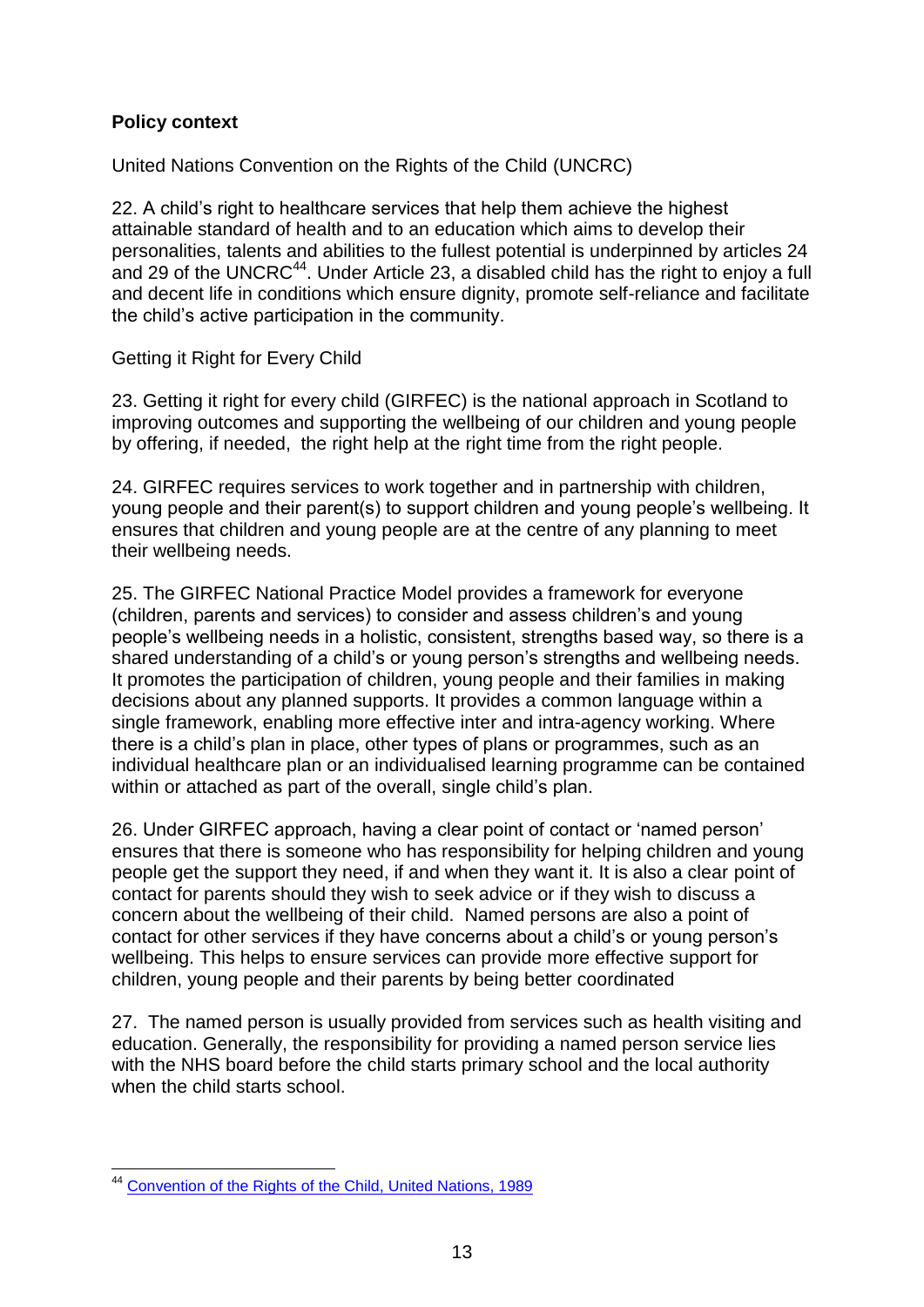# Curriculum for Excellence

28. Curriculum for Excellence<sup>45</sup> underpins all schools' ethos and forms the basis for a whole-school approach to improving the health and wellbeing of all children, young people, staff and the wider community. The curriculum includes a range of entitlements for all children and young people, including an entitlement to support for every child and young person to enable them to gain as much as possible from the opportunities which Curriculum for Excellence can provide, whatever their circumstances.

How good is our school

29. How good is our school $46$  provides a suite of quality indicators that supports selfevaluation and improvement. The quality indicators are designed to reflect the context within which schools now operate and include specific reference to how well schools ensure children and young people are safe, well cared for and the quality of targeted support for those with healthcare needs.

National Improvement Framework for Scottish Education

30. The National Improvement Framework<sup>47</sup> sets out the Scottish Government's vision and priorities for children"s progress in learning and is a key part of the work to continually improve Scottish education and close the attainment gap.

Guidance on the education of children and young people unable to attend school due to ill-health

31. The Guidance on the education of children and young people unable to attend school due to ill-health<sup>48</sup> provides guidance to education authorities and their partners on their responsibilities to meet their duty to provide education elsewhere than at a school for pupils who are unable to attend school due to ill health.

Developing the Young Workforce

32. Developing the Young Workforce<sup>49</sup> aims to better prepare children and young people from 3–18 for the world of work.

Pre-Birth to Three Positive Outcomes for Scotland"s Children and Families

33. For children under the age of three, national guidance was published in 2010: Pre-Birth to Three Positive Outcomes for Scotland's Children and Families<sup>50</sup>. This sets the context for high quality care and education and seeks to identify key features that support and promote evidence-based approaches.

<sup>1</sup> <sup>45</sup> [https://education.gov.scot/scottish-education-system/Broad general education](https://education.gov.scot/scottish-education-system/Broad%20general%20education)

<sup>46</sup> [How good is our school, Fourth Edition, Education Scotland, 2015](https://education.gov.scot/improvement/Pages/frwk2hgios.aspx)

<sup>47</sup> [The National Improvement Framework for Scottish Education, Scottish Government, 2016](http://www.gov.scot/Resource/0049/00491758.pdf)

<sup>48</sup> Guidance on the education of children and young people unable to attend school due to ill-health, [Scottish Government, 2015](http://www.gov.scot/Publications/2015/06/6846)

[http://www.education.gov.scot/learningandteaching/thecurriculum/dyw/index.asp](https://education.gov.scot/scottish-education-system/policy-for-scottish-education/policy-drivers/Developing%20the%20Young%20Workforce)

<sup>50</sup> Pre-Birth to Three, Positive Outcomes for Scotland's Children and Families, National Guidance, [Learning Teaching Scotland, 2010](https://education.gov.scot/improvement/Pages/elc2prebirthtothree.aspx)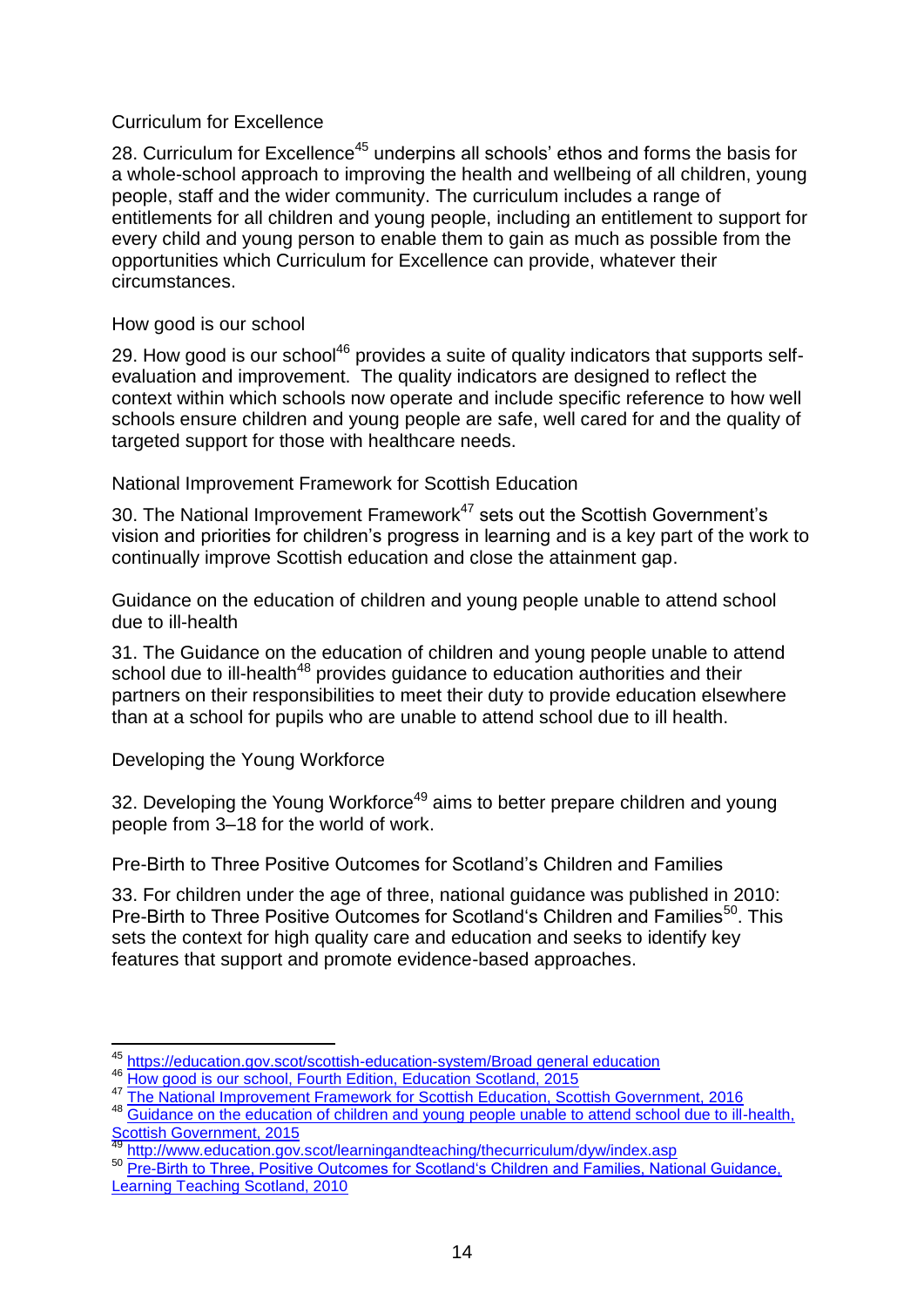Building the Ambition: National Practice Guidance on Early Learning and Childcare

34. Building the Ambition<sup>51</sup> was published in 2014 and builds upon Pre-Birth to Three and Curriculum for Excellence early level from 3 years to 6 years. It provides practical guidance on the experiences and interactions necessary to deliver the learning journey at the most important developmental stages for babies, toddlers and young children.

# Health for all children 4 (Hall 4)

35. *Health for all children 4: Guidance on Implementation in Scotland*<sup>52</sup> (Hall 4) sets out the core programme of screening, surveillance and health promotion contacts which every child in Scotland should receive. The Hall 4 guidance introduced a tiered programme of support and intervention for those children who are vulnerable or are considered to be at risk, empowering health visitors and school nurses to assess the level of support and intervention required according to assessed need. The guidance expects health practitioners to work closely with other agencies and services. Hall 4 guidance was supplemented with further refreshed advice<sup>53</sup> in 2010 and with additional guidance in 2011 focussed on the early years<sup>54</sup>. Further guidance on an additional health review at 27-30 months was published in 2012<sup>55</sup> and in October 2015, a Universal Health Visiting Pathway in Scotland – Pre Birth to Pre School set out a refocused role for Health Visitors. This included a revised universal home visiting pattern and the introduction of new health reviews at 13-15 months and at 4-5 years $^{56}$ .

The role of the Child Health Commissioner

36. There is a Child Health Commissioner appointed in every Health Board in Scotland. Although there is some variance in the role across Scotland, the broad role of the Child Health Commissioner was set out in a letter to NHS Chief Executives in 2011<sup>57</sup>.

<sup>1</sup> <sup>51</sup> Building the Ambition, National Practice Guidance on Early Learning and Childcare, Children and [Young People \(Scotland\) Act 2014, Scottish Government, 2014](http://www.gov.scot/Resource/0045/00458455.pdf)

<sup>52</sup> [Health for all children 4: Guidance on Implementation in Scotland, Scottish Executive, 2005](http://www.gov.scot/Publications/2005/04/15161325/13269)

<sup>53</sup> Refresh of <u>HALL 4, Reinforcing the key messages, CEL 15, Scottish Government, 2010</u>

<sup>54</sup> [A new look at HALL 4, The Early Years Good Health for Every Child, Scottish Government, 2011](http://www.gov.scot/resource/doc/337318/0110676.pdf)

<sup>55</sup> The Scottish Child Health Programme, Guidance on the 27-30 month review, Scottish Government, [2012](http://www.gov.scot/Publications/2012/12/1478/0)

 $\frac{56.12}{66}$  [Universal Health Visiting Pathway in Scotland –](http://www.gov.scot/Publications/2015/10/9697) Pre Birth to Pre School, Scottish Government,  $\frac{2015}{57}$  $\frac{2015}{57}$  $\frac{2015}{57}$ 

<sup>57</sup> [Role of the Child Health Commissioner, CEL 19, Scottish Government, 2011](http://www.sehd.scot.nhs.uk/mels/CEL2011_19.pdf)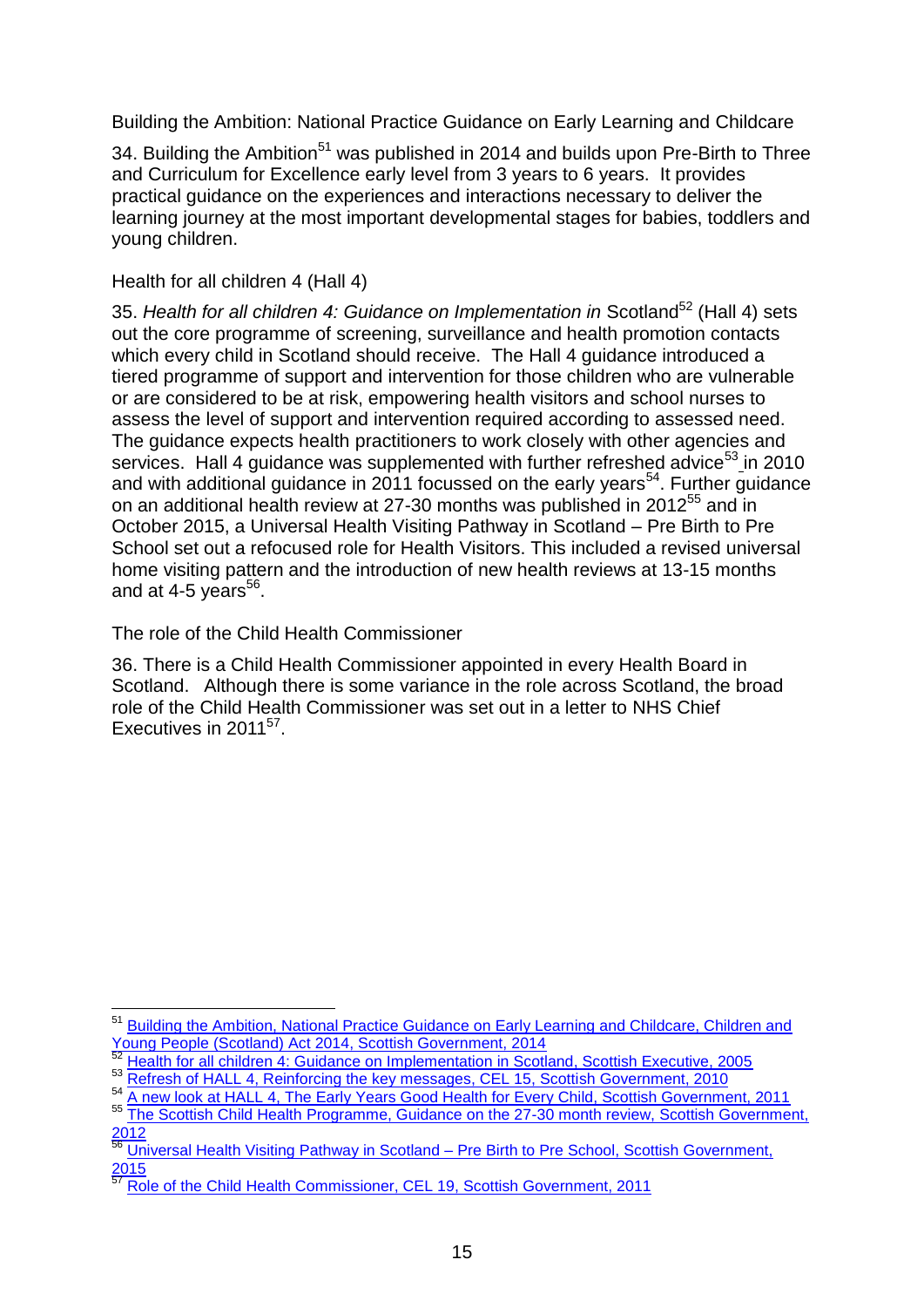#### <span id="page-15-0"></span>**CHAPTER 2 - SUPPORTING CHILDREN AND YOUNG PEOPLE WITH HEALTHCARE NEEDS IN SCHOOLS: RIGHTS AND RESPONSIBILITIES**

#### <span id="page-15-1"></span>**Introduction to rights and responsibilities**

37. Supporting the medical needs of children and young people at school is the statutory responsibility of NHS boards and the day to day management and support of these needs may be met by staff in schools. While the arrangements for such support should always seek to include the children and young people affected, it may also include a range of individuals and agencies including: parents/carers and other family members, teachers and staff, public health workers, GPs, registered nurses, outreach teachers, education or health support staff, college staff, partner employers, psychological services, allied health professionals, voluntary organisations, local authority youth work provision and others. This list is not exhaustive but close cooperation is crucial in providing a suitable and supportive environment for children and young people to participate fully in their learning and in the life of the school.

38. Children and young people should be supported in developing their ability to meet their own needs and become as independent as they are able to. In doing this, it is important that the responsibility and accountability of all those involved is clearly defined and that each person involved is aware of what is expected of them and where to seek further support and advice.

39. The following outlines the framework of responsibility and accountability that local services may wish to consider when putting in place arrangements. While some of these responsibilities are set out in the legislative and policy framework, others will need to be agreed and implemented at a local level. When working in partnership, services will need to take their wider responsibilities into account. Arrangements should be in place to monitor and review the effectiveness of the partnership working and ensure that services work effectively and improve outcomes for children and young people.

# <span id="page-15-2"></span>**Children and young people's rights**

1

40. All children and young people have a right to an education and suitable health services. Children and young people have a number of rights in relation to their own education and healthcare<sup>58</sup>. For example:

- Children and young people under the age of 16 can consent to any surgical, medical or dental procedure, or treatment if they are capable of understanding the nature and possible consequences of the procedure or treatment<sup>59</sup>.
- Education authorities are under a duty to seek the views of children about the decisions that affect them, including decisions around their healthcare needs, and take these into account alongside their parent"s/carer"s view.

<sup>&</sup>lt;sup>58</sup> Children's rights are to be further extended under the **Education (Scotland) Act 2016** once the relevant provisions are commenced. This will give children a range of rights under [Education](http://www.legislation.gov.uk/asp/2004/4/contents)  [\(Additional Support for Learning\) \(Scotland\) Act 2004 \(as amended\).](http://www.legislation.gov.uk/asp/2004/4/contents)

 $59$  Parental consent is only required if the medical practitioner feels that the child does not have sufficient understanding. However, where parental consent is not legally required, good practice would seek to involve parents/carers, with the child"s consent.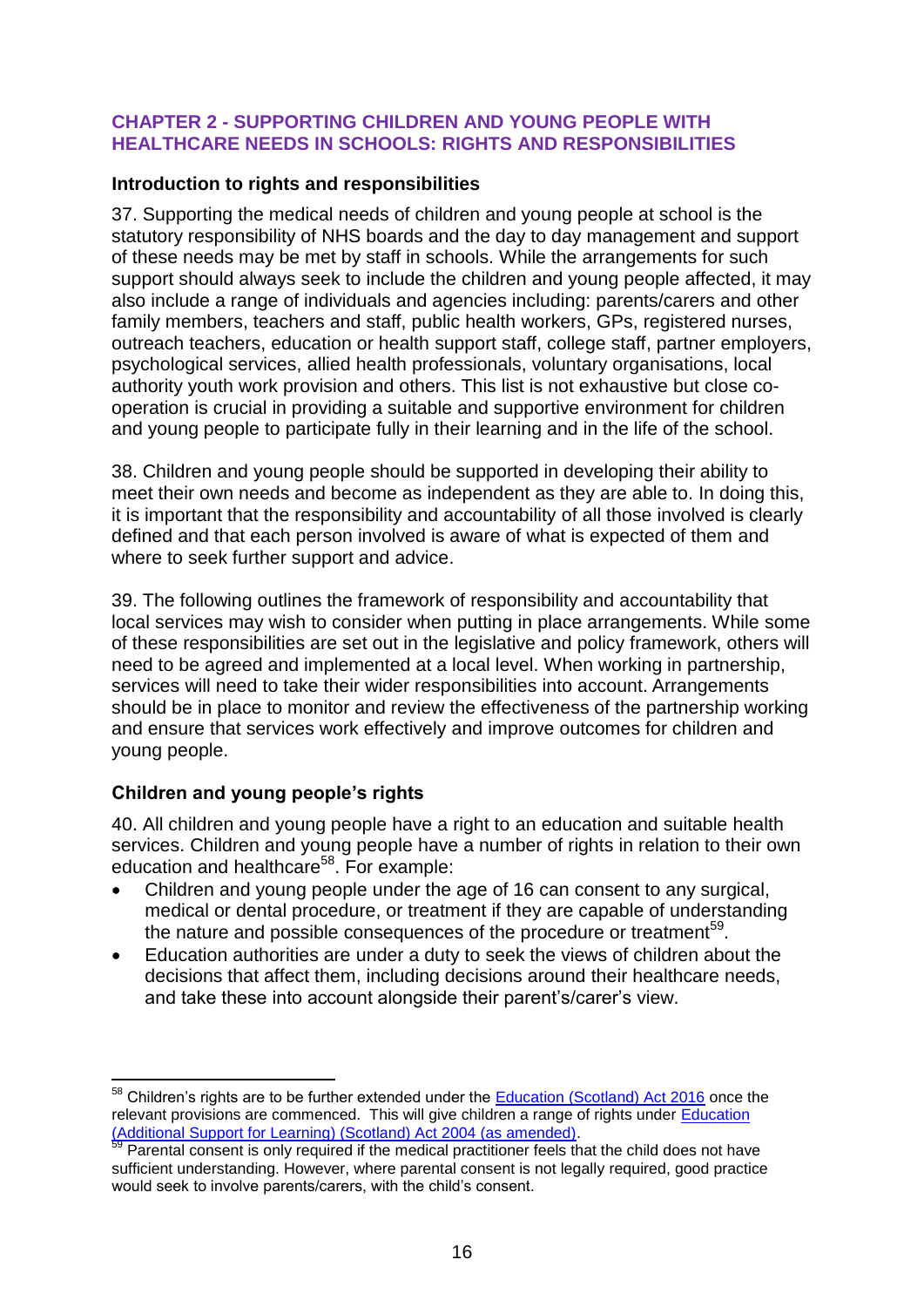- Young people have the right to request an assessment of their additional support needs and have their views considered and taken into account in decisions about their learning and support<sup>60</sup>.
- Young people have the right to formal processes for resolving disagreements.

41. Wherever possible, children and young people should be empowered and supported to manage their own healthcare needs and work in collaboration with the school health team, school staff, and their parents/carers, to reach an understanding about how their health affects them and how their healthcare needs will be met.

# <span id="page-16-0"></span>**Responsibilities**

# Parents/carers

42. Parents/carers are responsible for making sure that their child attends school when well enough to do so. They also have the same responsibilities and rights as young people do for themselves in regard to seeking support of their child. They should be allowed to work in partnership with their child, the school health team and school staff to reach an agreement about how their child"s needs will be met.

43. Parents/carers should provide their child"s school with sufficient information about their child"s health, care and treatment. However, some may have difficulty understanding or supporting the child or young person"s medical condition themselves. The Community Paediatric Service or General Practitioners (GPs) may be able to provide additional assistance in these circumstances. Parents/carers also have the right to use a supporter or advocate in conversations or meetings with an education authority in regard to the authority"s functions under the Education (Additional Support for Learning) (Scotland) Act 2004 (as amended) in relation to their child $61$ .

# NHS boards

44. NHS boards must ensure that appropriate arrangements are in place with education authorities, which determine the respective responsibilities of each in relation to supporting children and young people with healthcare needs in schools including those with complex healthcare and medical needs. In doing so, NHS boards should work with the appropriate education authorities to facilitate joint agreements. They should plan and co-ordinate effective local provision within the resources available, taking into account needs of the local population, and ensure that the arrangements enable effective communication between all appropriate agencies and services, at all levels. In doing so, they should ensure that children, young people and their families are consulted.

45. This responsibility for securing the joint agreements between the NHS board and the appropriate education authorities for supporting children and young people with healthcare needs is often delegated to the Child Health Commissioner as part of their overall responsibility for regional planning and feeding into children"s services

 60 Parents/carers of children under 16 have the same rights as young people under the [Education](http://www.legislation.gov.uk/asp/2004/4/contents)  [\(Additional Support for Learning\) Scotland\) Act 2004 \(as amended\).](http://www.legislation.gov.uk/asp/2004/4/contents)

<sup>61</sup> [Section 14 of the Education \(Additional Support for Learning\) \(Scotland\) Act 2004 \(as amended\)](http://www.legislation.gov.uk/asp/2004/4/section/14)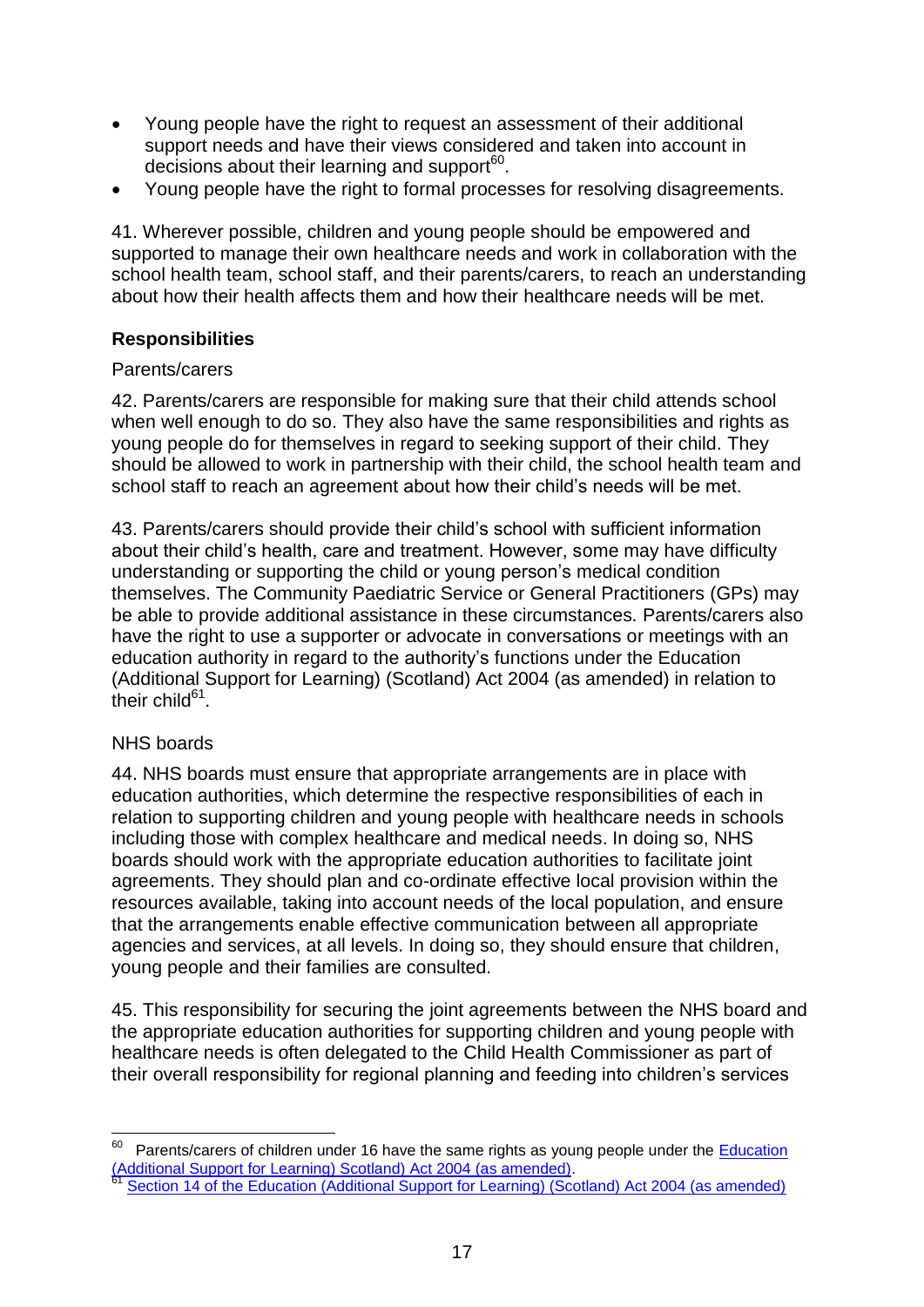plans (refer to paragraph 36 for more information about the role of the Child Health Commissioner).

46. Under the Education (Additional Support for Learning) (Scotland) Act 2004 (as amended), NHS boards, have a duty to help education authorities discharge their duties under the Act $^{62}$ . Further in discharging their functions with regard to meeting health care needs of children and young people, NHS boards have a duty to make reasonable adjustments and due regard to the requirements of the public sector equality duty (for more information refer to **Annex C**).

# Education authorities

47. Education authorities are required to work collaboratively with NHS boards and ensure that there is adequate and efficient provision in place in the schools in their area to support the healthcare needs of children and young people. As set out in Chapter 3, the education authority should work with the NHS Board to agree a policy framework on supporting the healthcare needs of children and young people in schools.

48. Education authorities will have staff in both strategic and operational roles with responsibility for the arrangements in place for additional support for learning, including, for example, education psychologists. The education authority will have a named contact from whom parents or carers, young people and others can obtain advice and information about the arrangements in place for the provision of additional support for learning<sup>63</sup>, including healthcare needs. Education authorities are also under a duty to publish $64$  information about their arrangements in place for additional support for learning, and this should include arrangements for identifying, providing support and reviewing the additional support needs of their pupils include those arising from the healthcare needs of all children and young people. It should also include the contact information for the NHS board that parents/carers of children with additional support needs, or the young people who have those needs, can obtain advice.

The school health team**<sup>65</sup>**

49. The role of the school health team is to provide support to children, young people and their families in school and provide advice, guidance and sometimes support on supporting healthcare needs in school. While there is considerable variability in the makeup of the school health team and its role across NHS boards and education authority areas, these functions will be provided by a team of staff employed by the NHS board working collaboratively with the education authority within schools and communities.

<sup>62</sup>  $^{62}$  [Section 23 of the Education \(Additional Support for Learning\) \(Scotland\) Act 2004 \(as amended\)](http://www.legislation.gov.uk/asp/2004/4/section/23)<br> $^{63}$  Section 26(2)(f) of the Education (Additional Support for Learning) (Scotland) Act 2004

**[Section 26\(2\)\(f\) of the Education \(Additional Support for Learning\)\(Scotland\) Act 2004](http://www.legislation.gov.uk/asp/2004/4/section/26)** 

<sup>64</sup> [Section 26 of the Education \(Additional Support for Learning\)\(Scotland\) Act 2004](http://www.legislation.gov.uk/asp/2004/4/section/26)

<sup>65</sup> Traditionally the school health team (or service) has provided a wide service ranging from health promotion in schools, immunisation and work with children and families with additional needs.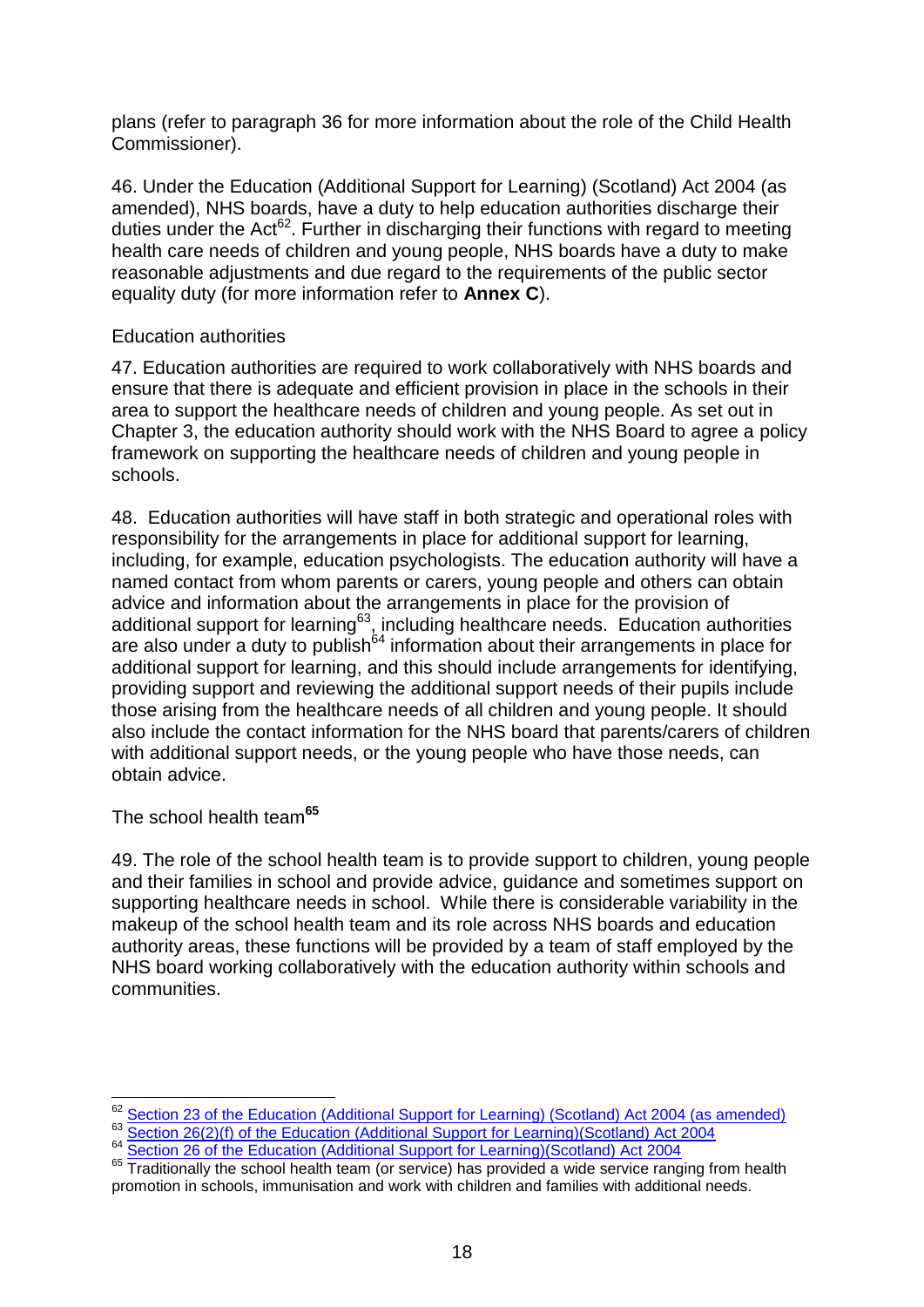50. The team may include healthcare support workers, community children"s nurses and other registered nurses working within schools, as well as those working with children and families with additional needs within the community<sup>66</sup>. Teams may also include a doctor (from the community paediatric service), clinical psychologist and allied health professionals, such as speech and language therapists, dieticians, occupational therapists and physiotherapists. The school health team may also include the involvement of representatives from third sector organisations providing support to specific children or conditions.

51. The school health team must work collaboratively with staff in the education authority and schools, to ensure that the health needs of children and young people are identified, supported and kept under review. This will rely on strong support and leadership from within the team and the school. All schools should have a main point of contact from within the school health team.

#### The school management team

1

52. As set out in chapter 4, it is the responsibility of the head teacher and the school management team to ensure that appropriate arrangements are in place to meet the healthcare needs of children and young people in their school. As such, they need to be aware of and familiar with the joint NHS board and education authority policy framework in place.

53. Based on this framework, and through the appropriate planning processes, the school management team are required to put in place the arrangements for supporting the healthcare needs of children and young people taking into account the local context of the school. These arrangements should be drawn up in consultation with the children and young people at the school, their parents, the school health team and wider school community.

54. In most circumstances, the head teacher, or their delegate, will also fulfil the role of the named person for the children and young people in their school. It will be the responsibility of the named person to play a key role in ensuring communication with children and young people and where appropriate their families, although in some complex, long term cases, it may be that a lead professional<sup>67</sup> is also designated. The named person will use professional judgement to ensure that the response to those needs is appropriate and safeguard the child"s or young person"s wellbeing. This role does not remove the responsibility of any other practitioners who work in

<sup>&</sup>lt;sup>66</sup> As set out in **Public Health Nursing Services – [Future Focus \(CEL 13\), Scottish Government, 2013,](http://www.sehd.scot.nhs.uk/mels/CEL2013_13.pdf)** the qualified school nurse role is being refocused to provide a clear distinction between the qualified school nurse role and role of the wider school health team which may include healthcare support workers, community children"s nurses and other registered nurses working within schools. Going forward the qualified school nurse role will centre on work with children, young people and their families with additional needs and a number of priority areas (looked after children, mental health and well-being, substance misuse, domestic abuse, youth justice, young carers, homeless families and children, transition periods and child protection). The wider school health team will lead on providing other key public health interventions and services within schools such as immunisations, health zones; height and weight. Following initial testing it is envisaged roll out of this refocused role will take place in 2017/18.

 $67$  Where it has been agreed that a Child's Plan should be prepared, there will be a lead professional to make sure that the Child"s Plan is managed properly and to co-ordinate the support described in the plan.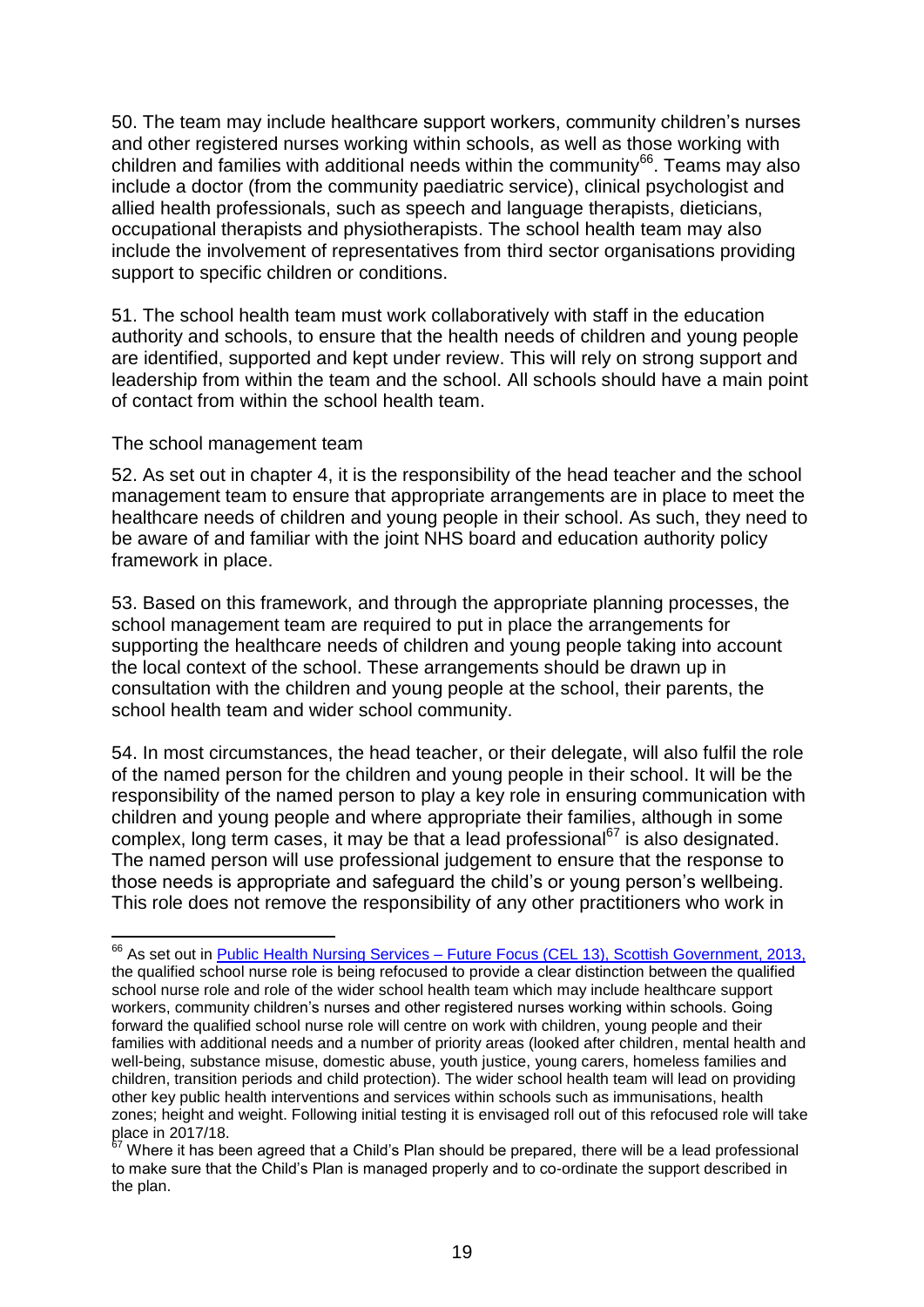partnership with others to identify, address and review the arrangements in place for supporting that child or young person's needs.

55. As day to day decisions normally fall to the school management team in partnership with the school health team, decisions may need to be made about a school"s response to outbreaks of infections and other diseases. Where appropriate, it is also the responsibility of the school"s management team to report any outbreak of disease in the school setting or dangerous incidents to Health Protection Scotland.

#### Community paediatric services

56. Within the community paediatric service, the community paediatrician or community children"s nurse are specialists in disability, chronic illness and the impact of ill health on children. While staff from the community paediatric service or children"s nursing service may make up part of the school health team in the role of the school doctor or nurse, the community paediatric service may be a separate service that works alongside other school health teams. General Practitioners (GPs)

57. GPs are part of primary healthcare teams. Parents are encouraged to register their child with a GP. Although the GP will often play a key role in diagnosing and prescribing for certain conditions, in most circumstances it will be more practical for schools to seek information and advice from the school health team or community paediatric service, rather than the GP.

#### Other health practitioners

58. Other health practitioners may be involved in the care of children and young people with healthcare needs in schools. For example, pharmacists employed by NHS boards may provide pharmaceutical advice to school health teams. Community pharmacists are a useful source of information about medicines, and may be able to advise on the management of medication, including recording, storage and disposal.

59. Consultants in public health medicine or communicable disease and environmental health advise school health teams and others on the circumstances in which children and young people with infectious diseases should not be in school, and the action to be taken following an outbreak of an infectious disease.

60. Some children and young people with healthcare needs will receive specific or individual support from specialist nurses or healthcare staff. They can provide advice on the individual medical needs of a child or young person, particularly when a medical condition has just been diagnosed and the child or young person is adjusting to new routines.

61. Psychological services and services provided by allied health professionals, including speech therapy, physiotherapy, occupational therapy, and dietetics may be particularly relevant to children and young people with healthcare needs.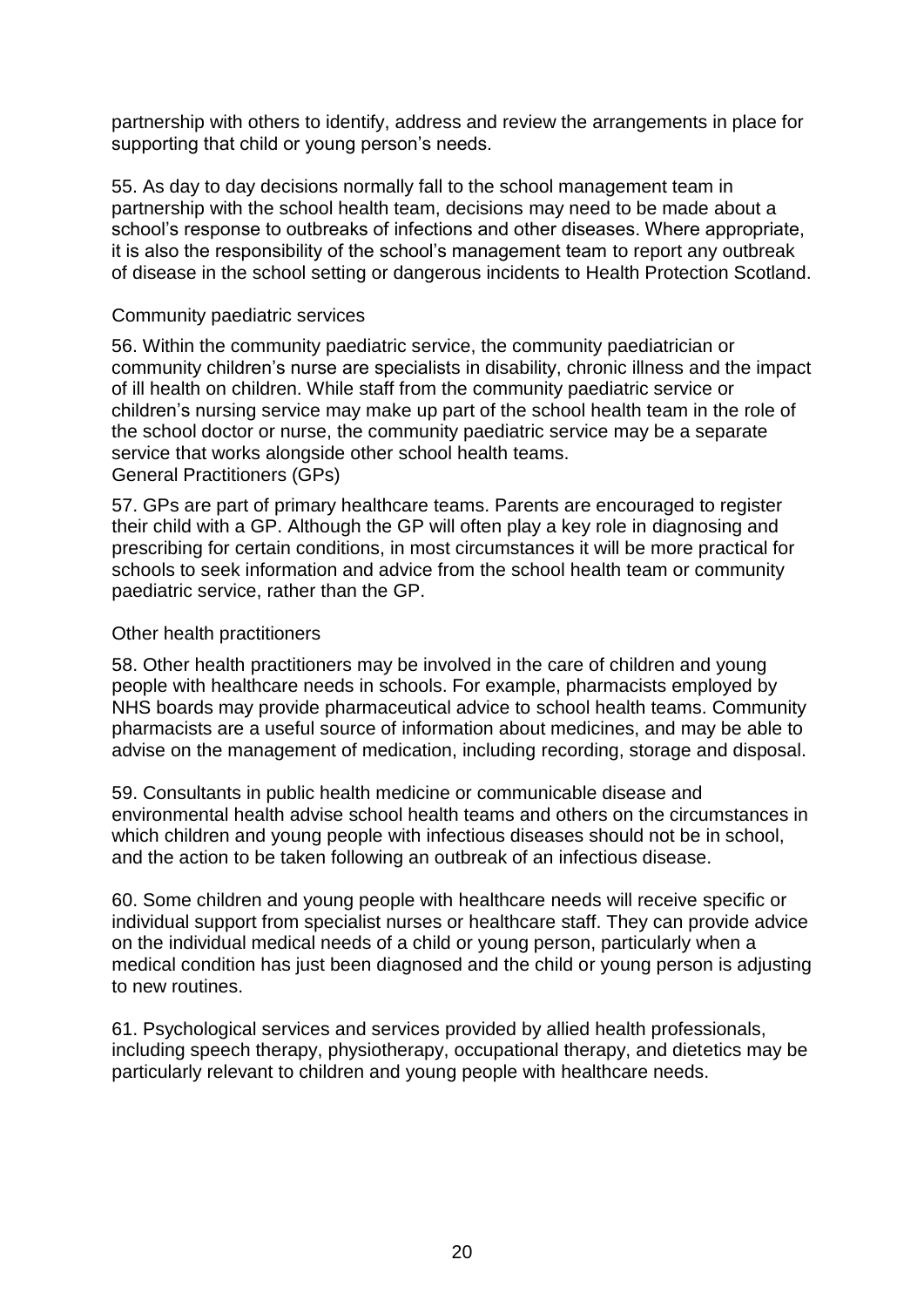#### Voluntary and third sector organisations

62. Many voluntary and third sector organisations specialising in particular medical conditions are able to provide advice, support, resources and training on how to manage the condition in schools.

#### All school staff

63. The day to day responsibility of supporting the healthcare needs of children and young people in schools is likely to fall to education support staff or healthcare support staff, working in partnership with the children and young people concerned, their parents, the school management team, teachers and the school health team. Staff who play a direct role in supporting the health and wellbeing needs of an individual child or young person should have access to relevant information which includes information about their health needs.

64. All other school staff have a duty of care to the children and young people. As such, they should be aware of how to respond to an emergency situation. It is not expected that teachers will routinely administer medication or support children and young people"s healthcare needs.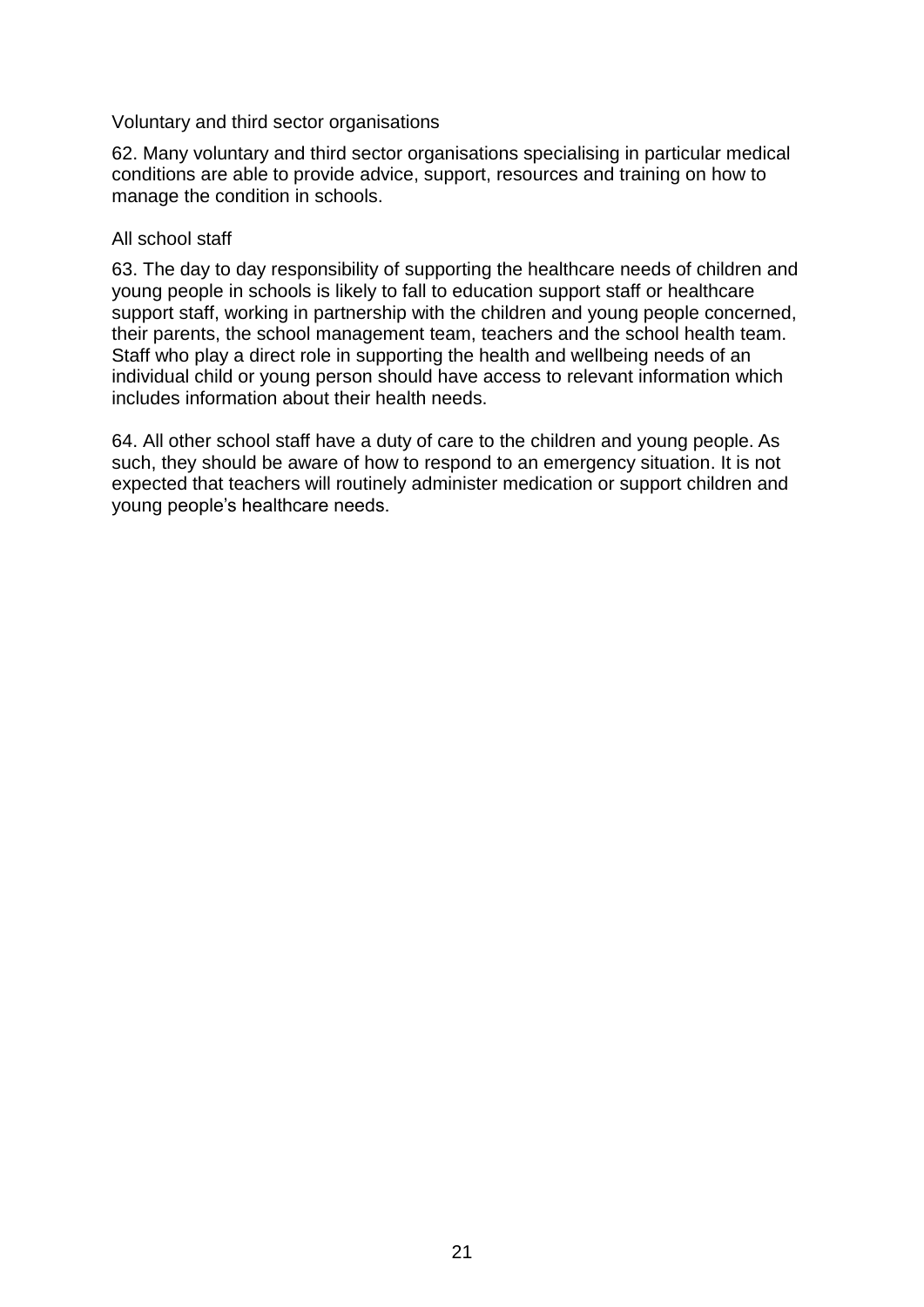# <span id="page-21-0"></span>**CHAPTER 3 - DEVELOPING POLICIES AND PROCEDURES FOR SUPPORTING CHILDREN AND YOUNG PEOPLE WITH HEALTHCARE NEEDS - NHS BOARD AND EDUCATION AUTHORITY AGREEMENTS AND POLICIES**

# <span id="page-21-1"></span>**Local strategic joint agreements**

65. As set in chapter 2, it is for NHS boards to ensure that appropriate agreements are in place with the relevant education authorities which determine the respective responsibilities of each in relation to supporting the healthcare needs of children and young people in schools in their areas. The responsibility of facilitating and securing these agreements usually falls to the Child Health Commissioner in each NHS board area.

66. In establishing local strategic joint agreements, effective communication is required between all parties involved to ensure that they are based on a sound understanding of the local context, resources available and the needs of children and young people in the area. It is good practice for children, young people, their parents and the wider education and health community to be consulted in the development of any local agreements. Such agreements may cover:

- Funding arrangements between NHS boards and education authorities to provide appropriate healthcare support in schools for children and young people with specific healthcare needs e.g. tracheostomy, intermittent catheterisation, etc.
- The allocation of other resources including staff.
- Local procedures and protocols including, for example, the arrangements for training between NHS boards, education authority and staff in schools.
- When the agreement should be reviewed.

67. The local strategic joint agreements will complement or form part of the local arrangements in place for children"s services planning and should reflect the principles of Getting it Right for Every Child. Further, in line with the anticipatory duty to make reasonable adjustments under the Equality Act 2010, the joint agreements should enable NHS boards and education authorities to respond quickly to any request to help support healthcare needs in schools. NHS boards may wish to establish consistency in the arrangements that they make with the different education authorities in their area.

#### <span id="page-21-2"></span>**Policy framework on supporting children and young people with healthcare needs in schools**

68. Based on these local strategic joint agreements, a clear policy framework should be developed to guide all staff across the NHS board and the appropriate education authority, on the local arrangements in place for supporting children and young people with healthcare needs in schools within the education authority area. The policy framework should ensure that reasonable steps, and where appropriate reasonable adjustments, are taken to support those healthcare needs to enable children and young people"s attendance and participation in their learning.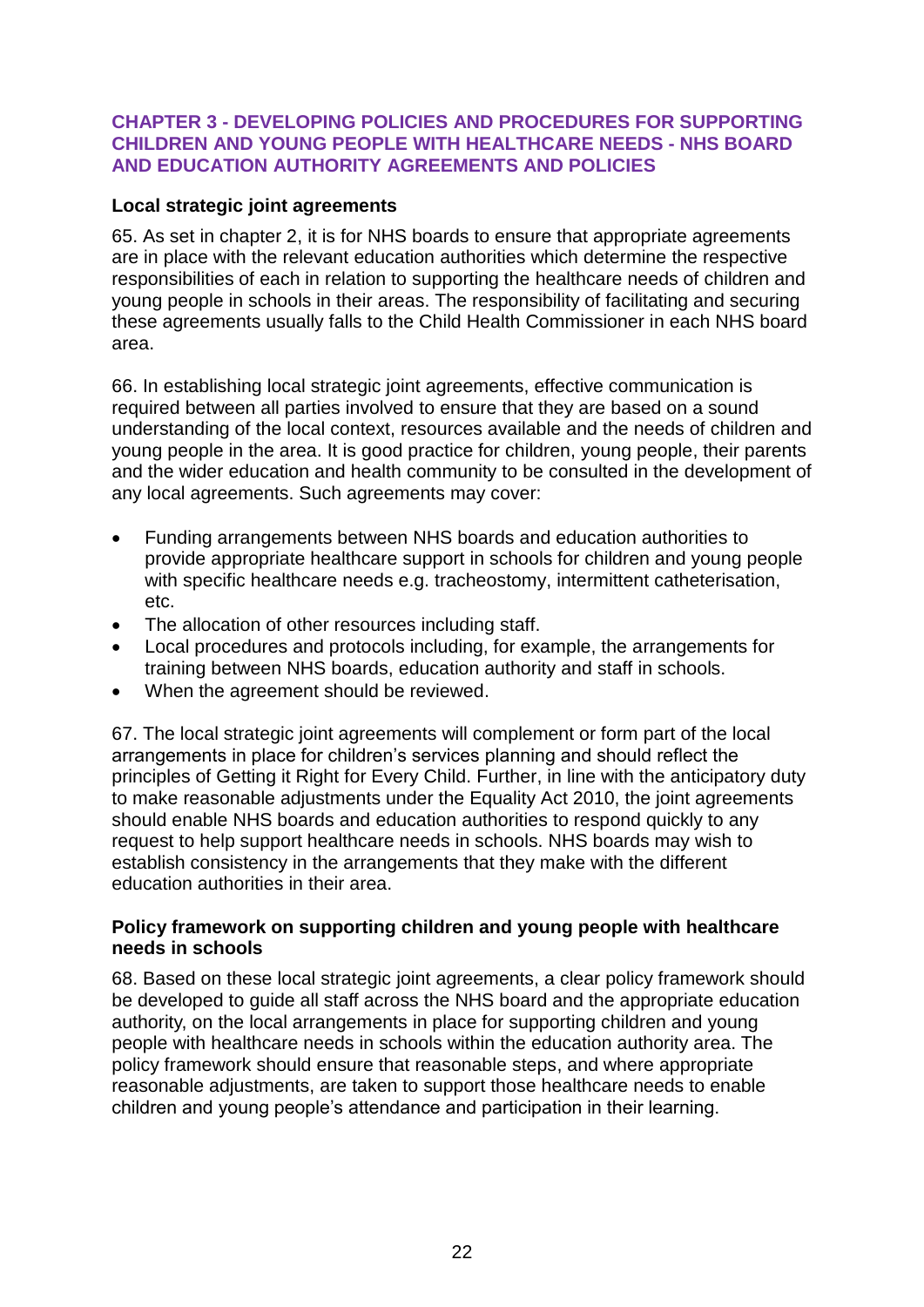69. The policy framework agreed between the NHS board and the appropriate education authorities might set out or include the local policies and procedures on a range of issues, for example:

- the roles and responsibilities of those involved in supporting healthcare needs in schools;
- children"s rights, and the rights and responsibilities of young people and their parents;
- policy on identifying, meeting and keeping under review the additional support and wellbeing needs of children and young people including those with complex healthcare or medical needs;
- the arrangements for managing the transition of children and young people with healthcare needs e.g. from early learning and childcare provision to primary school, from primary school to secondary school, and from secondary school to further learning, training or employment.
- arrangements for the management of certain health conditions e.g. example asthma, diabetes and epilepsy;
- circumstances where an individual healthcare plan or child"s plan will be required, who will be involved and when will it be reviewed;
- who is responsible for the training of staff in supporting the healthcare needs;
- arrangements for record keeping including standard written consent forms/templates,
- details about the authority's indemnity/insurance arrangements;
- arrangements for risk assessments including the arrangements in relation to school trips and other activities outwith school such as work placements, young people attending college as part of the arrangements made for their learning, or learning with a private or third sector training provider;
- procedures for the administration of medicines in schools including the procedures for children and young people taking their own medication;
- storage and access to medication including the arrangements for children and young people carrying their medication themselves;
- the circumstances in which children may take non-prescription medication, e.g. painkillers for managing headaches and period pain;
- the circumstances, related to ill-health under which children and young people should not attend school;
- procedures for notifying parents or carers of outbreaks of infections and other diseases particularly when children with certain health conditions have an increased risk of complications;
- emergency procedures and emergency contact information;
- details about the local arrangements and policies in place about the use of salbutamol inhalers (see **Annex A**) or defibrillators for use in emergencies;
- where concerns should be directed and how they are handled;
- when local policies and procedures should be reviewed.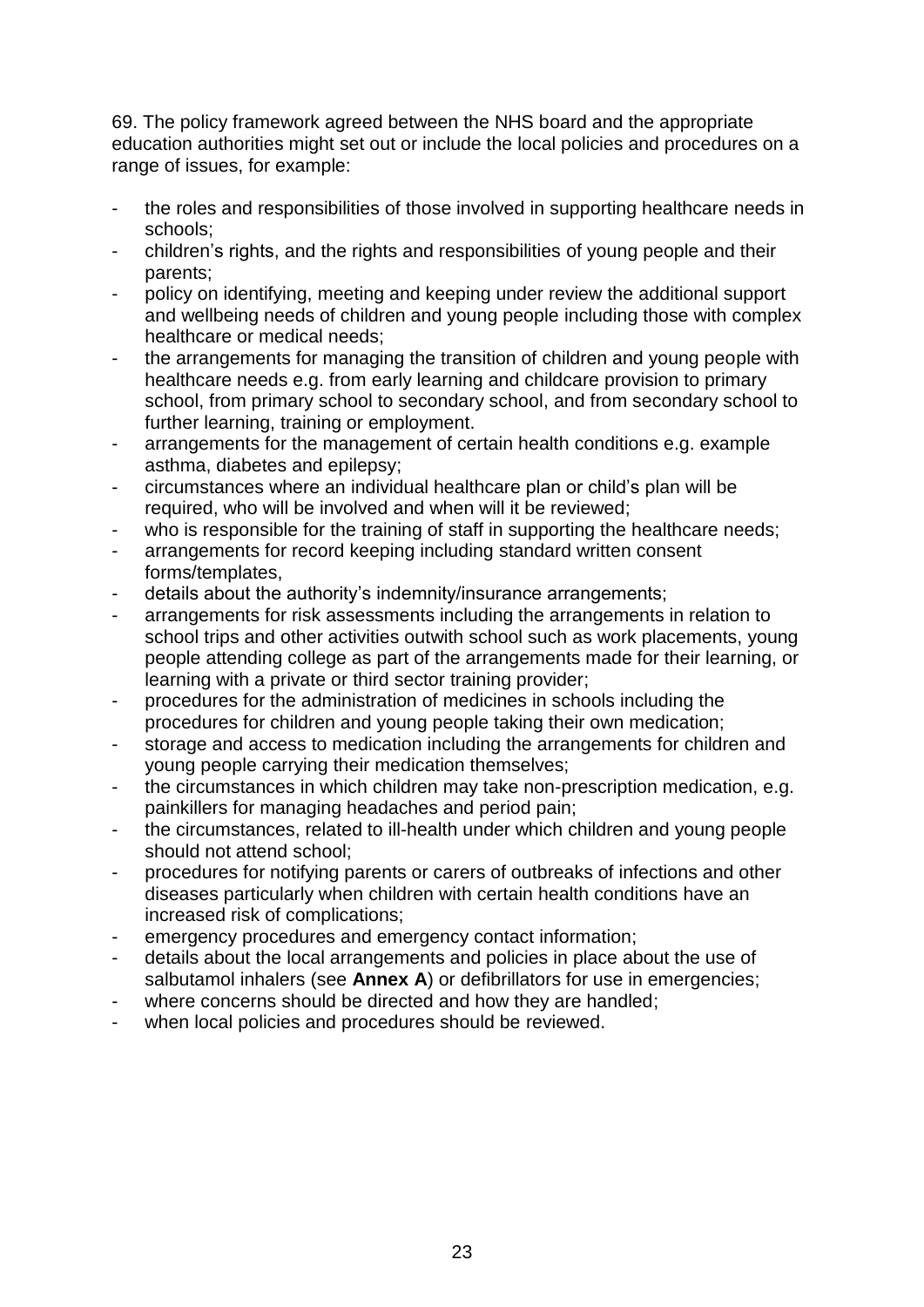#### <span id="page-23-0"></span>**The allocation of support staff to meet the healthcare needs of children and young people in schools**

70. The NHS board and education authority are required to consider their respective allocations of staff to support the healthcare needs of children and young people. Under the Equality Act 2010, the duty to make reasonable adjustments is anticipatory and so workforce planning is particularly relevant in regard to children and young people with complex healthcare and medical requirements. Workforce planning should take into account the evolving needs of the population that NHS boards and education authorities are mutually responsible for, take into account planning at points of transition, and cover for staff illness. Planning should also take into account cover to enable staff to attend training.

# <span id="page-23-1"></span>**Training and development of staff to support healthcare needs in schools**

71. NHS boards and education authorities should work collaboratively to ensure that all staff receive an appropriate level of training to understand and respond to both the educational and health needs of children and young people for whom they are responsible. Training requirements should be planned for and driven by the individual needs of children and young people in the schools in the area. However, education authorities and NHS boards also need to have arrangements in place to ensure that training can be provided for those children and young people with newly identified or fluctuating.

72. In many instances training will be will be the community children"s nurse or community paediatrician or third sector organisation that provides or delivers the training although training may also be delivered by third sector or private organisations with the appropriate responsibility or accreditation for providing suitable training. Where agreed evidence based training standards or competencies for the management of certain conditions exist, i.e. for the emergency treatment of epilepsy seizures or diabetic hypoglycaemia episodes, it is expected that all training will conform to these standards. More generally, all practitioners are encouraged to use the Common Core of best practice values and skills for engaging effectively with children and young people<sup>68</sup>.

73. The NHS board and the education authority should develop a programme of appropriate refresher courses to ensure that staff competencies remain current and that they understand the legal duties relevant to their role. Training should also be monitored and supported via effective record keeping. Where appropriate, and particularly in regard to the staff whose job it is to meet specific healthcare needs, any training should be signed off by both the trainer and the staff member.

<sup>1</sup> <sup>68</sup> Common Core of Skills, Knowledge & Understanding and Values for the "Children's Workforce" in [Scotland, Scottish Government, 2012](http://www.gov.scot/Publications/2012/06/5565/0)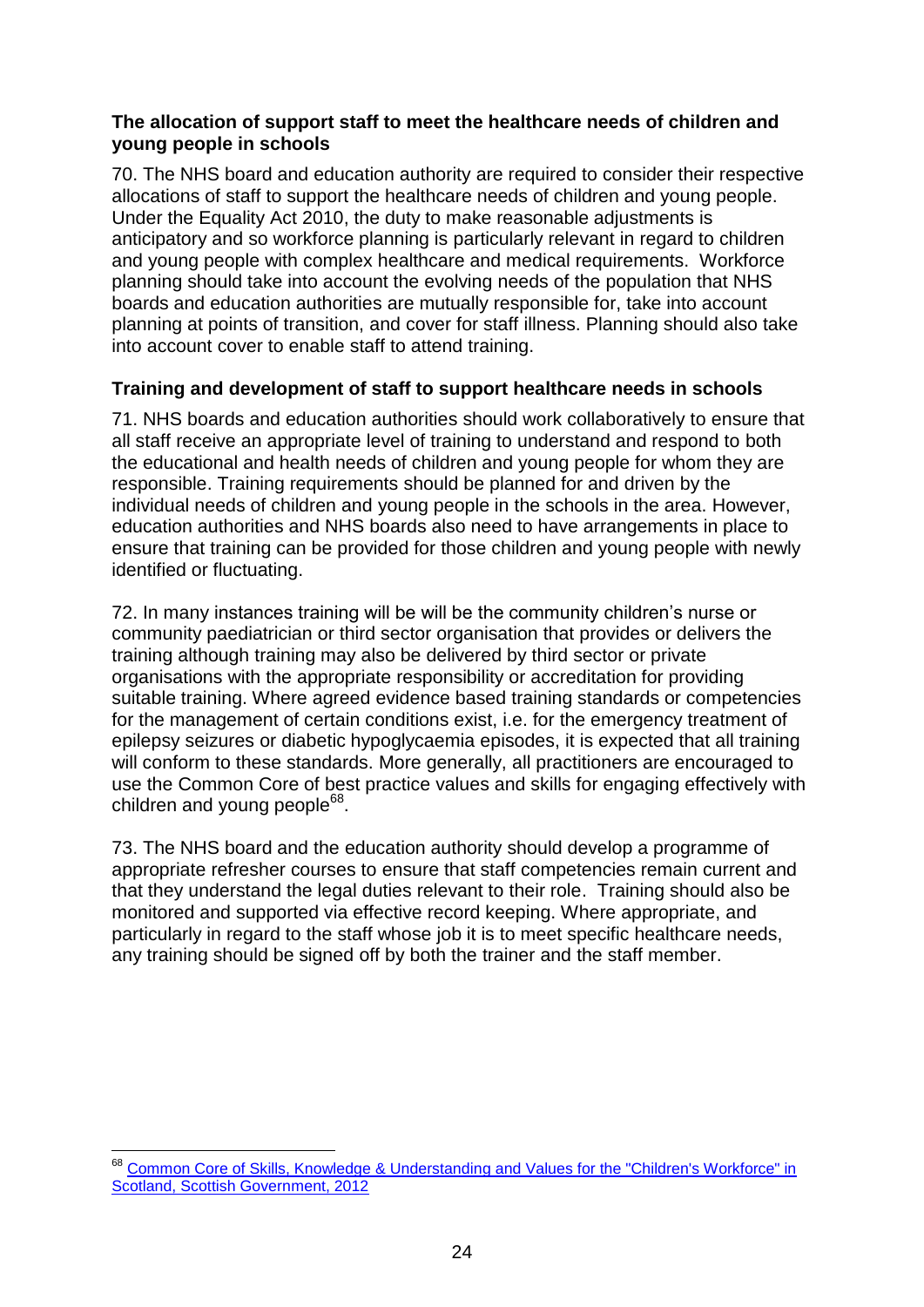74. General awareness raising training of common conditions should be provided to ensure that staff in schools have a basic understanding of these, can recognise symptoms and seek appropriate support. Common medical conditions include, for example, asthma, diabetes, epilepsy, eczema and allergic reactions (including anaphylaxis). General awareness raising training about less common conditions may also be provided if a there is a children or young people in the area diagnosed with that condition. This will help ensure that the needs of those children and young people can be met as fully as possible. Such training may be planned in partnership with the affected children, young people and their parents/carers.

# <span id="page-24-0"></span>**Education Authority indemnification/insurance**

75. As far as possible, education authorities should ensure that their insurance/indemnification arrangements provide full cover for their staff who meet healthcare needs or administer medication within the scope of their employment. Education authorities must satisfy themselves as to the legality and safety of arrangements they have in place. For example, as full and up to date training is a requirement of the indemnity/insurance arrangements, in all cases, an appropriate healthcare practitioner should confirm competency of staff on completion of the training and then on a regular basis. All staff involved in supporting children and young people with healthcare needs need to be clear about their responsibilities, and how often training should be undertaken. This will provide reassurance to all concerned about the protection and support they will receive in the event of any allegation of fault. Detailed records about the administration of medicines and other actions taken to support healthcare needs should be kept as these records provide evidence of whether procedures have been followed.

76. Any difficulties in securing indemnification/insurance to meet the needs of children and young people should be flagged up promptly with the NHS board for joint consideration of the arrangements that should be made for supporting those needs.

# <span id="page-24-1"></span>**Sharing information and confidentiality**

77. NHS Boards and education authorities must consider the existing legislative and policy framework<sup>69</sup> to ensure that they effectively share information to enable children and young people"s needs to be met at school, whilst ensuring that the personal information is handled securely and appropriately and is only disclosed when necessary. A data sharing agreement (DSA) should be put in place between organisations setting out what personal data will be shared and how it will be shared. All processes respect a child"s right to confidentiality, and set out the considerations that should be taken into account before information is passed on, including arrangements for seeking the views of the child.

<sup>1</sup> <sup>69</sup> This framework includes the **Data Protection Act 1998** and the **Pupils' Educational Records** [\(Scotland\) Regulations 2003.](http://www.legislation.gov.uk/ssi/2003/581/contents/made)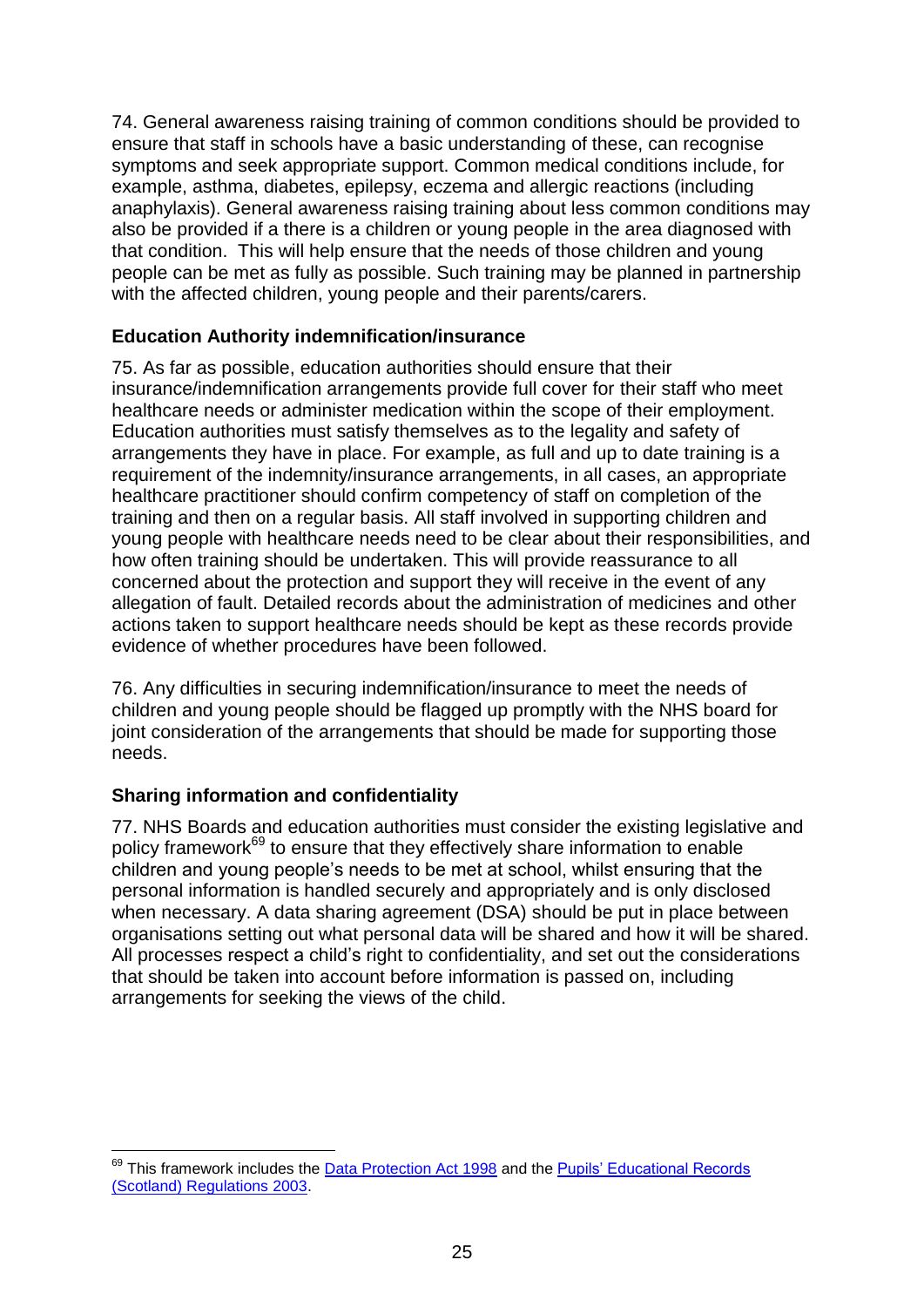# <span id="page-25-0"></span>**Resolving disagreements**

78. Where there are any concerns regarding the educational provision or support of children and young people with healthcare needs, the aim will be to resolve any disagreements as early and at as local a level as possible. Concerns should be raised with the school management team in the first instance, but, young people and parents have the right to access more formal processes of dispute resolution<sup>70</sup> for issues related to additional support for learning and discrimination. These include mediation, independent adjudication or consideration by the Additional Support Needs Tribunals for Scotland. Further information is available from Enquire, the national information and advice service for additional support for learning, at [http://www.enquire.org.uk.](http://www.enquire.org.uk/)

<sup>1</sup> <sup>70</sup> <http://enquire.org.uk/publications/factsheets/resolving-disagreements>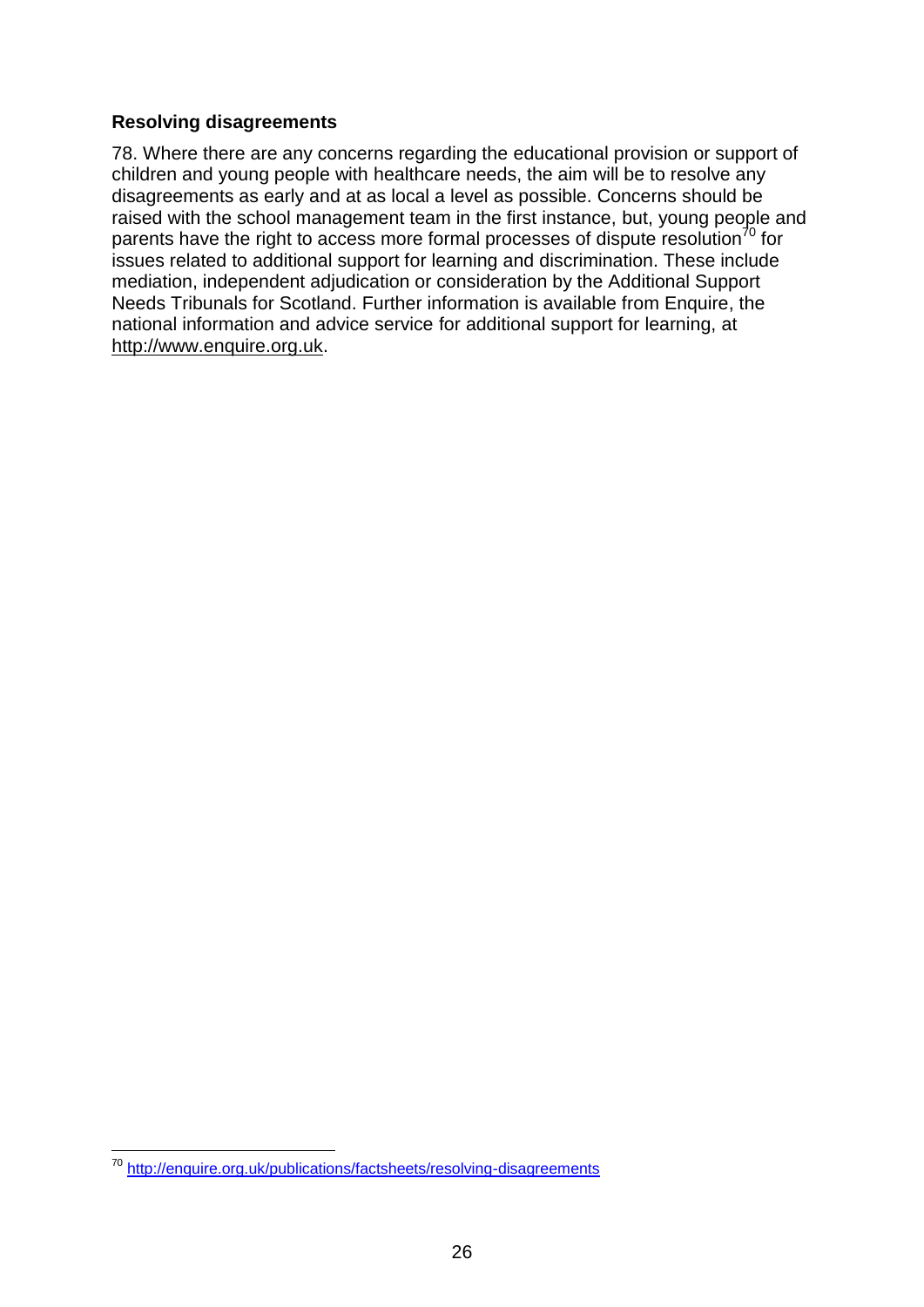# <span id="page-26-0"></span>**CHAPTER 4 - SUPPORTING CHILDREN AND YOUNG PEOPLE WITH HEALTHCARE NEEDS AT SCHOOL LEVEL**

# <span id="page-26-1"></span>**The role of schools**

79. The policy framework as agreed by NHS boards and education authorities on supporting the healthcare needs of children and young people in schools should be adopted or reflected in any of the local policies and practices that are put in place by any individual school. This will ensure that the arrangements in place at school are consistent with other schools in the area, but are also appropriate to the local context of the school and the school community. Where school policies and procedures are necessary, these should be drawn up, agreed on, and clearly understood by children and young people, staff, parents and wider school communities. Specific school arrangements may include:

- who in the school accepts responsibility, in principle, for supporting the healthcare needs of children and young people in the school;
- any arrangements that may be different to the education authority's policy framework;
- who is responsible in school for staff training in regard to supporting healthcare needs and administering medication;
- emergency procedures at the school including a main point of contact in the school health team;
- details of any centrally held inhalers or defibrillators for use in emergency situations at the school;
- the storage of and access to medication in the school;
- the arrangements in place to ensure that staff are informed and kept up to date about children and young people"s healthcare needs at school.

# <span id="page-26-2"></span>**School level training issues**

1

80. The school management team/and school health team should be aware of the arrangements in place for staff training. They must be satisfied that training gives staff with sufficient knowledge, understanding, confidence and competence appropriate to their role. Where staff are in any doubt about the support to be provided to a child or young person, they should refer immediately to the school management team and/or school health team or initiate emergency procedures, particularly if there are any concerns about the child or young person"s immediate health or wellbeing.

81. School staff and school health team should work collaboratively to consider the needs of the school community and identify opportunities to support the delivery of the experiences and outcomes under Curriculum for Excellence and undertake health promotion activity<sup>71</sup>.

<sup>&</sup>lt;sup>71</sup> [The Schools \(Health Promotion and Nutrition\) Scotland Act 2007](http://www.legislation.gov.uk/asp/2007/15) places a duty on education authorities and managers of grant-aided schools to endeavour to ensure that public schools and grant-aided schools are health-promoting.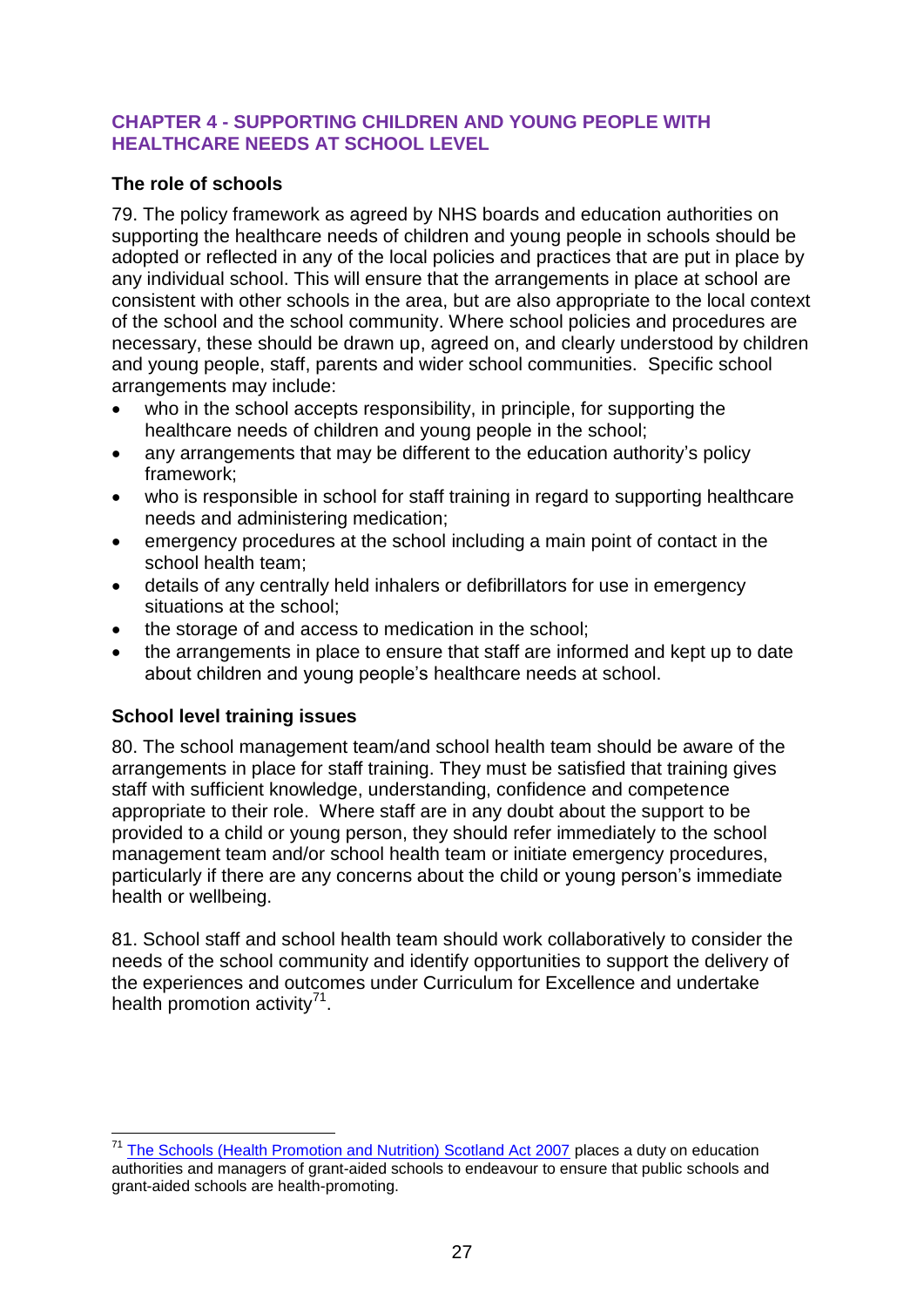# <span id="page-27-0"></span>**Identifying and supporting healthcare needs in schools**

82. Children and young person"s health can have a significant impact on their attainment and/or wellbeing. Therefore, many children and young people are likely to support with healthcare needs at school at some time in their school life. In most cases this will be for a short period only, e.g. to finish a course of antibiotics and minimise the time they need to be off school. In these circumstances it is the responsibility of parents/carers to provide their child"s school with sufficient information about their child"s health, care and treatment. Staff in schools will need to ensure that this information is complete and the appropriate consents are sought for the healthcare support that is required.

83. If a child and young person is diagnosed with a longer term condition or develops healthcare support needs, it is normally the role of parents/carers to notify the school that they require the school"s input to support their child"s needs. However, school staff should be aware that notification may come from a variety of sources such as the child or young person themselves, the named person, allied health professionals or community nursing or paediatric teams.

84. Staff in the school and the school health team need to work closely with the child or young person concerned and their parents to ensure they have all the information required to help meet their needs. Members of the school health team, paediatrics staff and other members of the community children"s nursing service or AHP team may be able to supplement information and advice already provided by the child"s parents or GP. They may also be able to advise on training for school staff who administer medication, or take responsibility for other aspects of health care support. They may also be able to provide specialist medical support for a child with healthcare needs in school, particularly if there is any question over whether the procedures in place to meet a child or young person"s needs is covered by the education authority insurance.

85. The school management team should ask the education authority to provide written confirmation of the insurance cover for staff who support healthcare needs in schools. The school management team should inform staff in the school know about the provision for indemnity against legal liability, and the terms and conditions under which is it operative. Staff in schools should be clear when practice may fall outwith insurance cover, and seek advice and support from the school health team and education authority if the needs arises. See paragraphs 75-76 for further information about indemnity and insurance.

86. If staff in school notice any deterioration in the health of an individual child or young person, they should inform the named person or another representative in the school management team who should let the parents know, and where appropriate, the school health team.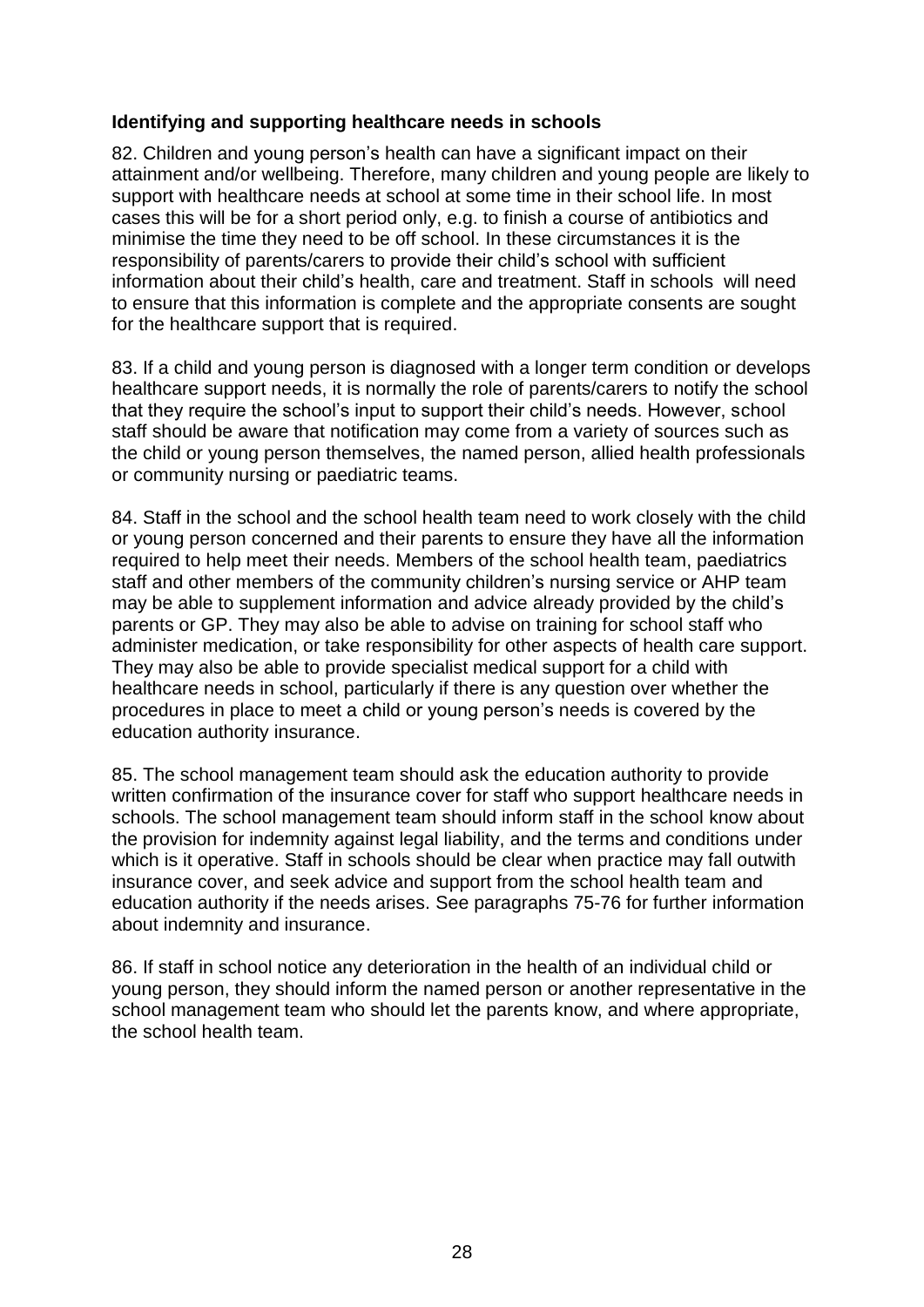87. All staff in school should know the school"s procedures for responding to an emergency situation including how to access first aid support and how to contact emergency services. Where a child or young person is taken to hospital by ambulance they should be accompanied by a member of staff who should remain with the child or young person until a parent or carer arrives. The member of staff should take details of the child or young person"s healthcare needs and/or details of any medication taken that day.

88. Generally, staff should not take children and young people to hospital by car, however, there may be circumstances where it is agreed with the school health team, emergency services and parents that this is the best course of action. In such circumstances and wherever possible the member of staff should be accompanied by another adult and have public liability vehicle insurance.

# <span id="page-28-0"></span>**Individual healthcare plans**

89. The main purpose of an individual healthcare plan is to identify the level and type of support that is required to meet a child or young person"s healthcare needs at school. It is not anticipated that one will be required for short term needs where a child, for example, is taking a course of antibiotics. In such cases it would be sufficient to seek the appropriate consents and record details of the medication or procedure to be undertaken, time of administration or procedure and any possible side effects. Planning procedures should be proportionate and take into account the best interests of the child or young person. More detailed planning and co-ordination will often be required for those with longer term or complex healthcare or medical needs, and should be managed via an individual healthcare plan.

90. The need for an individual healthcare plan and the medical detail of such a plan should only be assessed by an appropriate designated health practitioner. This input is likely to come from the community paediatrician or community children's nurse. Where it is identified that an individual healthcare plan is required, the school health team should work with the school management team, parents/carers and the individual child or young people to draw it up. Other health practitioners may also provide input if they are involved in supporting that child"s healthcare or wellbeing needs, whether at school or home, to ensure a continuum of support is in place. The plan should always be tailored to identify and address the individual needs of the child or young person and may include:

- details of any diagnosed condition or symptoms;
- the impact that the condition or symptoms has to the individual;
- details of any medication, dosage, side effects and storage information;
- the healthcare support/procedures;
- whether any learning support required;
- special requirements e.g. dietary needs, pre-activity precautions, access to facilities and other reasonable adjustments etc…;
- who is responsible for providing the support;
- arrangements for staff cover;
- what to do, and who to contact, in an emergency;
- training needs for the support, how often these should be reviewed and who will deliver the training;
- consent;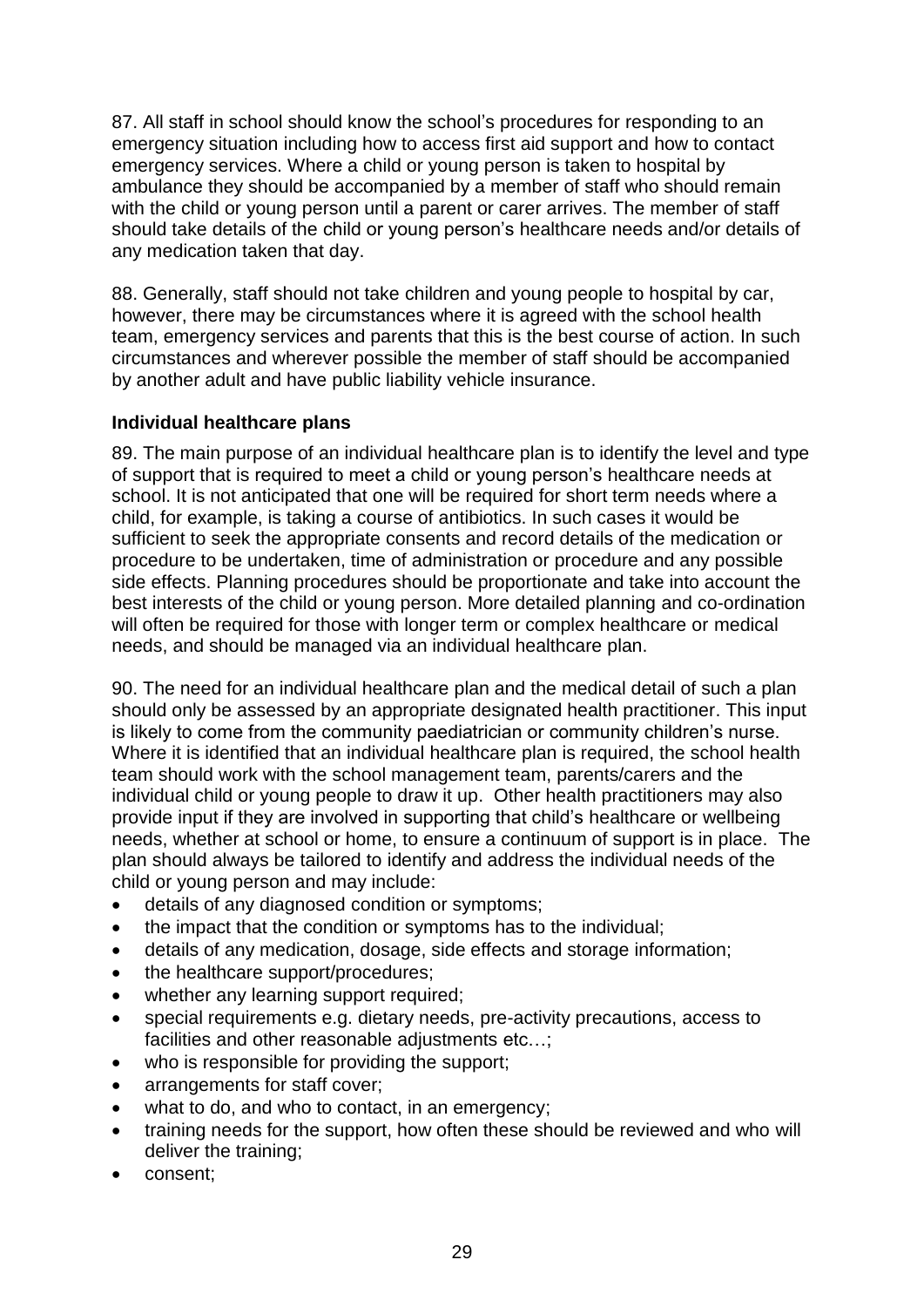- arrangements for support if a child or young person needs to attend regular hospital appointments or spend time in hospital;
- how often and when the plan should be reviewed.

91. Individual plans will contain different levels of detail according to the needs of the individual child or young person, but drawing up the plan should not be onerous. The co-ordination and sharing information will be in line with the arrangements under the GIRFEC approach and take into account the data sharing legislation (see paragraph 77). The school management team and school health team may delegate responsibility for leading this process or it may fall to the named person. The lead in the process may be a first contact for children, young people, parents/carers and any staff who may a role in supporting the child or young person's healthcare needs in school.

92. For children and young people with healthcare needs to benefit fully from their education, consideration must also be given to the impact that their health needs has on both their learning and wellbeing. As such, consideration should be given to whether a child would benefit from an individualised learning plan or a Co-ordinated Support Plan<sup>72</sup>. In order to streamline the planning processes for certain individuals with complex additional support or wellbeing needs, an individual healthcare plan and other learning plans will be contained within or as part of child"s plan or Coordinated Support Plan as appropriate.

93. As the plan provides a written agreement about the support to be provided at school it should be signed off by all those involved in its development, including the individual child or young person and parents/carers. Where there is any concern about whether a child or young person"s needs can be met within these arrangements, or any dispute in regard to the support being planned for a child or young person or the content of the plan, it may be necessary for the school management team and the school health team to seek the advice from the NHS board or education authority. This should be done quickly, to ensure there is no delay to appropriate support being put in place to support the healthcare needs of the individual child or young person.

94. Individual healthcare plans may reveal the need for some staff to have further information about healthcare procedures or specific training in administering a particular type of medication or in dealing with emergencies.

# <span id="page-29-0"></span>**Dealing with medicines safely**

1

95. Medication should only be taken to school when absolutely essential, and in line with local policies and procedures. Parents/carers (and where appropriate the young person themself) are responsible for supplying information about any medication that needs to be taken at school and for letting the school know of any changes to the prescription or the support needed. The school should seek written consent (usually through a standard form) that the medication may be administered.

<sup>&</sup>lt;sup>72</sup> Under the [Education \(Additional Support for Learning\) \(Scotland\) Act 2004 \(as amended\),](http://www.legislation.gov.uk/asp/2004/4/crossheading/coordinated-support-plans) a Co-ordinated Support Plan is a statutory plan required if a child or young person"s needs will last a year or more and will require significant additional support from education and more than one other agency.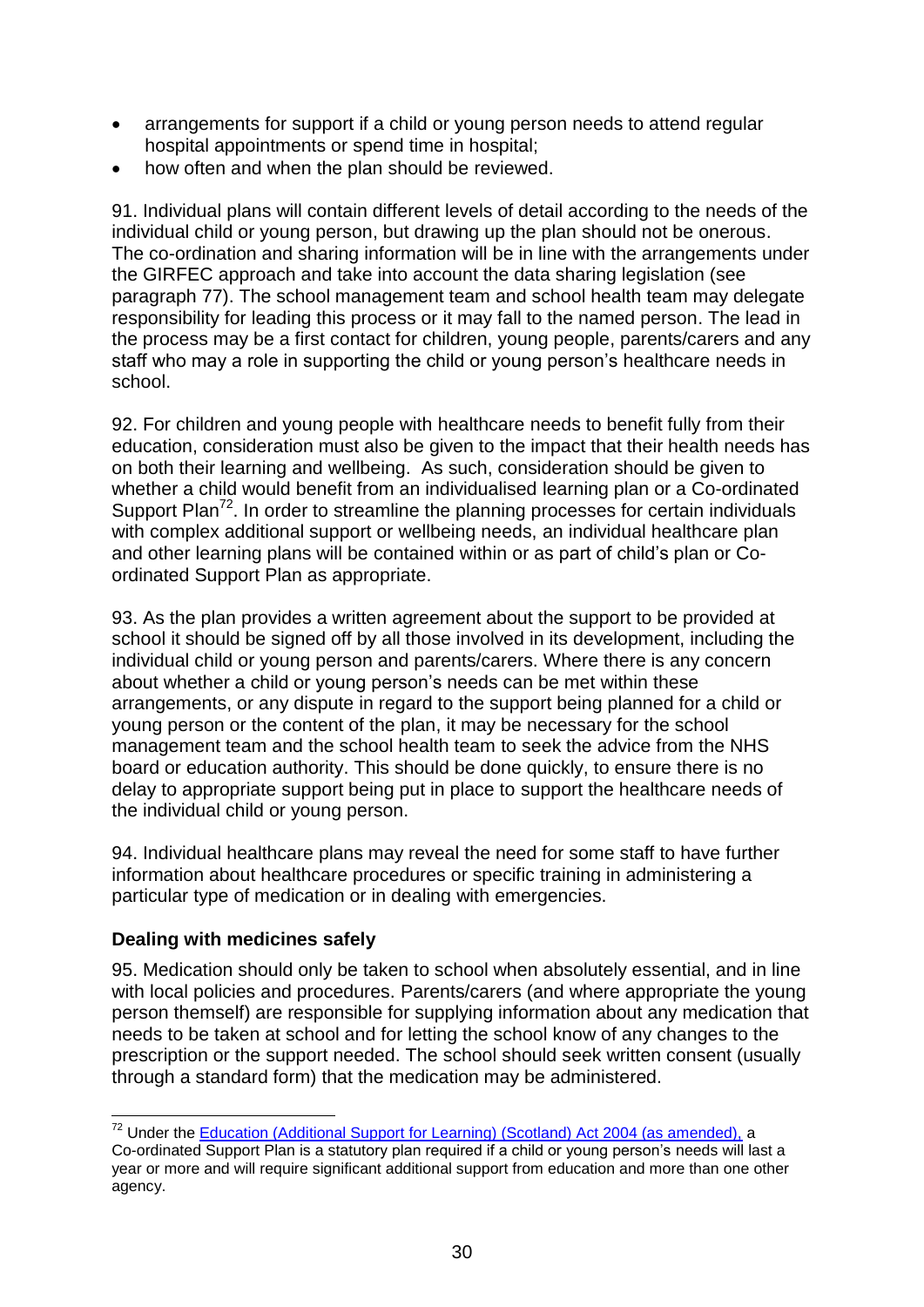96. Where possible, medication should be prescribed in dose frequencies which enables it to be taken outside school hours. Although this should be discussed with the prescriber, a child or young person"s health or wellbeing needs should never be compromised.

97. Schools should ensure that medication is not stored in large quantities and parents provide weekly or monthly supplies in their original manufacturer"s or pharmacy dispensed container or box. Some medicines may be harmful to anyone to whom they are not prescribed and particular care needs to be taken where a school stores controlled drugs such as methylphenidate $73$ . Community pharmacists and school healthcare teams should be able to assist the education authority in producing their policy on the safe storage and handling of medicines in schools which manages the risks to the health of others if they are not properly controlled.

# <span id="page-30-0"></span>**Self-management**

98. It is good practice to allow children and young people who manage their own medication from a relatively early age and schools should encourage and support this. Examples include children using their inhalers or checking their blood sugar levels during the school day. Where required, facilities should be provided to allow for this to ensure privacy.

99. There should be an assessment of the child"s or young person"s capability to manage their health needs and carry their medication. This should identify actions to help support children and young people, if possible and appropriate, to progressively manage their medical or health needs over time. The arrangements must also be flexible and sensitive to the needs of children and young people on any given day. Illness, for example, may impact on how much support the individual requires. It may, therefore, be appropriate to supervise children and young people who selfmedicate or manage their health needs routinely, particularly if there is a risk of negative implications to their health or education.

#### <span id="page-30-1"></span>**Access to medication**

100. Where a child is managing medication themselves they should not normally be expected to give up their medication for storage. In allowing children to retain medication, an assessment must be made of the potential risk to others, with actions put in place to manage those risks appropriately.

101. Where individual children and young people do not hold their own medication, they must know where it is stored. Medication should always be accessible at the point of need. However, it is also important to make sure that medicine is only accessible to those children and young people for whom it is prescribed.

102. Some medicines need to be refrigerated. The temperature of refrigerators containing medication needs to be monitored regularly. Medicines can be kept in a refrigerator containing food but should be in an airtight container and clearly labelled. If a school has to store large quantities of medicines then a lockable medical refrigerators might be preferable.

<sup>1</sup> <sup>73</sup> [A guide to good practice in the management of controlled drugs in primary care –](http://www.knowledge.scot.nhs.uk/media/CLT/ResourceUploads/4055959/Primary_Care_Guide_Scotland_v.2.0_171114.pdf) Scotland, Version [2.0, September 2014](http://www.knowledge.scot.nhs.uk/media/CLT/ResourceUploads/4055959/Primary_Care_Guide_Scotland_v.2.0_171114.pdf)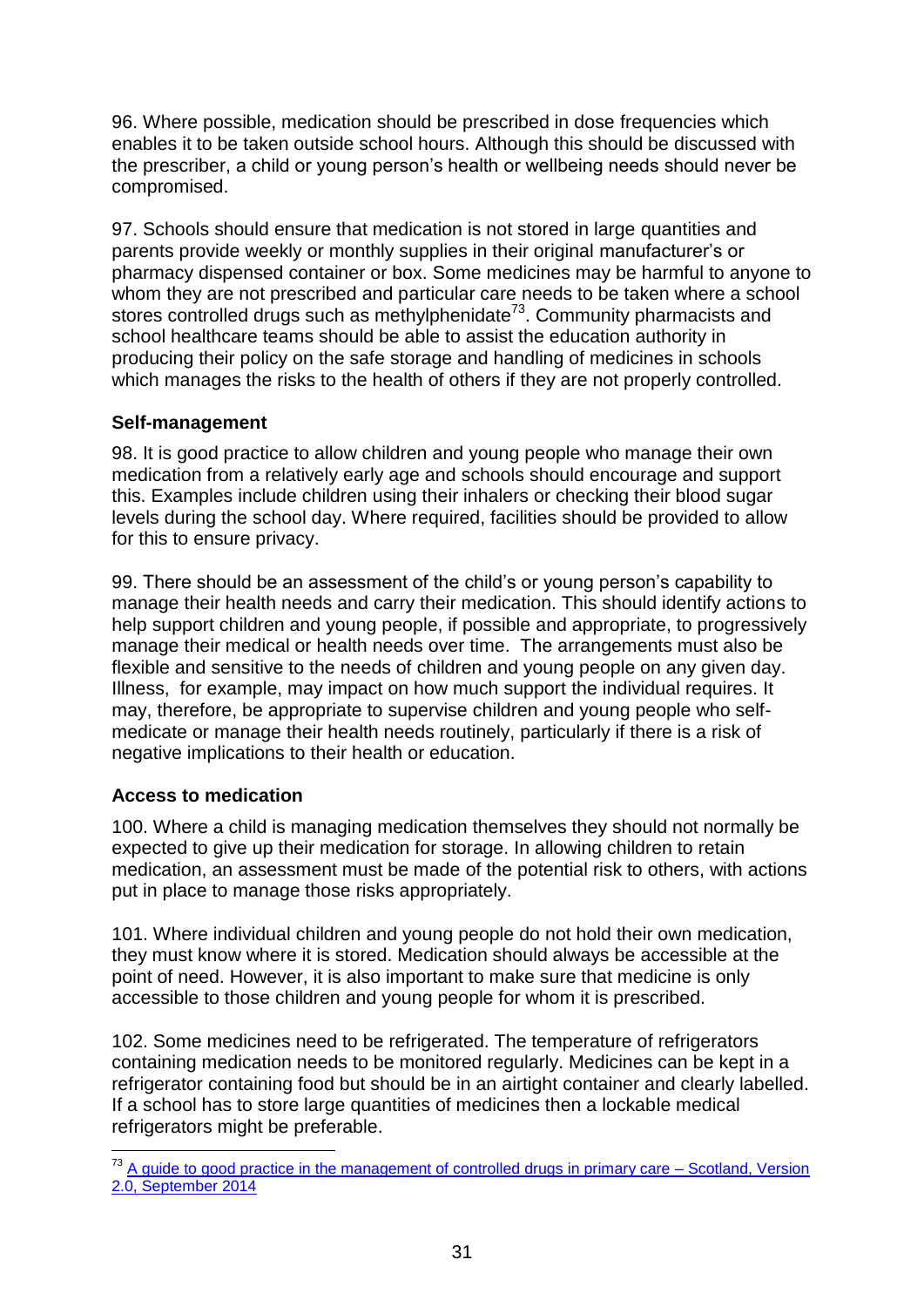103. If the school locks away medication, all school staff, and where appropriate, individual children and young people, should know where to obtain keys to access the locked cabinet or fridge.

104. Schools may also need to make special arrangements for any emergency medication that children and young people require.

# <span id="page-31-0"></span>**Administering medication**

105. Where it is considered that medication will need to be administered at school, medication should always be supplied by the parents/carers to the school in its original packaging including any patient information leaflet. Parents/carers may, therefore, need to obtain a separate prescription for medication to be taken and held at school. If this isn"t possible, then it should be decanted by an appropriate medical practitioner with an appropriate label or instruction. The parent/carer should also ensure that they provide clear instructions about how long the medication needs to be taken, and any other relevant information that isn"t provided on the label or patient information leaflet. This information may be captured as part of a standard consent form that must be completed by parents or carers.

106. Staff should not administer medication if they are not sure what the medication is or what it is for. If a member of staff is in any doubt they should check with the parents/carer or a medical practitioner before taking further action. Further, staff administering or overseeing the administration of medication in school will want to ensure:

- they follow the instructions on the label and/or patient information leaflet (or in line with manufactures recommended dosage if the medicine is nonprescription (see paragraphs 109-112 for more information about Paracetamol and the use of other non-prescription medicines in schools).
- that they are giving the right medicine to the right child or young person at the right time;
- they are aware of the side effects and how to deal with them;
- the medication has been stored and handled as per the label or other instruction;
- a signed record is completed each time medication is given to any child or young person.

107. Wherever practical, the dosage and administration should be witnessed by a second adult. In some school situations this will not be possible and children, young people and their parents should be involved in decisions about managing any situations that may arise via standard written consent forms or an individual healthcare plan.

108. If there is likely to be any problems encountered with the administration of medication at school; or the provision of medication is not straight forward, this should be covered in an individual healthcare plan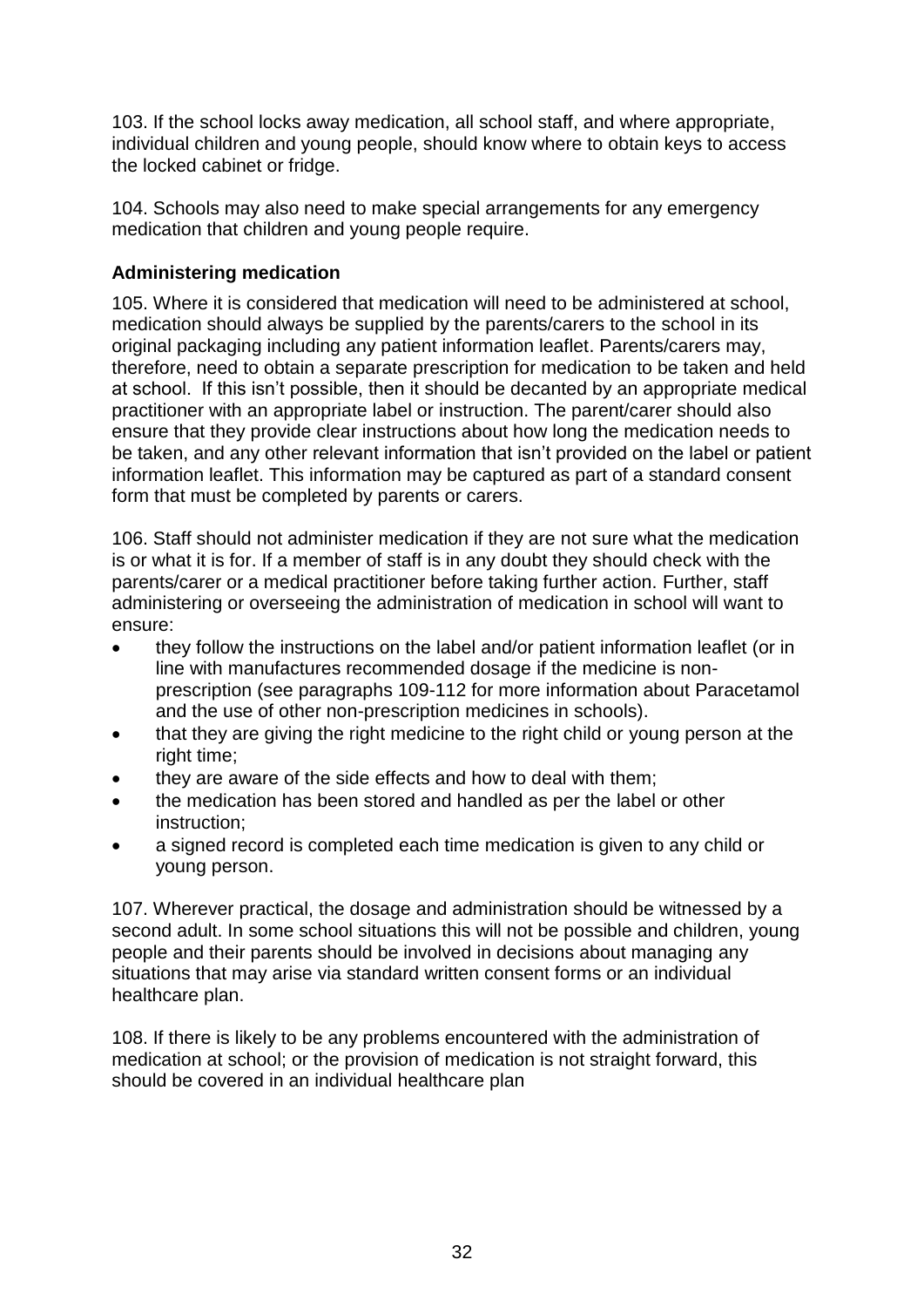# <span id="page-32-0"></span>**Paracetamol (and the use of other non-prescription medicines in schools)**

109. Children and young people in schools sometimes ask for painkillers (analgesics) or other non-prescribed medication at school such as antihistamines. However, schools should not hold non-prescribed medication. If a child or young person suffers regularly from acute pain or symptoms, such as a headache, period pain or hayfever, parents may provide the school with non-prescribed medication alongside clear and appropriate instructions and consent for the medication to be (often via the completion of a standard form). Alternatively parents (or where appropriate the young person) may ask for the medication to be prescribed by a GP.

110. A member of staff should supervise younger children taking the medication and ensure that the individual"s parents are informed on the day the medication is taken.

111. Some children and young people with the maturity and capacity to carry and self-manage their own non-prescribed medication and symptoms (for example, for period pain, occasional headaches, minor viral illnesses, coughs, sore throats or hayfever) should be allowed to do so. In such circumstances it is recommended that only medication that can be purchased by a pharmacy should be carried and that children and young people carry as little medication as possible in the original pack or bottle. It is recommended that children and young people should carry as little medication as possible in the original pack or bottle - normally only enough for a single school day (although this may not be possible for liquids or sprays). Blister packs, for example, can be cut to ensure only a single day"s medication is carried.

112. It should be noted that children under 16 should not be given or take aspirin, unless prescribed by a doctor<sup>74</sup>. Further, codeine should not be provided to children under 12 as it is associated with a risk of respiratory side effects, and is not recommended for adolescents (12 to 18) who have problems with breathing<sup>75</sup>.

# <span id="page-32-1"></span>**Hygiene/infection control**

1

113. All staff should be familiar with standard infection control precautions for avoiding infection and must follow basic hygiene procedures such as handwashing. Where advice on infection control is required, school staff should consult the school health team in the first instance. Staff should have access to protective disposable gloves and take care when dealing with spillage of blood or other body fluids and disposing of dressings or equipment.

<sup>&</sup>lt;sup>74</sup> <http://www.nhsinform.co.uk/health-library/articles/a/anti-platelets-aspirin-low-dose/introduction/>

<sup>75</sup> <https://www.gov.uk/drug-safety-update/codeine-for-cough-and-cold-restricted-use-in-children>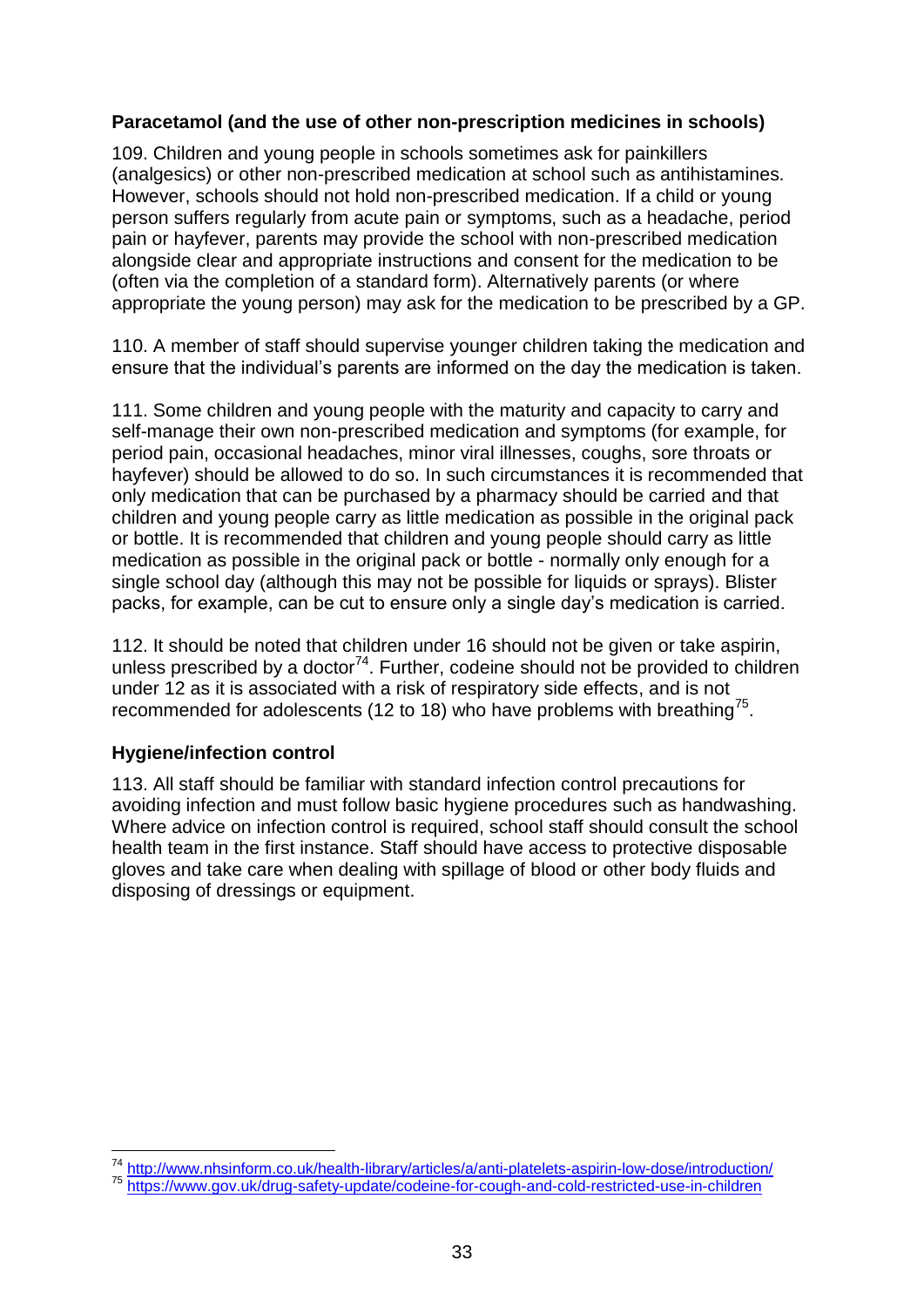# <span id="page-33-0"></span>**Refusing medication**

114. If a child or young person refuses to take medication, school staff should not force them to do so. If the child is below the age of legal capacity, or is not considered to have capacity, the school must inform the parents or carers of any child that refuses to take medication as a matter of urgency. If the parents or carers cannot be contacted, school staff should seek urgent advice from the school"s health team about the impact of the child or young person refusing their medication. In the case of long term conditions or treatments the school health team may wish to contact the child"s healthcare team for advice. If necessary, the school should call the emergency services for an ambulance.

# <span id="page-33-1"></span>**Disposal of medication**

115. Staff in schools should not dispose of medication. Date expired medicines or those no longer required for treatment should be returned directly to the parent or carer to return to a pharmacy for safe disposal. Medication that is in use and in date should be collected by the parent/carer at the end of each term. Where this isn"t possible, schools are required to dispose of medication in a safe and appropriate manner in accordance with current waste management legislation<sup>7677</sup>. This will normally mean that medication is sent to a community pharmacy. To do this legally, schools must register as a professional carrier and transporter of waste with the Scottish Environment Protection Agency (SEPA). Registration is free and can be done online on the SEPA website<sup>78</sup>. Clinical or healthcare waste, including needles for example, should be disposed of in line with the arrangements in place for the disposal of such waste. Again, more information is available on the SEPA website<sup>79</sup>.

# <span id="page-33-2"></span>**Intimate care**

1

116. Intimate care encompasses areas of personal care, which most people usually carry out for themselves but some are unable to do so because of their additional support needs or impairment or medical condition. It may also apply to certain invasive medical procedures. Support to meet a child or young person"s intimate care needs should be covered as part of the individual healthcare plan.

117. Appropriate training should be put in place for staff who provide intimate care. Staff protect the rights and dignity of the child or young person as far as possible. even in emergencies. Education authorities may have separate procedures in place for the management of intimate care and these must be adhered to at all times.

<sup>&</sup>lt;sup>76</sup> [Paragraph 12 of Schedule 4 of the Waste Management Licensing \(Scotland\) Regulations 2011](http://www.legislation.gov.uk/sdsi/2011/9780111012147/schedule/4) 77 <http://www.sepa.org.uk/regulations/waste/waste-carriers-and-brokers/>

<sup>78</sup> [https://forms.sepa.org.uk/site/scripts/xforms\\_form.php?formID=51&return](https://forms.sepa.org.uk/site/scripts/xforms_form.php?formID=51&returnURL=http://online.sepa.org.uk/apex/pctw_return_from_jadu?p=217:340:3657112044583::::%26)

[URL=http://online.sepa.org.uk/apex/pctw\\_return\\_from\\_jadu?p=217:340:3657112044583::::%26](https://forms.sepa.org.uk/site/scripts/xforms_form.php?formID=51&returnURL=http://online.sepa.org.uk/apex/pctw_return_from_jadu?p=217:340:3657112044583::::%26) <http://www.sepa.org.uk/regulations/waste/special-waste/clinical-waste/>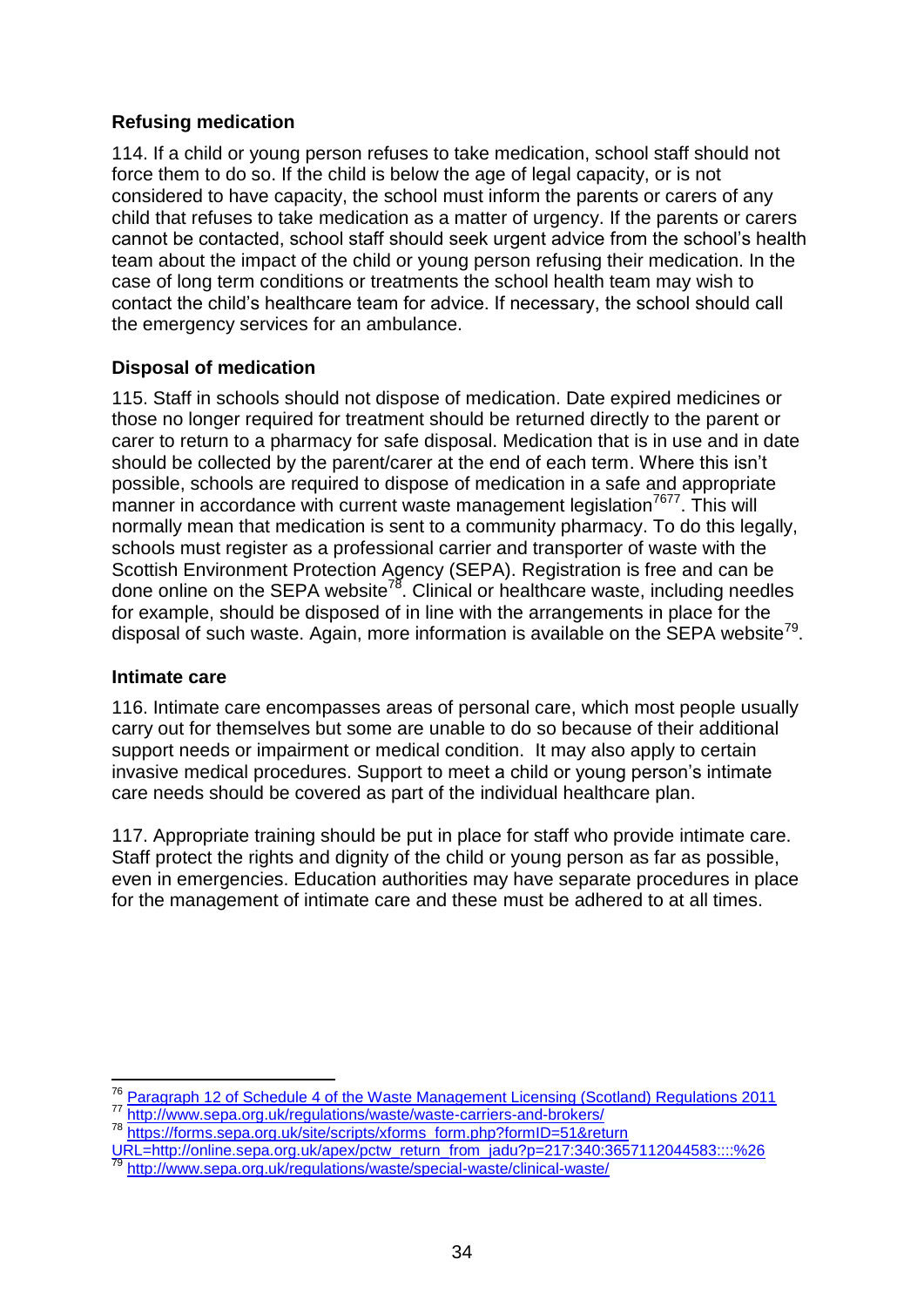#### <span id="page-34-0"></span>**CHAPTER 5 - CIRCUMSTANCES WHERE A SCHOOL MAY NEED TO MAKE SPECIAL ARRANGEMENTS FOR SUPPORTING CHILDREN AND YOUNG PEOPLE WITH HEALTHCARE NEEDS**

#### <span id="page-34-1"></span>**The need to make reasonable adjustments**

118. Staff in schools and the wider school health team must make reasonable adjustments to ensure that children and young people with healthcare needs are enabled to participate in the opportunities that learning provides. Where safety permits, this includes including school trips, sporting activities and work placements.

# <span id="page-34-2"></span>**School trips and other outdoor learning activities**

119. Plans for school trips and other outdoor learning should take the healthcare needs of all children and young people into account from the outset. As part of this, school staff may wish to work with the disabled children and young people and their parents, who will have experience of taking their children on trips and outings or learn from the experiences of other schools to ensure that everyone is able to benefit from the trip activity. Risk assessments should be carried out in advance and take into account the healthcare support needs of all children and young people who are attending and how they would benefit from participating. The assessment should take into account the real risks involved, and identify proportionate actions and reasonable adjustments that ensure the participation of children and young people wherever possible.

120. The planning process should take into account the appropriate lines of communication in an emergency. The arrangements for taking any necessary medication will also need to be taken into consideration. Sometimes an additional supervisor or parent might be invited to accompany a particular child to ensure that child or young person is able to attend and participate in the trip or activity.

121. Staff supervising excursions should be aware of a child"s needs, and relevant emergency procedures, and information about the child or young person's medical needs and medication should be accessible in the event of an emergency.

122. If staff are concerned about whether they can provide for a child"s safety, or the safety of other children or young people on a trip, they must seek advice in advance. Such advice may come from a parent or carer, a member of the school health team, the child"s GP or EA. The Scottish Government published information about Health and Safety on Educational Excursions.<sup>80</sup>

<sup>1</sup> <sup>80</sup> Health and Safety on Educational Excursions - [A Good Practice Guide, Scottish Executive, 2004](http://www.gov.scot/Publications/2004/12/20444/48943)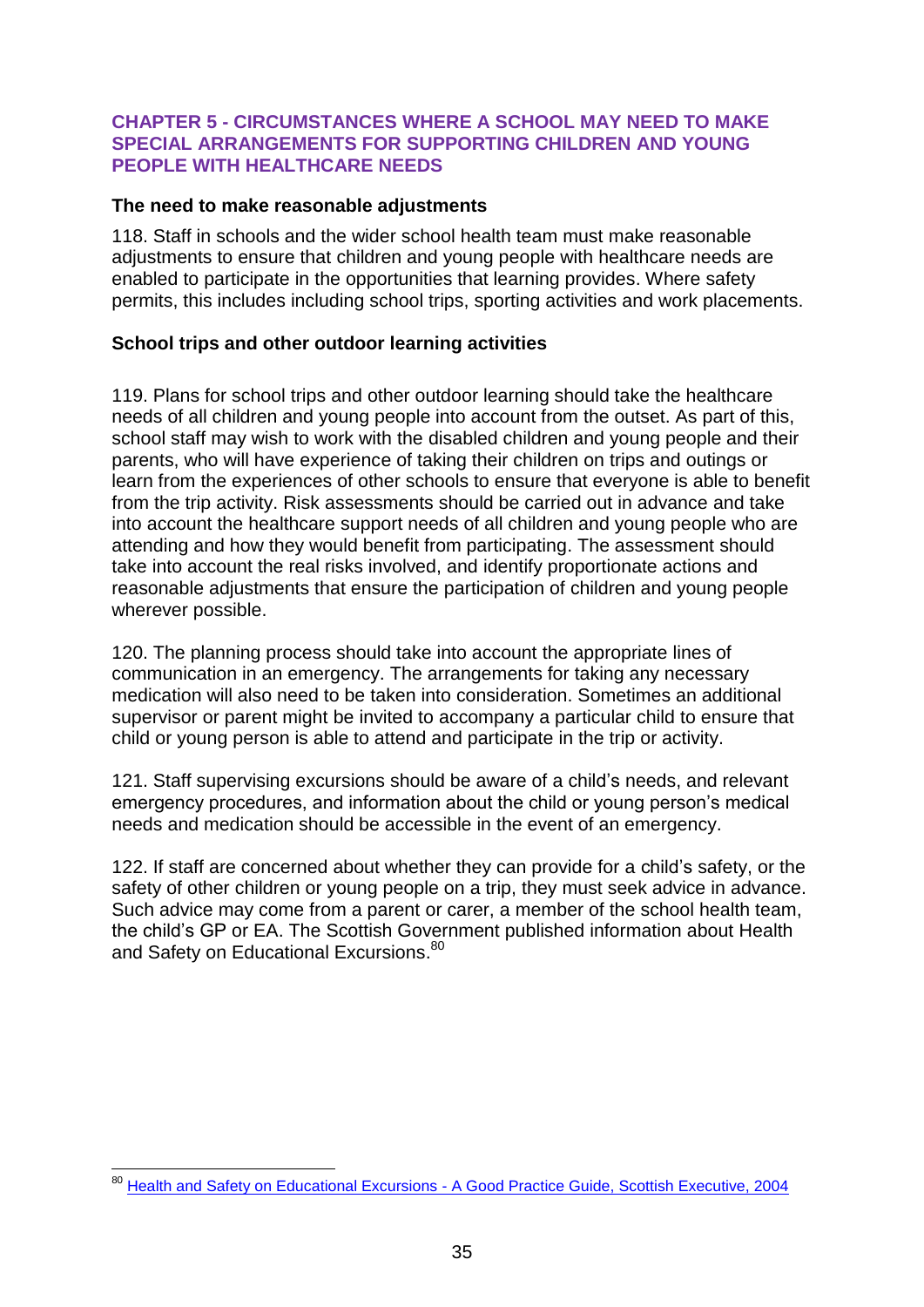# <span id="page-35-0"></span>**Sporting activities**

123. Most children and young people with healthcare needs can participate in extracurricular sport or in physical education. However, some activities may need to be assessed and modified with precautionary measures or reasonable adjustments that may need to be taken, e.g. children with asthma may need to take their reliever inhaler before exercise. Teachers should be aware of which children and young people have specific health needs and be included in the arrangements for planning support where appropriate. Any restrictions to a child or young person"s ability to participate should be noted in their individual healthcare plan and considered as part of any risk assessment of the activity.

# <span id="page-35-1"></span>**Work placements and vocational pathways delivered through school-college partnerships**

124. Again, where appropriate, children and young people with healthcare needs should receive the appropriate support to enable them to make the most of any work experience or college placements. When a work placement has been arranged it is the responsibility of the work placement organiser to ensure that the placement is suitable for the individual with a particular medical condition. Similar considerations apply when a child or young person attends another establishment for part of their course. In both circumstances the school management team should ensure that organisers are aware of relevant medical conditions, all reasonable adjustments are in place and ensure that a risk assessment is carried out so that the individual"s needs are met appropriately and proportionately. Children and young people may also be encouraged to share relevant medical information with employers.

125. When children and young people attend college as part of the arrangements made for their education, the education authority should liaise with the college to ensure that any are supported in line with the policy framework, taking account of the Scottish Funding Council's annual guidance to the sector<sup>81</sup>.

# <span id="page-35-2"></span>**Transport**

126. Education authorities arrange home to school transport where legally required to do so. It may also provide transport in other situations, for example, to and from a school trip. In all circumstances, consideration needs to be given to ensuring that the specific healthcare needs of the children and young people are supported when they are travelling.

127. Transport escorts and others should only be provided with the information necessary for them to meet the health and wellbeing needs of the child or young person. It may be necessary to ensure that the driver or any accompanying adults have access to a phone to ensure they are able to call an ambulance in the event of an emergency. Again, these arrangements should be covered in an individual healthcare plan, considered as part of any risk assessment and are covered by the duty to make reasonable adjustments.

<sup>1</sup> <sup>81</sup> Supporting you at college, A guide for people with additional support needs in Scotland's colleges, [Scottish Government 2015-16 \(revised annually\)](http://gov.scot/Resource/0048/00488682.pdf)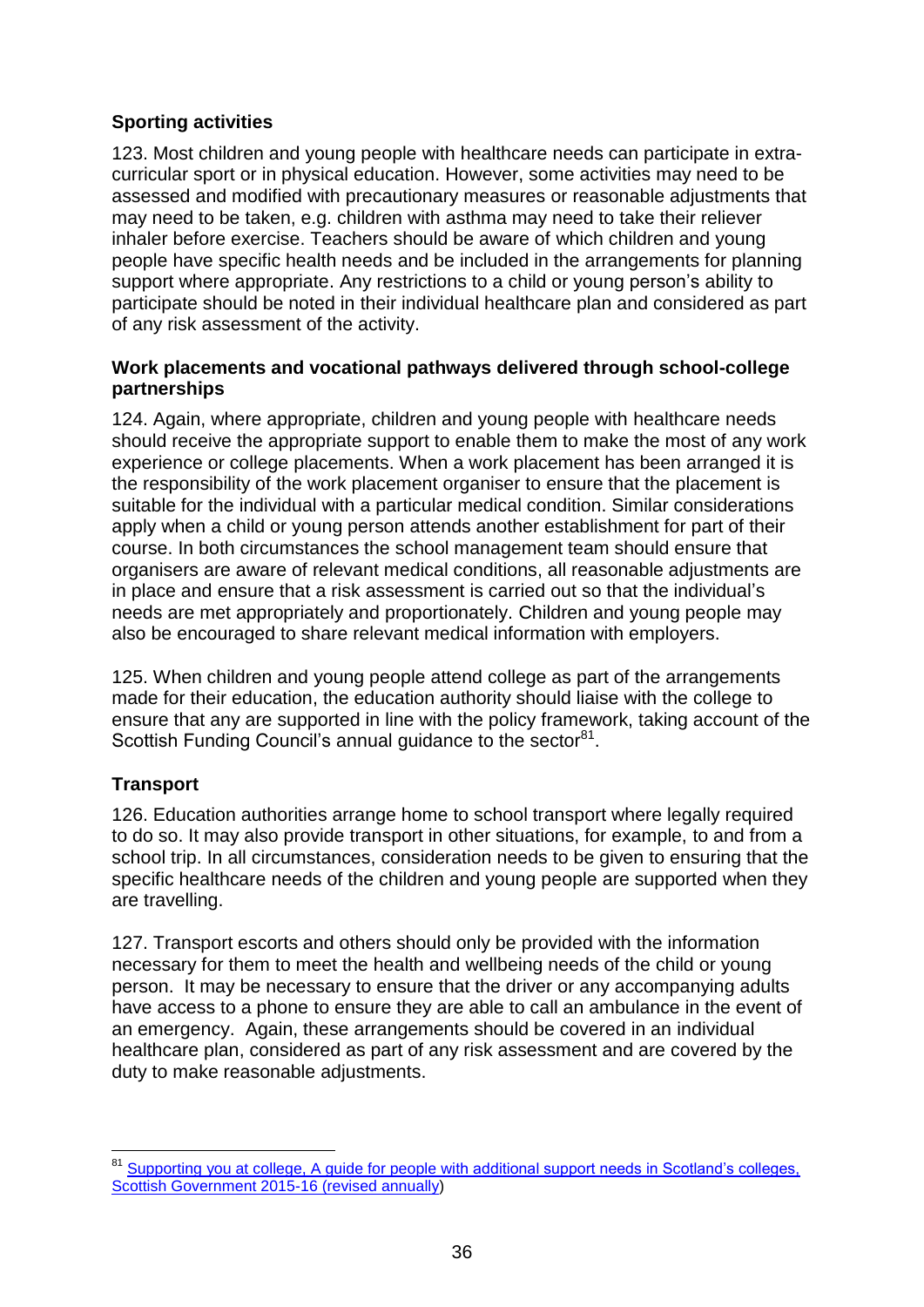#### <span id="page-36-0"></span>**ANNEX A: GUIDANCE FOR EDUCATION AUTHORITIES, NHS BOARDS AND SCHOOLS IN SCOTLAND ON THE USE OF EMERGENCY SALBUTAMOL INHALERS**

#### <span id="page-36-1"></span>**Introduction**

1. This annex provides guidance to education authorities, NHS boards and schools in Scotland on the use of emergency salbutamol inhalers. This guidance is not statutory, but has been developed by the Scottish Government to accompany the guidance to NHS boards, education authorities and schools on "Supporting the healthcare needs of children and young people at school" provided for earlier in this document.

# <span id="page-36-2"></span>**Background**

2. The [Human Medicines \(Amendment\) \(No. 2\) Regulations 2014](http://www.legislation.gov.uk/uksi/2014/1878/made/data.pdf)<sup>82</sup>, which amended the Human Medicines Regulations 2012 $^{83}$ , provides schools across the UK with discretionary powers to buy and hold salbutamol inhalers, without a prescription, for use in emergencies<sup>84</sup>. The legislation only applies to salbutamol inhalers. There are no other medications which can be held in schools for emergency use which can be purchased by a school. All other medications should be provided to schools by children and young people or their families for storage in line "Supporting the healthcare needs of children and young people at school".

3. As stated in paragraph 1 of this annex, the guidance on the use of salbutamol inhalers in schools is for education authorities, NHS boards and applies to schools $85$ .

4. Once purchased, the salbutamol inhalers may only be administered to or used by children or young people who have been diagnosed with asthma, or who have been prescribed a salbutamol inhaler as a reliever medication. The salbutamol inhaler will only be used in an emergency when the child"s own inhaler isn"t available.

5. While schools are not required to hold a salbutamol inhaler for use in emergency situations, they should be aware that there are many benefits of doing so. For example, it might help to reduce the time a child or young person misses class, and the level of response required when a child has an asthma attack in school. It might provide reassurance to children, young people, parents/carers and school staff to know that there is an salbutamol inhaler on site that may be used in an emergency situation. Importantly, it might help to save the life of a child and young person.

6. The information contained within this note is based on recognised principles of safe usage of inhalers and good practice<sup>8687</sup>.

<sup>1</sup> 82 [Human Medicines \(Amendment\) \(No. 2\) Regulations 2014](http://www.legislation.gov.uk/uksi/2014/1878/contents/made)

<sup>83</sup> [The Human Medicines Regulations 2012](http://www.legislation.gov.uk/uksi/2012/1916/contents/made)

<sup>84</sup> [Regulation 27 of the Human Medicines \(Amendment\) \(No. 2\) Regulations 2014](http://www.legislation.gov.uk/uksi/2014/1878/regulation/27/made) amends Schedule [17 of the Human Medicines Regulations 2012](http://www.legislation.gov.uk/uksi/2012/1916/schedule/17/made) to set out the principles of supply to schools.

<sup>85</sup> School is defined in [section 22 of the Human Medicines \(Amendment\) \(No. 2\) Regulations 2014](http://www.legislation.gov.uk/uksi/2014/1878/regulation/22/made) with reference to the definition in section [135\(1\) of the Education \(Scotland\) Act 1980](http://www.legislation.gov.uk/ukpga/1980/44/section/135) as meaning "an institution for the provision of primary or secondary education or both primary and secondary education being a public school, a grant-aided school or an independent school, and includes a nursery school and a special school"; and the expression "school" where used without qualification includes any such school or all such schools as the context may require.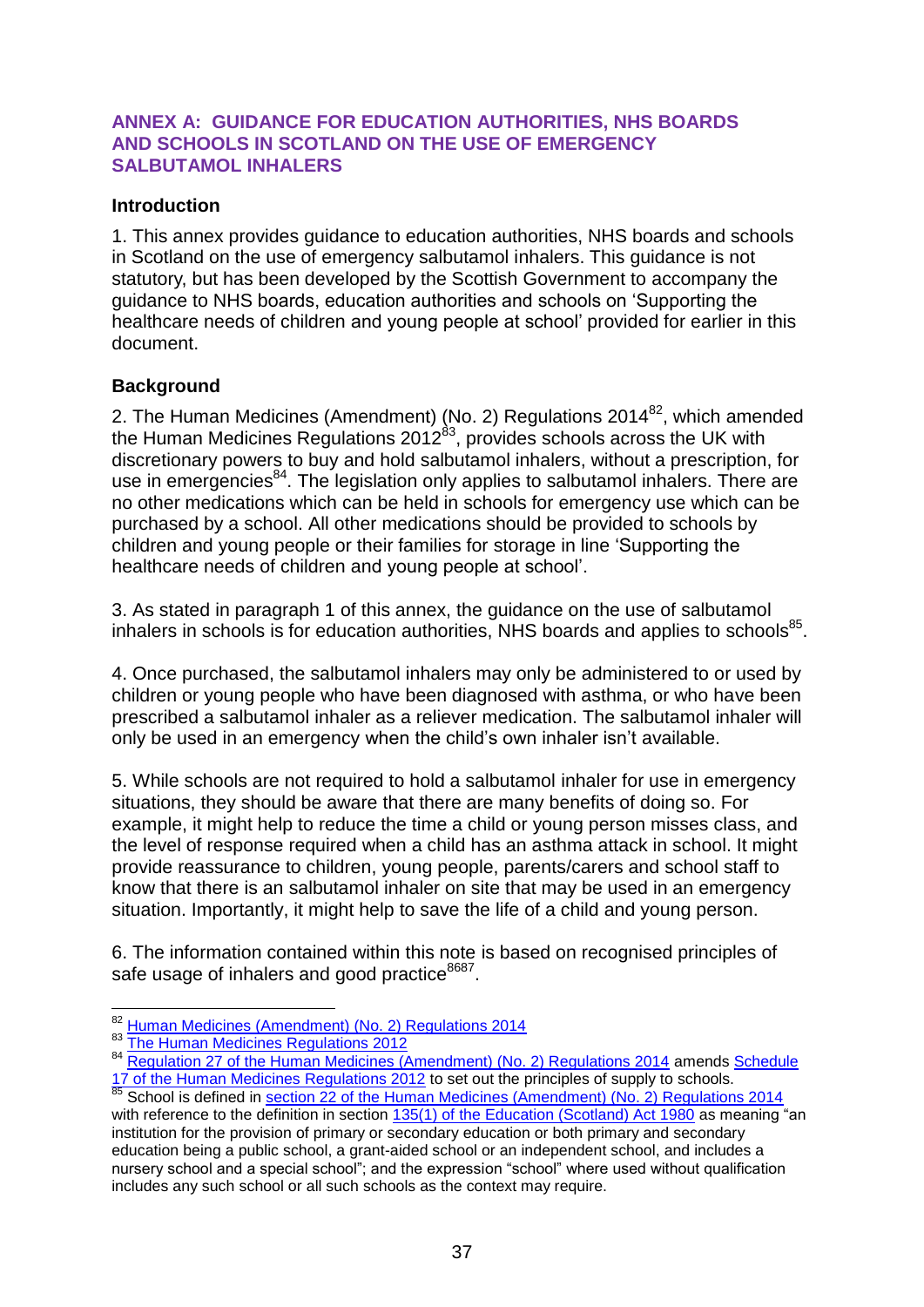#### <span id="page-37-0"></span>**General information in regard to the use of emergency salbutamol in schools in Scotland**

# Purchase of inhalers/asthma kits

7. Regulation 27 of the Human Medicines (Amendment) (No. 2) Regulations 2014 amends Schedule 17 of the Human Medicines Regulations 2012, and sets out the principles of supply to schools<sup>88</sup>. The Regulation which provides the power for schools to buy and hold salbutamol inhalers for use in emergencies, is clear that it is for individual headteachers and schools to purchase. Education authorities in Scotland may wish to consider whether they wish to have a local policy on whether the schools in their area are encouraged to hold salbutamol inhalers for use in emergencies and if they wish to secure a supplier from which individual schools can purchase them. Emergency salbutamol inhalers may only be purchased on receipt of an order signed by the headteacher of the school.

8. Salbutamol inhalers and spacers for use in emergencies in schools may be bought and/or kept as part of an asthma kit, which may include:

- one salbutamol metered dose inhaler;
- two plastic spacers compatible with the inhaler;
- instructions on using, cleaning, testing and storing the inhaler and spacer;
- manufacturer"s information and a checklist of inhalers, identified by their batch number and expiry date, on which monthly checks recorded;
- a note of the arrangements for replacing the inhaler and spacers;
- a form to record when the inhaler has been used;
- a physical and up to date list of children permitted to use the emergency inhaler (see paragraph 13 for more information about asthma registers).

#### Who can use the emergency inhaler?

9. Emergency salbutamol inhalers must only be used by children and young people who are diagnosed with asthma and/ or for whom a reliever inhaler has been prescribed when their own inhaler isn"t available. The emergency salbutamol inhaler must be retained by the school. It cannot be given to the child or young person to take home. If a child or young person requires a replacement inhaler it must be obtained by prescription.

# **Consent**

1

10. Written consent from parents/carers of children diagnosed with asthma and/or for whom a reliever inhaler has been prescribed, and, where appropriate, from children and young people themselves, **must** be sought to ensure that there is agreement in

<sup>&</sup>lt;sup>86</sup> [British guideline on the management of asthma](http://www.sign.ac.uk/guidelines/fulltext/153/index.html)

<sup>87</sup> [Asthma quality standard, NICE, 2013](https://www.nice.org.uk/guidance/qs25/resources/asthma-2098547456965)

<sup>88</sup> [Regulation 27 of the Human Medicines \(Amendment\) \(No. 2\) Regulations](http://www.legislation.gov.uk/uksi/2014/1878/regulation/27/made) 2014 amends Schedule [17 of the Human Medicines Regulations 2012](http://www.legislation.gov.uk/uksi/2012/1916/schedule/17/made) to permit persons selling or supplying prescription only

medicines comprising salbutamol inhalers, subject to the condition that the principal or head teacher of the school has to present a signed order stating the name of the school, the purpose for which the medicine is required and the total quantity, and provided the purpose is for the supply of the medicine to pupils in an emergency.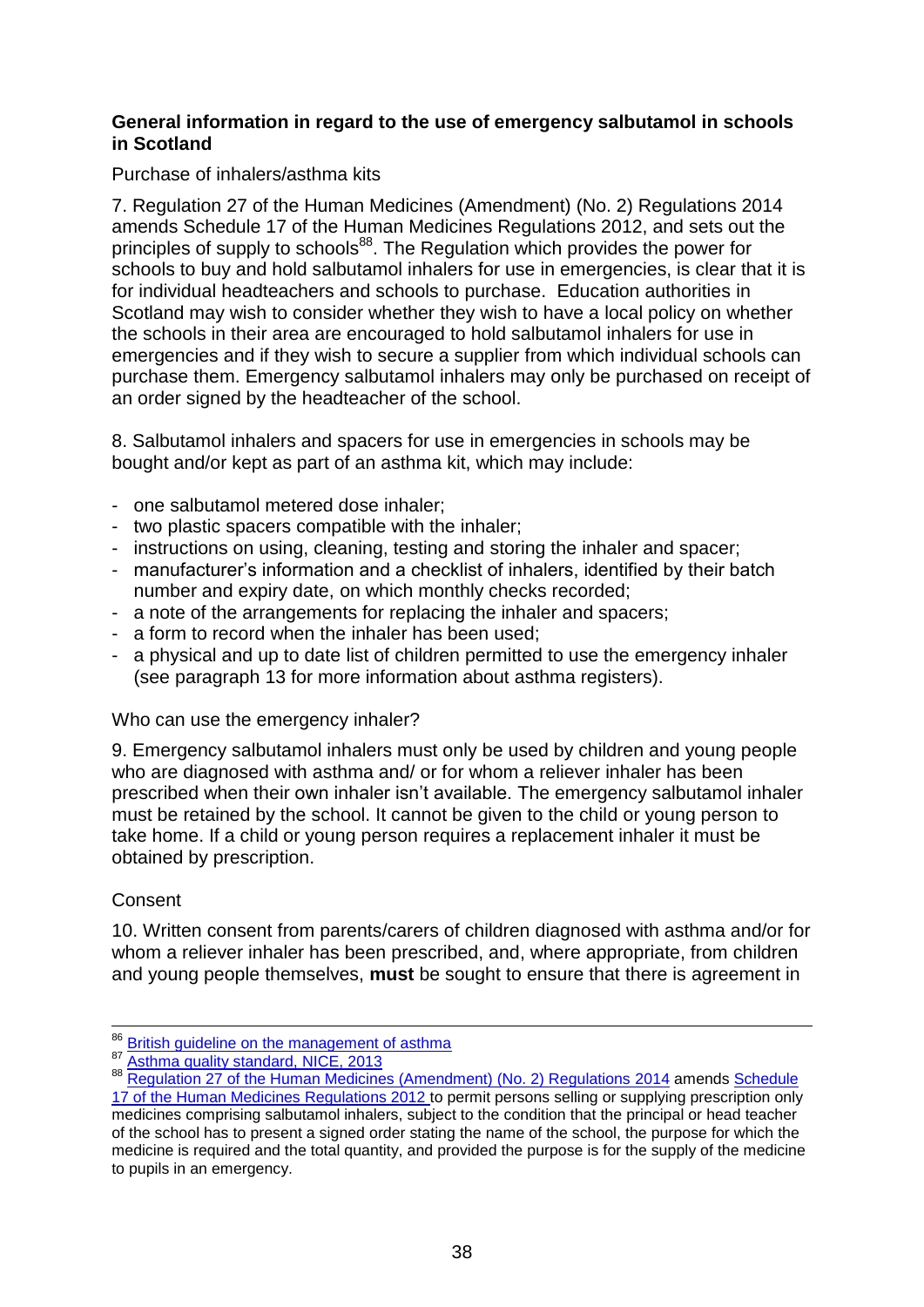place that the salbutamol inhaler may be administered or used in an emergency situation.

11. This may be handled via any form that obtains consent for a child"s own inhaler to be administered at school, or as part of the development of an individual healthcare plan. Consent should be updated regularly, to ensure that any changes to a child or young person"s condition can be managed. Therefore, consent may also be obtained at the start of an academic year or when seeking consent for flu or other vaccinations.

12. Arrangements in place for obtaining consent should take account of how the information about the children will be held and used.

#### Asthma register

13. Maintaining an up to date register or list of children and young people with asthma or a prescribed salbutamol inhaler will help ensure the easy identification of children who may require support with their condition and/or have consent in place to use the emergency salbutamol inhaler. This will be particularly important in larger schools or high schools where the individual health needs of children and young people are not known by school staff. While schools may wish to manage this information via a flagging system on the school management information system, a separate asthma register may also be held. A hard copy of the list or asthma register should be kept with the emergency salbutamol inhaler or asthma kit.

Children and young people who have not been diagnosed with asthma or prescribed a reliever inhaler

14. The salbutamol inhaler should not be used if there is no consent in place or the child or young person has not been diagnosed with asthma or prescribed a reliever inhaler. If any member of staff has reason to suspect a child has asthma or a respiratory condition, they should either speak to the child or young person concerned or notify their parents/carers, so they may seek further medical advice. Any ongoing health or wellbeing concerns may be flagged up to the individual"s named person and/or school health team.

15. Where any child or young person is experiencing breathing difficulties – staff should follow their own emergency protocols.

#### Risk management

16. Although salbutamol is a relatively safe medicine, as with all medicines, it can have some adverse effects. The adverse effects of salbutamol are generally mild and temporary and are not likely to cause serious harm. Children may feel a bit shaky or experience an increased heart rate.

17. The arrangements in place for obtaining consent for an inhaler to be used in an emergency situation (see paragraph 10-12 of this annex) will help ensure that any risks are appropriately identified and managed. This may be managed, for example, via the questions in the consent forms or via the planning arrangements of an individual healthcare plan.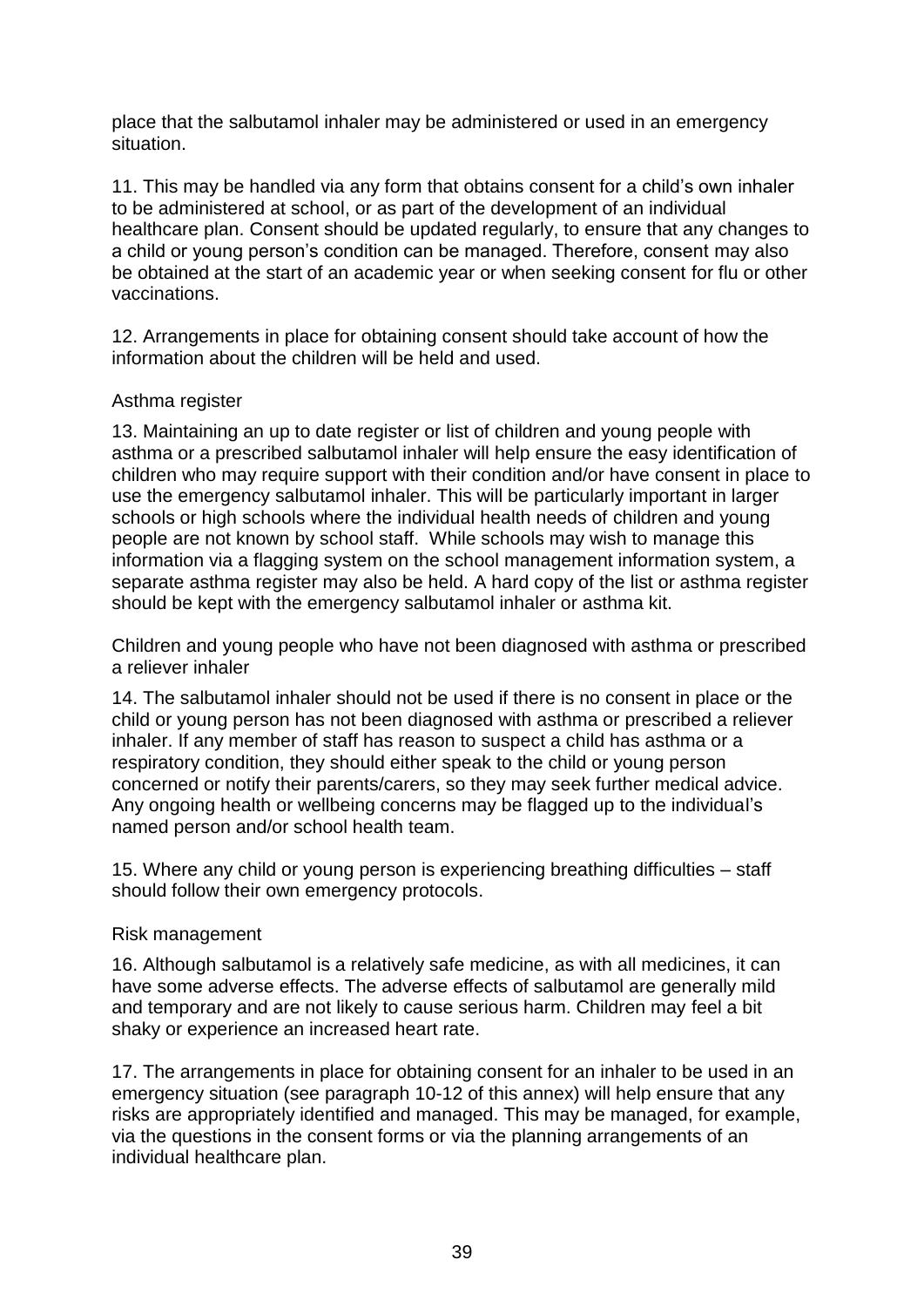Storage of the emergency salbutamol inhalers/asthma kit

18. All salbutamol inhalers should be stored as per the manufacturer"s guidelines. These usually indicate that inhalers are stored at room temperature and are kept away from direct sunlight and heat.

19. The emergency salbutamol inhalers/asthma kits should be stored in a safe and central location in the school. Larger schools may want to consider having these in more than one location for emergency use (i.e. in a school with split sites or in the physical education department). The location of the emergency salbutamol inhaler or asthma kit should be known to all staff in the school and accessible at all times. While the salbutamol inhaler or asthma kit should not be locked away, it shouldn"t be accessible by children and young people.

20. An emergency salbutamol inhaler or asthma kit should be kept separately to children"s own inhalers (which children will normally carry with them) or any spare inhalers held for individual children and young people. As with all other inhalers, the emergency salbutamol inhaler or asthma kit should be clearly labelled.

Care of the emergency inhalers/asthma kits

21. As part of the arrangements in place at school level, there should be at least 2 allocated members of staff who are clear about their responsibility for the care of the emergency salbutamol inhaler or asthma kit. It is recommended:

- Inhalers and spacers are used in line with the manufacturers' instructions.
- The emergency salbutamol inhaler or asthma kit is checked once a month to check whether the salbutamol inhaler and spacer is present and in working order.
- The salbutamol inhaler has a sufficient number of doses available.
- Replacement salbutamol inhalers/spacers/mouthpieces and other kit items are ordered in good time and are available for use .

#### Disposal of the emergency inhaler/asthma kits

22. Manufacturers" guidelines will usually make recommendations about the disposal of inhalers, although this will normally be every 2 years. It is recommended that spent inhalers are taken to a pharmacy. To do this legally, schools should register as a professional carrier and transporter of waste with the Scottish Environment Protection Agency (SEPA). Registration is free and can be done online on the SEPA website<sup>89</sup>.

#### Early learning and childcare settings

1

23. Some young children in early learning and childcare settings and the early stages of primary school may not be able to indicate when they need their inhaler or use the inhaler without assistance. Staff in such settings need to be able to identify when children will be required to use their inhaler and the procedures in place for the individual child should be captured in an individual learning plan.

<sup>&</sup>lt;sup>89</sup> [https://forms.sepa.org.uk/site/scripts/xforms\\_form.php?formID=51&return](https://forms.sepa.org.uk/site/scripts/xforms_form.php?formID=51&returnURL=http://online.sepa.org.uk/apex/pctw_return_from_jadu?p=217:340:3657112044583::::%26) [URL=http://online.sepa.org.uk/apex/pctw\\_return\\_from\\_jadu?p=217:340:3657112044583::::%26](https://forms.sepa.org.uk/site/scripts/xforms_form.php?formID=51&returnURL=http://online.sepa.org.uk/apex/pctw_return_from_jadu?p=217:340:3657112044583::::%26)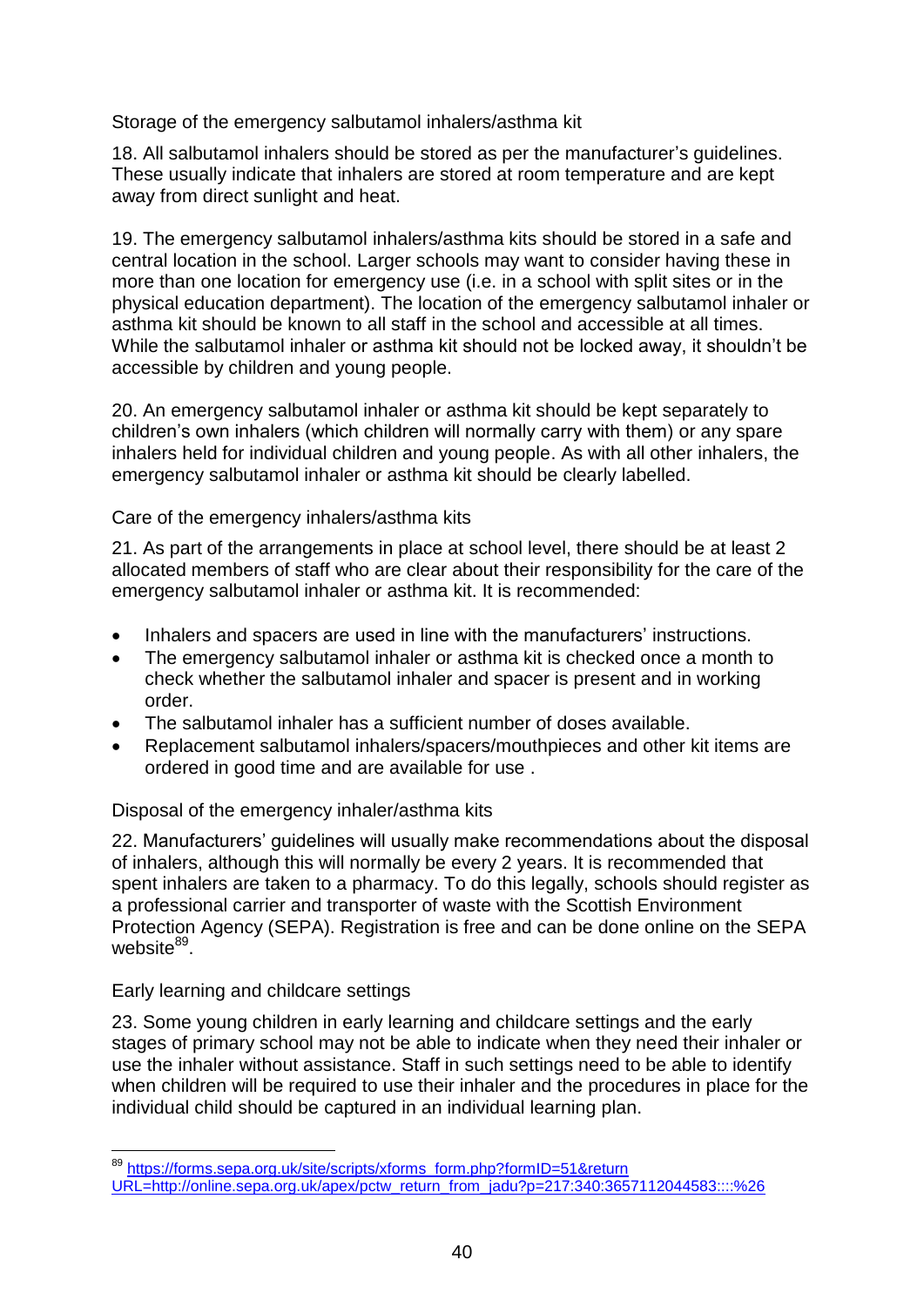# Staff and training

24. All staff working in schools should have a general awareness of providing support to children and young people with asthma. All staff should:

- Whether or not the school holds an inhaler for use in the event of an emergency.
- The signs and symptoms of an asthma attack.
- How to check if a child is diagnosed with asthma, is on the asthma register and holds their own inhaler, how to access information from a child's individual care plan or other written record about the management of their condition.
- Where the child"s own inhaler should be kept and how to access the emergency inhaler if there is one.
- Who to contact for further help and advice.

25. There should also be staff trained to support children and young people in managing their asthma, including how to respond in the event of an emergency. Those staff should undertake specific training to be able to:

- be able to recognise when emergency action is required;
- respond to a request for help from another member of staff;
- administer (or support an individual to administer) salbutamol inhalers:
- clean the mouthpiece of the inhaler after each use (spacers should not normally be reused to reduce the risk of cross infection and may be given to the child to take home);
- undertake specific training regularly;
- maintain the emergency inhaler or asthma kit and
- update records regarding the use of an inhaler and pass on this information onto parents and carers.

#### Information for parents or carers

26. At both education authority and school level, consideration will need to be given to the information available for parents or carers about the use of emergency inhalers in schools. As set out in paragraph 48 of the *Guidance on supporting children and young people with healthcare needs in schools*, education authorities must publish information about their arrangements in place for additional support for learning so schools may wish to include their policy in schools buying and holding salbutamol inhalers for use in emergencies. Schools may wish to include its arrangements in their school handbook or website.

Summary checklist for education authorities and NHS boards in putting in place a policy on the use of emergency salbutamol inhalers in schools

27. Education authorities and NHS Boards in Scotland may wish to consider whether they wish to have a local policy in place about the use of salbutamol inhalers in emergencies as part of the policy framework in place for supporting the healthcare needs of children and young people at schoollf so, they may wish to include, for example:

- A clear statement about whether it encourages and supports schools to hold a salbutamol inhaler for use in emergencies.
- The arrangements in place for the purchase, storage, care, use and disposal of the emergency inhalers or asthma kit (subject to manufacturer"s guidelines).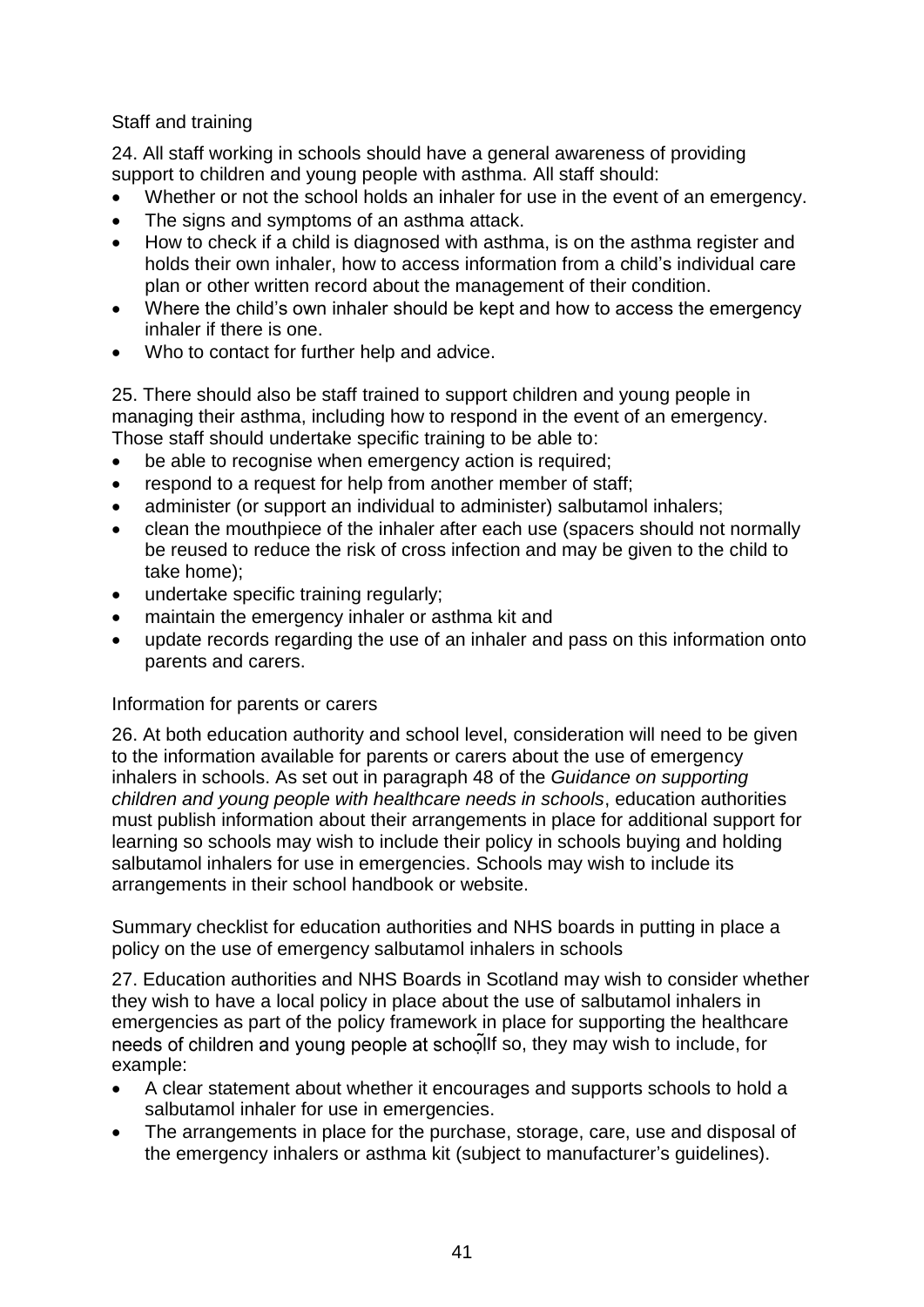- The number of the emergency inhalers or asthma kits that a school might consider holding (depending on the size of the school and the number of sites the school is spread across).
- How and when written consent should be sought in regard to use of the emergency salbutamol inhaler.
- Whether information on what to do in an emergency should be specified in a child or young person"s individual healthcare plan or captured within another relevant document such as the form that obtain written consent.
- General information on how to recognise and respond to an asthma attack and what to do in the event of an emergency (see page 43).
- The training that staff in school should expect in regard to the use of any emergency salbutamol inhalers it holds.
- The arrangements in place in schools to maintain an up to date register or list of children and young people who have been diagnosed with asthma and/or prescribed an inhaler including how this reflects whether or not consent is in place for regarding the use of an emergency salbutamol inhaler.
- How schools should record the use of the emergency salbutamol inhaler.
- How schools inform parents/carers that their child has used an emergency inhaler.
- A point of contact in regard to any queries.

Summary checklist for schools in the use of emergency inhalers in schools

28. In line with Chapter 4 of the Guidance on supporting the healthcare needs of children and young people in schools, when a school chooses to hold an asthma inhaler in school, the school management team will need to refer to any policy arrangement agreed by the NHS board and education authority. They should consider whether it can deliver the procedures set out in this policy framework, and/or whether local adaptions are required that meet the local context of that school (or cluster of schools).

29. In putting in place arrangements about the use of emergency inhalers in schools, the school management team should work with the school health team to ensure:

- Staff in school are aware that there is an inhaler held centrally for use in emergencies and the protocol for using the inhaler.
- That there are training arrangements in place for all staff in schools in recognising and responding to an emergency situation, and that staff training is up to date.
- There are arrangements in place for seeking consent from parents or carers, and where appropriate children and young people themselves, about the use of emergency salbutamol inhalers in schools, and how they will ensure that this information is kept up to date.
- Someone is responsible for ensuring that the asthma register is up to date, for maintaining the salbutamol inhaler or asthma kits and for ensuring that an up to date asthma register is kept alongside the kits, and the disposal of the components of the asthma kit.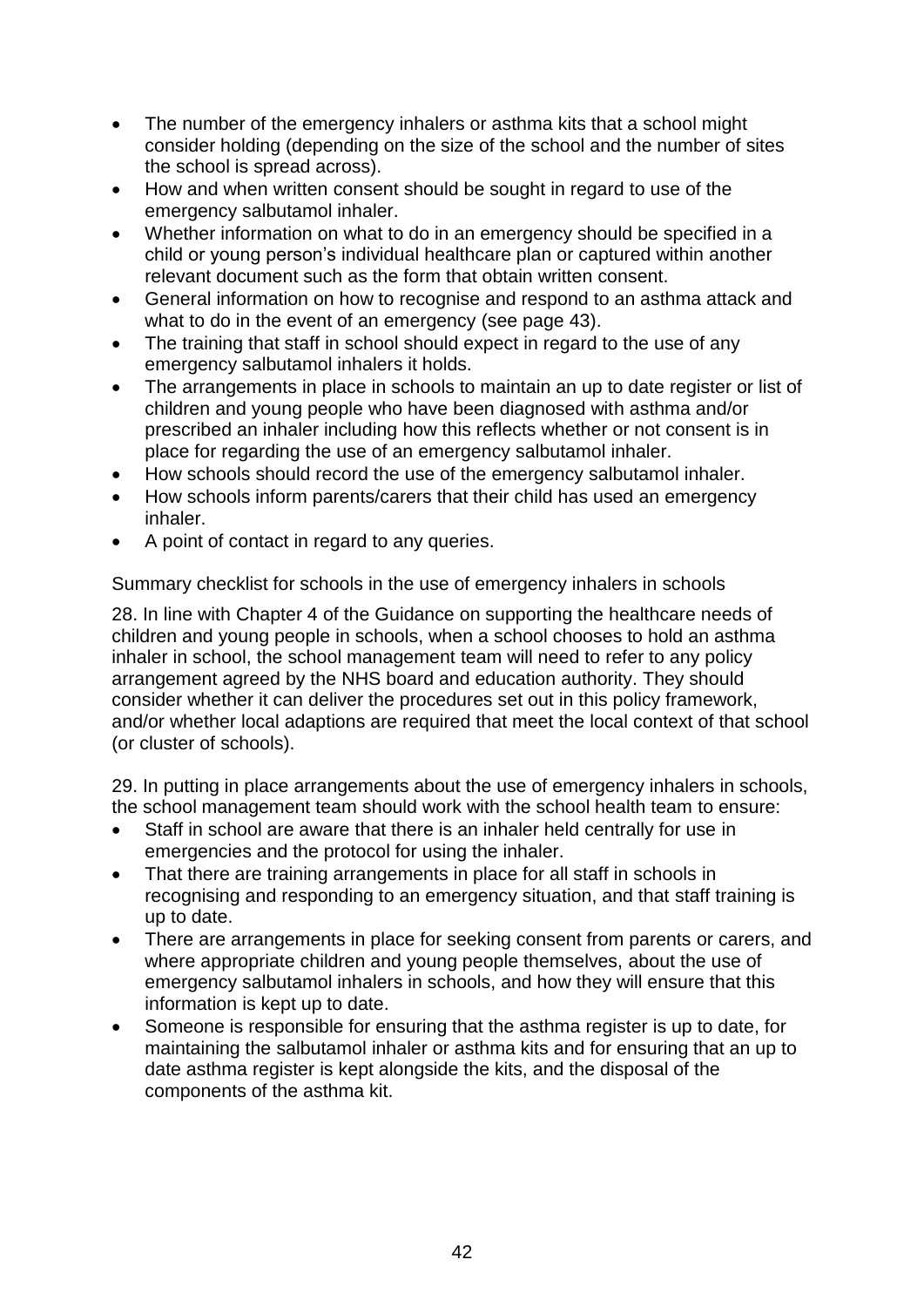#### <span id="page-42-0"></span>**Guidance for school staff on how to respond if a child or young person is having an asthma attack**

#### <span id="page-42-1"></span>**Signs of an asthma attack**

- The child"s reliever inhaler (usually blue) isn"t helping, and/or any of the following:
	- they are coughing, wheezing or short of breath;
	- they say their chest feels tight or if a younger child reports that they have stomach ache;
	- they are unusually quiet;
	- they are unable to talk or complete sentences.

# **STEP 1: If a child is having an asthma attack the following steps should be taken:**

 Send someone to get the child"s own inhaler and spacer. If a child does not have their reliever inhaler in school, use the spare emergency inhaler is there is one available on the school premises (check that the child is confirmed as having asthma and is on the school"s asthma register).

- Stay with the child.
- If possible do not move the child but allow space and privacy.

# **STEP 2: Stay calm and help them to take their inhaler**

- Encourage the child to sit in an upright position.
- Stay calm and reassure the child.
- Prime the inhaler (2 puffs into the air).
- Help the child to take two doses (2 puffs) of their inhaler, one dose at a time, shaking inhaler between doses. A spacer may be used to help ensure that the medicine reaches the lungs.
- If no better repeat a dose every 30-60 seconds up to 10 doses.

# **STEP 3: Call 999 for an ambulance if:**

- Their symptoms are getting worse or they are becoming exhausted.
- They don't feel better after 10 doses.
- If you are worried at any time, even if they haven't yet taken 10 puffs.

When calling ambulance give clear details and confirm the entrance to the school if there is more than one entrance. Record all information including the time inhalers were given.

#### **If the ambulance takes longer than 15 minutes, repeat STEP 2 and call emergency services again.**

#### <span id="page-42-2"></span>**Useful information about the management of asthma**

Asthma UK Website <https://www.asthma.org.uk/advice/asthma-attacks/>

My Lungs, My Life <http://mylungsmylife.org/>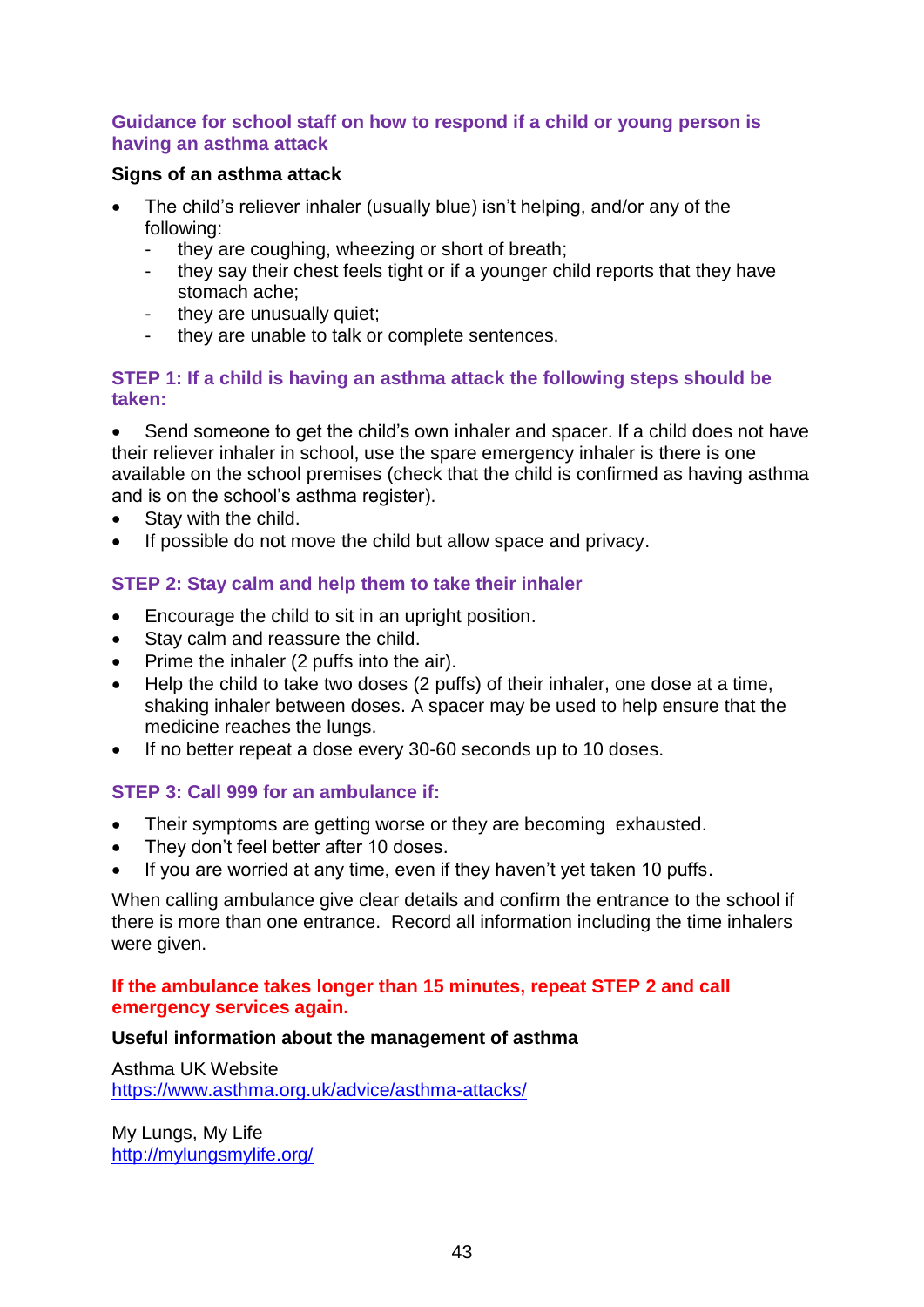# <span id="page-43-0"></span>**ANNEX B: OTHER CONDITION SPECIFIC INFORMATION**

#### <span id="page-43-1"></span>**Children and young people with epilepsy prescribed with emergency rescue medicine**

1. All children and young people with epilepsy who have been prescribed emergency rescue medication should have a written protocol for administration of this medication, signed by the prescriber. In most cases an emergency medication plan issued from the child"s hospital team or GP can be added to an individual healthcare plan, rather than producing a further document.

2. Staff administering epilepsy rescue medication must be appropriately trained and should have epilepsy training refreshed at least every two years. Training may be delivered by epilepsy specialist nurses, local authorities, independent contractors and third sector organisations, however all training should be in line with nationally agreed epilepsy training standards. For more information about national training standards for epilepsy, contact Epilepsy Scotland (refer to **Annex D** for contact information).

3. Free resources for schools including teachers" guides, first aid, template seizure care plans and forms for recording administration of epilepsy medications are also available via third sector organisations and epilepsy specialist nurses.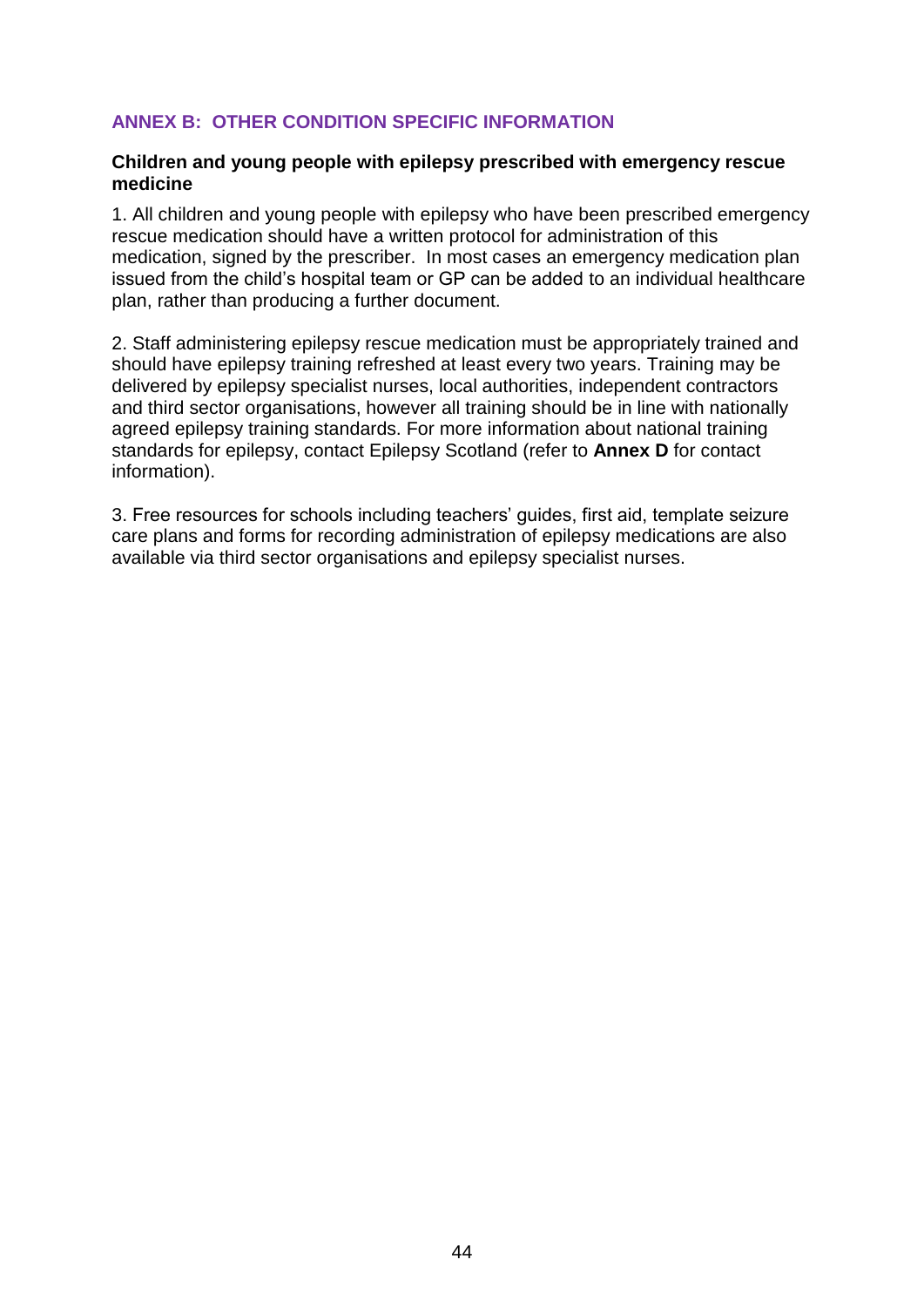# <span id="page-44-0"></span>**ANNEX C: OTHER RELEVANT LEGISLATION AND POLICY TO SUPPORT THE HEALTHCARE NEEDS OF CHILDREN AND YOUNG PEOPLE AT SCHOOLS**

# <span id="page-44-1"></span>**The Equality Act 2010**

#### Reasonable adjustments

1. Under the Equality Act 2010 (the 2010 Act), responsible bodies have a duty to make reasonable adjustments in schools for disabled children and young people. For example if a policy on school trips has the effect of denying disabled people and young children who need assistance with medication from participating, this might amount to discrimination arising from disability if it cannot be justified. Since September 2012 this has included a duty to provide auxiliary aids and services. The duty may require steps to be taken in relation to the administration of medication or to meet other healthcare needs.

2. The 2010 Act requires responsible bodies to take such steps as it is reasonable to have to take to avoid the substantial disadvantage to a disabled child or young person caused by a provision, criterion or practice applied by or on behalf of a school or by the absence of an auxiliary aid or service<sup>90</sup>. Substantial is defined as being anything more than minor or trivial $91$ . The duty to make reasonable adjustments is an anticipatory one. Therefore, services should work together to consider, in advance, what adjustments might need to be made for those children and young people with healthcare needs in schools who are considered to have a disability and make those adjustments in advance. These responsibilities extend to prospective pupils at the school.

3. The 2010 Act does not say what is "reasonable". This allows for flexibility for different sets of circumstances so that, for example, what is reasonable in one set of circumstances may not be reasonable in another. The purpose of the duty to make reasonable adjustments is to enable disabled pupils (and prospective pupils) to have access to an education as close as is reasonably possible to the education offered generally to pupils.

4. The Technical Guidance sets out the factors that are likely to be taken into account when considering what adjustments it is reasonable for a school to have to make<sup>92</sup>.

5. The reasonable adjustment duty is owed to disabled children and young people. A child or young person will have a disability if he or she has a physical or mental impairment that has a long-term and substantial adverse effect on his or her ability to carry out normal day-to-day activities. Physical or mental impairment includes sensory impairments such as those affecting sight or hearing.

<sup>1</sup> <sup>90</sup> [Section 20 of the Equality Act 2010](http://www.legislation.gov.uk/ukpga/2010/15/section/20)

Reasonable adjustments for disabled pupils Scotland, Equality and Human Rights Commission, [2014](http://www.equalityhumanrights.com/sites/default/files/reasonable_adjustments_for_disabled_pupils_scotland_0.pdf)

<sup>92</sup> [Technical Guidance for Schools in Scotland, Equality and Human Rights Commission, 2014](https://www.equalityhumanrights.com/sites/default/files/equalityact2010-technicalguidance-schoolsinscotland-2015_0.pdf)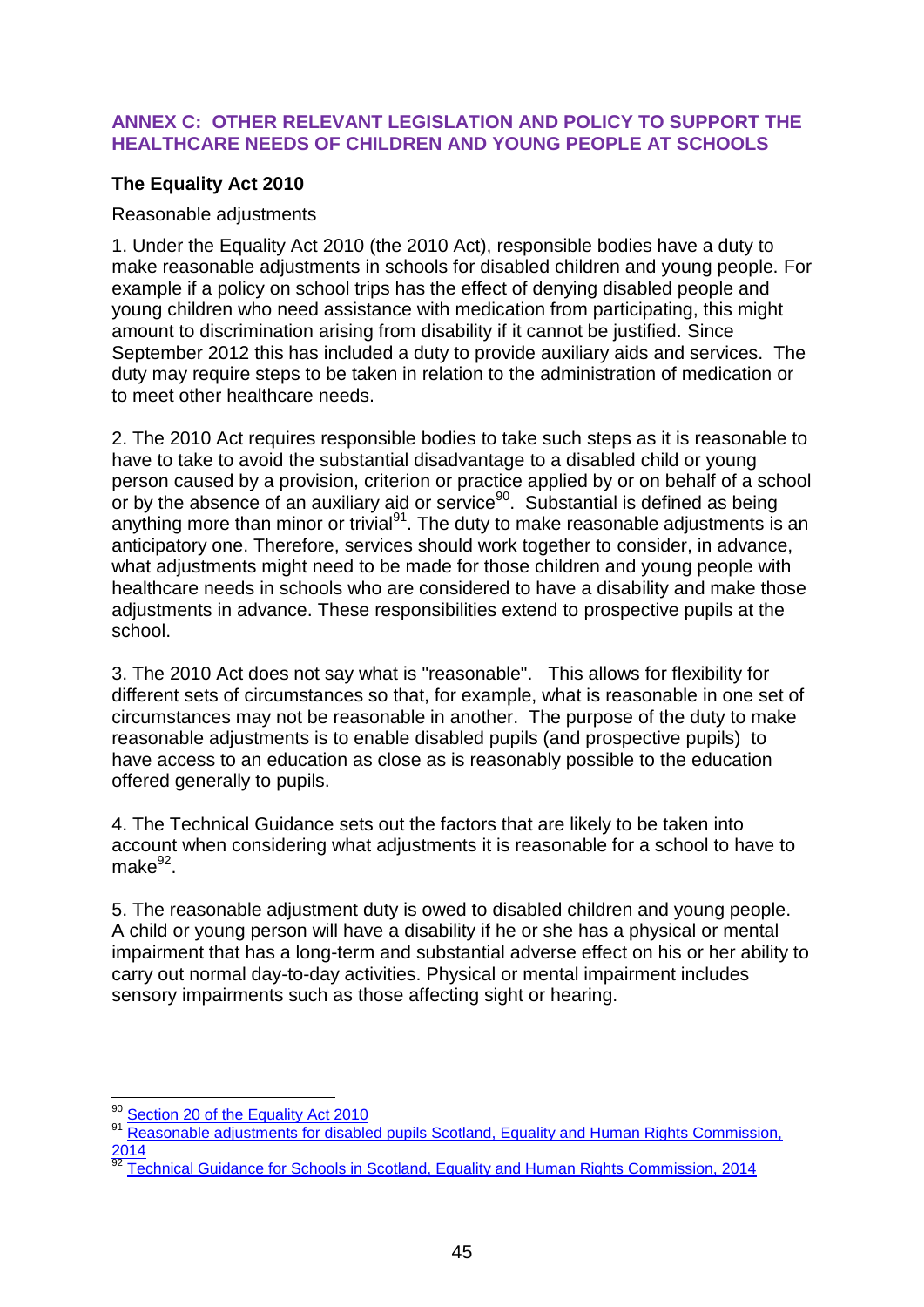6. Some disabled pupils will also have been identified as having additional support needs and may already be receiving additional support in school or may have a coordinated support plan. The fact that a disabled child or young person is receiving additional support does not take away from a school's duty to make reasonable adjustments for that child or young person.

# **Public Sector Equality Duty**

7. The Equality Act  $2010^{93}$  also includes a public sector equality duty that requires public authorities including NHS boards, education authorities and grant-aided schools<sup>94</sup>, in the exercise of their functions, to have due regard to the need to:

- Eliminate unlawful discrimination, harassment and victimisation
- Advance equality of opportunity between different groups
- Foster good relations between different groups

8. The broad aim of the general equality duty is for authorities to integrate consideration to the advancement of equality into their day-to-day work. To enable the better performance of the general equality duty, some public authorities, such as NHS boards, education authorities and grant-aided schools are also covered by specific duties<sup>95</sup>. These specific duties include a duty to assess the impact of new or revised policies or practices (and make arrangements to review existing policies or practices). Reviewing all practices and policies which are relevant to the healthcare needs of children and young people will help a school or education authority or NHS board to ensure that it does not discriminate, as well as help it to comply with the public sector equality duty<sup>9697</sup>.

# <span id="page-45-0"></span>**Patient Group Directions**

9. Patient Group Directions (PGDs) are written instructions for the supply or administration of medicines to groups of patients who may not be individually identified before presentation for treatment. These are now commonly used for school vaccination, outbreaks e.g. supply of antivirals in influenza outbreaks (2009 swine flu), antibiotics for meningitis contacts etc. The relevant provisions are contained in Regulations 229-232 of the Human Medicines Regulations 2012<sup>98</sup>. For further information visit the Medicines & Healthcare products Regulatory Agency (MHRA) website<sup>99</sup>.

<span id="page-45-1"></span>1

<sup>&</sup>lt;sup>93</sup> [Section 149 of the Equality Act 2010](http://www.legislation.gov.uk/ukpga/2010/15/section/149)

<sup>94</sup> Public Authorities in Scotland - Who is covered by the Specific Duties under the Public Sector [Equality Duty?, Equality and Human Rights Commission, 2015](https://www.equalityhumanrights.com/en/advice-and-guidance/public-authorities-scotland-who-covered-specific-duties)

[The Equality Act 2010 \(Specific Duties\) \(Scotland\) Regulations 2012,](http://www.legislation.gov.uk/sdsi/2012/9780111016718/contents) as amended

<sup>96</sup> Technical Guidance on the public Sector Equality Duty Scotland, Equality and Human rights [Commission, 2014](https://www.equalityhumanrights.com/en/publication-download/technical-guidance-public-sector-equality-duty-scotland)

<sup>&</sup>lt;sup>97</sup> For further guidance on the public sector equality duty visit the Equality and Human Rights Commission website at [https://www.equalityhumanrights.com/en/advice-and-guidance/non-statutory](https://www.equalityhumanrights.com/en/advice-and-guidance/non-statutory-guidance-scottish-public-authorities)[guidance-scottish-public-authorities.](https://www.equalityhumanrights.com/en/advice-and-guidance/non-statutory-guidance-scottish-public-authorities)

**[Human Medicines Regulations 2012](http://www.legislation.gov.uk/uksi/2012/1916/contents/made)** 

<sup>99</sup> [http://www.mhra.gov.uk/Howweregulate/Medicines/Availabilityprescribingsellingandsupplyingof](http://www.mhra.gov.uk/Howweregulate/Medicines/Availabilityprescribingsellingandsupplyingofmedicines/ExemptionsfromMedicinesActrestrictions/PatientGroupDirectionsintheNHS/index.htm) [medicines/ExemptionsfromMedicinesActrestrictions/PatientGroupDirectionsintheNHS/index.htm](http://www.mhra.gov.uk/Howweregulate/Medicines/Availabilityprescribingsellingandsupplyingofmedicines/ExemptionsfromMedicinesActrestrictions/PatientGroupDirectionsintheNHS/index.htm)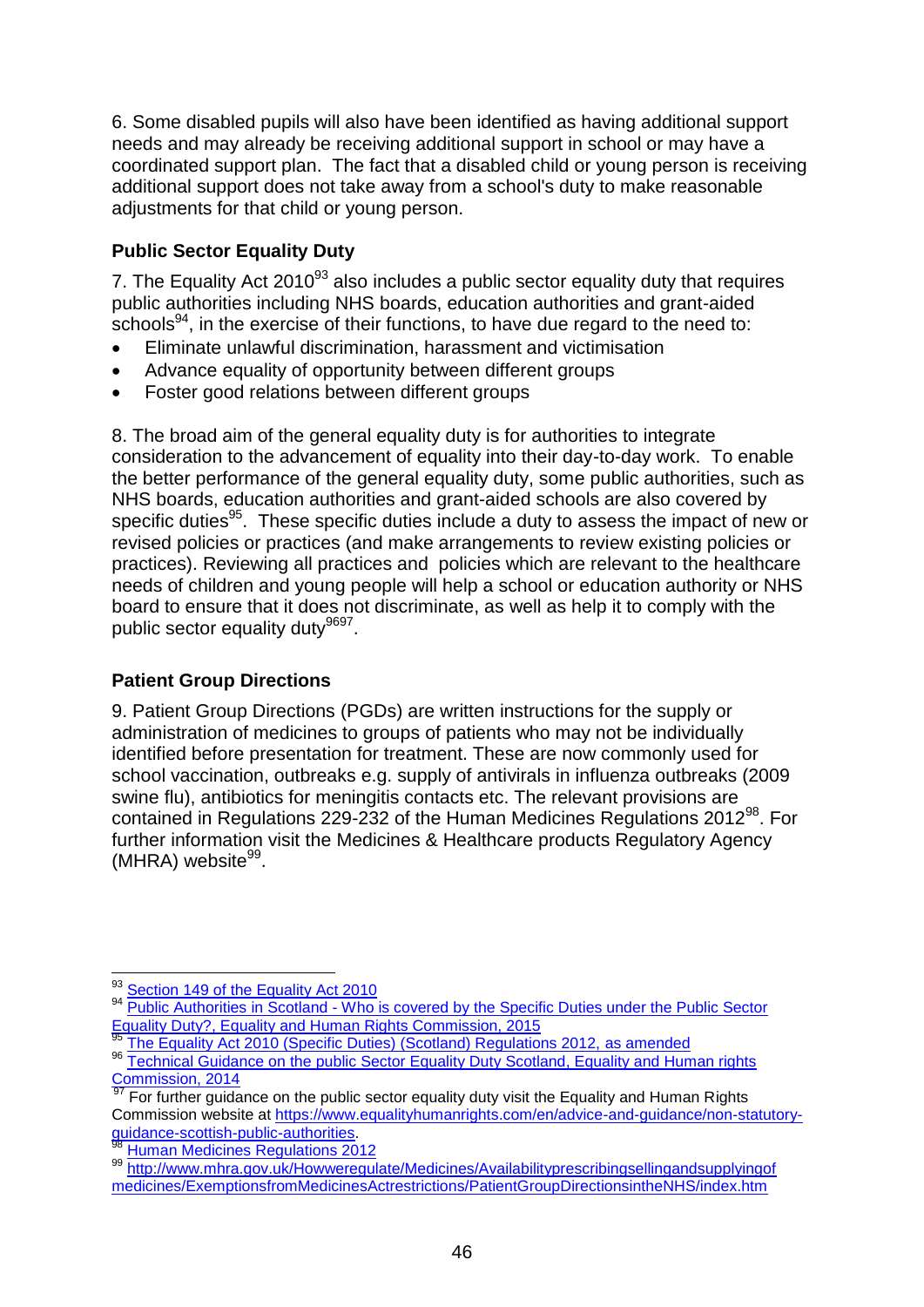# **Independent Prescribers**

10. There have been a number of changes to the Misuse of Drugs Regulations 2001 and Human Medicines Regulations 2012 to allow a variety of medical practitioners to become independent prescribers in addition to the traditional doctors and dentists who could prescribe prescription only medicines. Links to relevant info and legislation can be found at MHRA website<sup>100</sup>.

#### <span id="page-46-0"></span>**Administration of injectable medicines for the purpose of saving life in an emergency**

11. Regulation 238 of the Human Medicines Regulations 2012 allows for certain prescription only medicines to be administered by anyone for the purpose of saving life in an emergency. For more information see Regulation 238 and Schedule 19 of the Human Medicines Regulations 2012<sup>101</sup>.

# <span id="page-46-1"></span>**Controlled Drugs**

12. In recent years there has been a significant number of children and young people receiving schedule 2 controlled drugs to treat ADHD e.g. methylphenidate (Ritalin; Concerta, Equasym, Medikinet) and there is a need for storage and administration of these while at school. The management and use of controlled drugs is currently reserved under the Scotland Act 1998 and is a matter for the Home Office who have UK-wide legislation in place to govern the therapeutic use of CDs. Most recently, the Controlled Drugs (Supervision of Management and Use) Regulations 2013<sup>102</sup> came into force in 2013.

#### <span id="page-46-2"></span>**Health and Safety at Work**

13. The Health and Safety at Work etc Act 1974<sup>103</sup> and Management of Health and Safety at Work Regulations 1999**<sup>104</sup>** both deal with health and safety for employees and non-employees present in workplaces, including schools.

# <span id="page-46-3"></span>**Education (Schools and Placing Information) (Scotland) Regulations 2012**

14. Under the Education (Schools and Placing Information) (Scotland) Regulations<sup>105</sup>, schools must publish information about their arrangements for additional support for learning in a school handbook.

# <span id="page-46-4"></span>**The Waste Management Licensing (Scotland) Regulations 2011**

15. Paragraph 12 of Schedule 4 of the Waste Management Licensing (Scotland) Regulations 2011<sup>106</sup> requires schools to register as a professional carrier and transporter of waste with the Scottish Environment Protection Agency (SEPA).

1

<sup>&</sup>lt;sup>100</sup> [https://www.gov.uk/government/organisations/medicines-and-healthcare-products-regulatory-](https://www.gov.uk/government/organisations/medicines-and-healthcare-products-regulatory-agency) $\frac{25}{101}$  [agency](https://www.gov.uk/government/organisations/medicines-and-healthcare-products-regulatory-agency)

**<sup>101</sup>** [Regulation 238 and Schedule 19 of the Human Medicines Regulations 2012](http://www.legislation.gov.uk/uksi/2012/1916/contents/made)

<sup>102</sup> [Controlled Drugs \(Supervision of Management and Use\) Regulations 2013](http://www.legislation.gov.uk/uksi/2013/373/contents/made)

<sup>103</sup> The Health and Safety at Work etc Act 1974

<sup>104</sup> [Management of Health and Safety at Work Regulations 1999](http://www.legislation.gov.uk/uksi/1999/3242/contents/made)

<sup>105</sup> **[Education \(Schools and Placing Information\) \(Scotland\) Regulations 2012](http://www.legislation.gov.uk/ssi/2012/130/contents/made)** 

<sup>106</sup> **[Paragraph 12 of Schedule 4 of the Waste Management Licensing \(Scotland\) Regulations 2011](http://www.legislation.gov.uk/sdsi/2011/9780111012147/schedule/4)**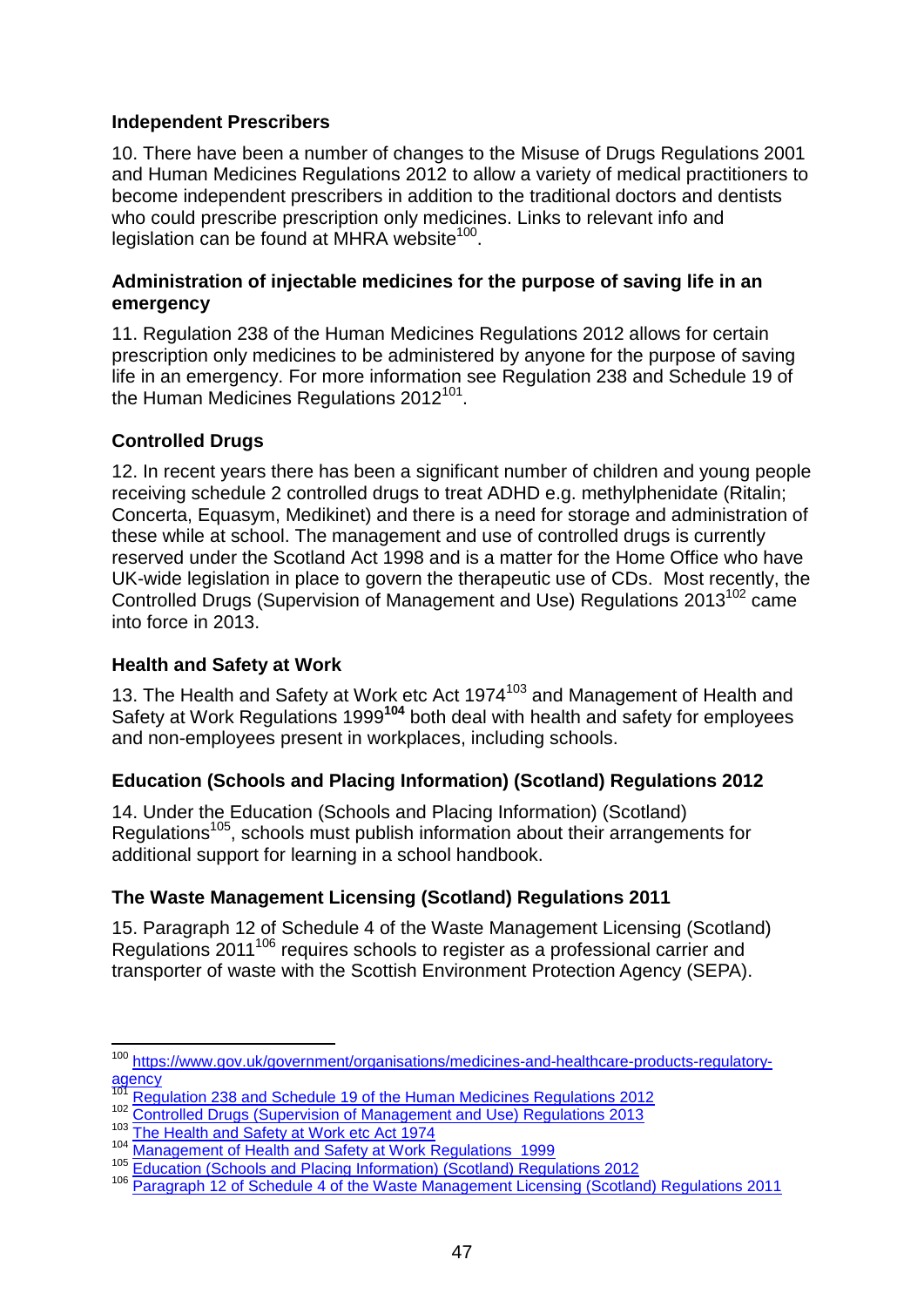#### <span id="page-47-0"></span>**ANNEX D: OTHER USEFUL GUIDANCE DOCUMENTS AND USEFUL ORGANISATIONS**

#### <span id="page-47-1"></span>**Other useful guidance**

Invasive procedures toolkit, PAMIS, 2016 [http://www.pamis.org.uk/\\_page.php?id=99.](http://www.pamis.org.uk/_page.php?id=99)

Infection prevention and control in childcare settings, NHS National Health Services Scotland, 2015 - [http://www.documents.hps.scot.nhs.uk/hai/infection](http://www.documents.hps.scot.nhs.uk/hai/infection-control/guidelines/infection-prevention-control-childcare-2015-v2.pdf)[control/guidelines/infection-prevention-control-childcare-2015-v2.pdf.](http://www.documents.hps.scot.nhs.uk/hai/infection-control/guidelines/infection-prevention-control-childcare-2015-v2.pdf)

Management of medication in daycare of children and childminding services, Care Inspectorate, 2014 - [http://www.hub.careinspectorate.com/media/189567/childrens](http://www.hub.careinspectorate.com/media/189567/childrens-service-medication-guidance.pdf)[service-medication-guidance.pdf.](http://www.hub.careinspectorate.com/media/189567/childrens-service-medication-guidance.pdf)

Establishing the Responsible Commissioner: Guidance and Directions for Health Boards, Scottish Government, 2013 [http://www.sehd.scot.nhs.uk/mels/CEL2013\\_06.pdf.](http://www.sehd.scot.nhs.uk/mels/CEL2013_06.pdf)

Fetal Alcohol Spectrum Disorder Awareness Toolkit, Scottish Government Child and Maternal Health Division, Scottish Government, 2013 – [http://www.gov.scot/Publications/2013/10/3881.](http://www.gov.scot/Publications/2013/10/3881)

Prescription for Excellence A Vision and Action Plan for the right pharmaceutical care through integrated partnerships and innovation. Scottish Government 2013 [http://www.hub.careinspectorate.com/media/109965/sg-prescription-for](http://www.hub.careinspectorate.com/media/109965/sg-prescription-for-excellence.pdf)[excellence.pdf.](http://www.hub.careinspectorate.com/media/109965/sg-prescription-for-excellence.pdf)

A common sense approach to moving and handling disabled children and young People, Scottish Government, 2012 – [http://www.gov.scot/Resource/0040/00402969.pdf.](http://www.gov.scot/Resource/0040/00402969.pdf)

School Handbook Guidance, Information for local authorities and schools following the Education (School and Placing Information) (Scotland) Regulations 2012, Scottish Government , 2012 [http://www.gov.scot/Resource/0040/00401568.pdf.](http://www.gov.scot/Resource/0040/00401568.pdf)

Partnership working between education and allied health professionals guidance, Scottish Government, 2010, [http://www.gov.scot/Resource/Doc/313416/0099357.pdf.](http://www.gov.scot/Resource/Doc/313416/0099357.pdf)

The handling of medicines in social care settings, Royal Pharmaceutical Society of Great Britain -

[https://www.rpharms.com/social-care-settings-pdfs/the-handling-of-medicines-in](https://www.rpharms.com/social-care-settings-pdfs/the-handling-of-medicines-in-social-care.pdf)[social-care.pdf.](https://www.rpharms.com/social-care-settings-pdfs/the-handling-of-medicines-in-social-care.pdf)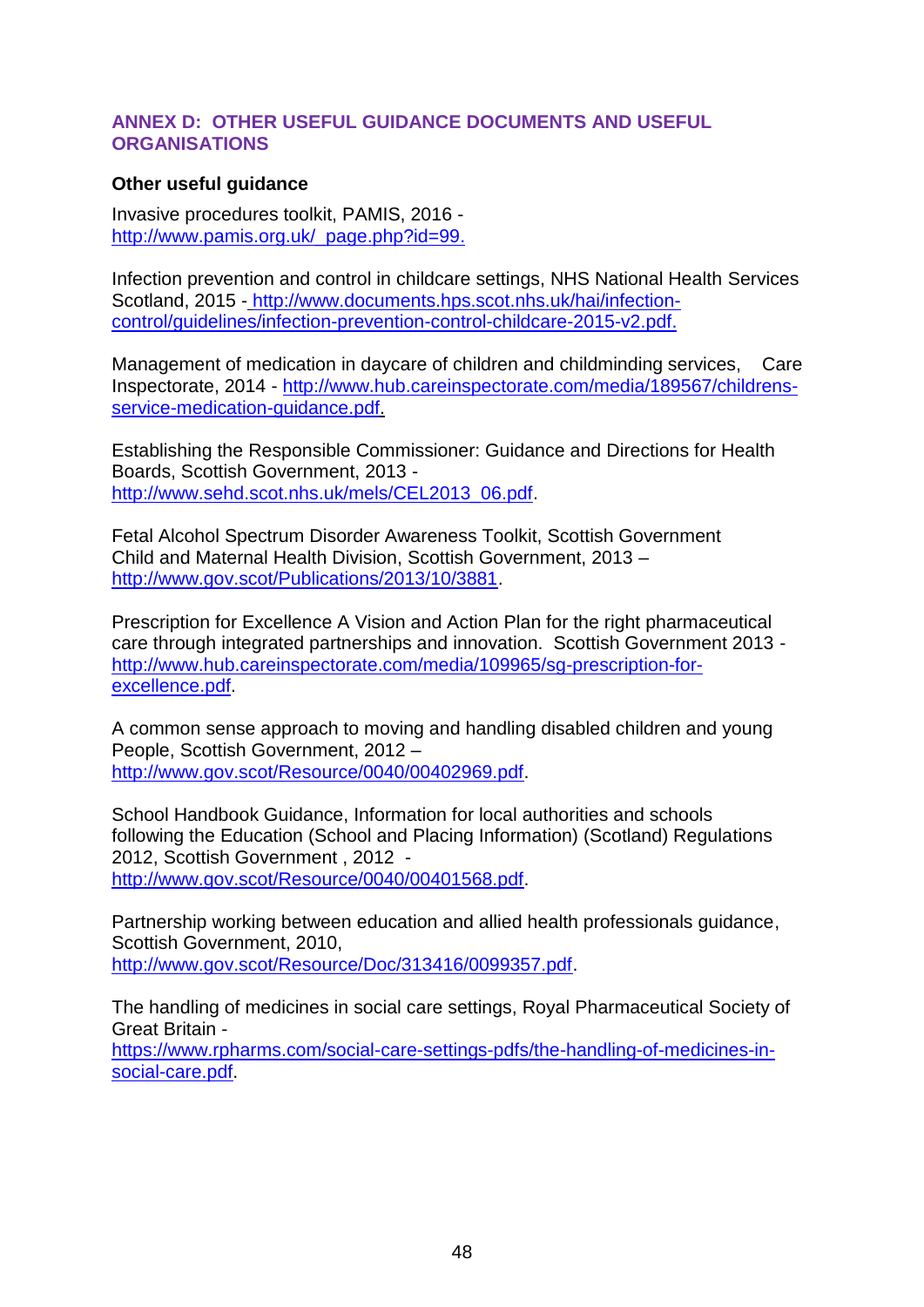# <span id="page-48-0"></span>**Useful organisations**

# **Action for Hearing Loss**

Action on Hearing Loss Scotland can provide tailored deaf awareness training to both staff and students to ensure that deaf and hard of hearing children are fully included in the school environment and to ensure that everyone works together to improve outcomes for the deaf or hard of hearing child or young person. For more information visit [www.actiononhearingloss.org.uk/scotland.](http://www.actiononhearingloss.org.uk/scotland)

# **Action for Sick Children Scotland**

Action for Sick Children Scotland informs, promotes and campaigns on behalf of the needs of all sick children and young people within the healthcare system. For more information visit [http://www.ascscotland.org.uk/.](http://www.ascscotland.org.uk/)

# **Additional Support Needs Tribunals for Scotland**

The Additional Support Needs Tribunals for Scotland consider appeals (references) made by parents or carers and young people against decisions of Education Authorities regarding the provision of educational support including claims of disability discrimination in relation to schools. For more information dial 0845 120 2906 or visit [www.asntscotland.gov.uk.](http://www.asntscotland.gov.uk/)

# **ALISS (A Local Information System for Scotland)**

ALISS is a search and collaboration tool for Health and Wellbeing resources in Scotland. It helps signpost people to useful community support. For more information visit [https://www.aliss.org/.](https://www.aliss.org/)

# **Asthma UK**

Asthma UK is dedicated to improving the health and wellbeing of people affected by asthma. The charity provides a wide range of information and resources on their website, including downloadable asthma action plans. Printed information booklets and other resources are available on request, and bulk copies are available for purchase by healthcare professionals. For more information visit Asthma UK"s website at [www.asthma.org.uk.](http://www.asthma.org.uk/) General enquiries can be sent via email to [info@asthma.org.uk.](mailto:info@asthma.org.uk) Asthma UK also has a telephone helpline number - 0300 222 5800 (9am-5pm, Mon-Fri).

# **British Heart Foundation Scotland**

The British Heart Foundation and British Heart Foundation Scotland provides a number of services to both professionals working with children affected by Congenital Heart Disease and other heart conditions and their families. For more information visit [www.bhf.org.uk/get-involved/in-your-area/scotland.](http://www.bhf.org.uk/get-involved/in-your-area/scotland)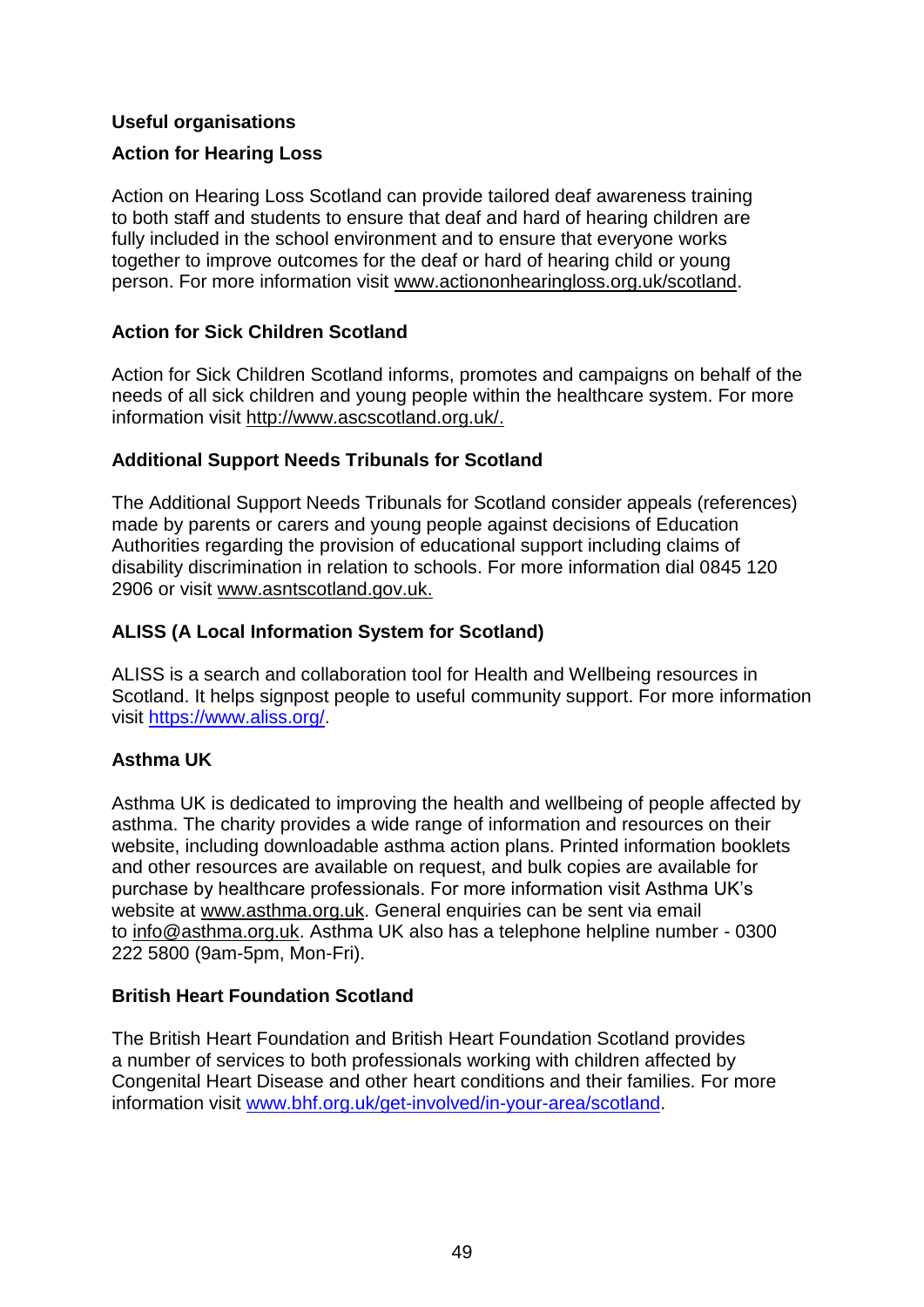# **British Lung Foundation Scotland**

The British Lung Foundation and British Lung Foundation Scotland empower people affected by lung disease through support, services and information, and campaign for healthy lungs and clear air. For more information visit<https://www.blf.org.uk/> or contact the helpline number 03000 030 555 (9am-5pm, Mon-Fri).

# **The Butterfly Trust**

The Butterfly Trust works to support and empower people with Cystic Fibrosis. For more information visit their website at [www.butterflytrust.org.uk.](http://www.butterflytrust.org.uk/)

#### **Care Inspectorate**

The Care Inspectorate regulates and inspects care services in Scotland to make sure that they meet the right standards. For more information visit [www.careinspectorate.com](http://www.careinspectorate.com/)

# **Chest, Heart and Stroke Scotland**

Chest, Heart and Stroke Scotland seeks to improve the quality of life for people in Scotland affected by chest, heart and stroke illness in Scotland and provides advice, information and support in the community. For more information visit [www.chss.org.uk.](http://www.chss.org.uk/)

# **Children and Young People's Commissioner Scotland**

The role of the Children and Young People's Commissioner is to help children and young people to understand their rights and to make sure those rights are respected. For more information please visit their website at [http://www.sccyp.org.uk/about.](http://www.sccyp.org.uk/about)

#### **Clic Sargent**

Clic Sargent provides advice and support to children and young people affected by cancer, their families and the professionals who work with them. For more information visit [http://www.clicsargent.org.uk/content/help-and-support.](http://www.clicsargent.org.uk/content/help-and-support)

#### **Contact a Family Scotland**

Contact a Family is a national charity that provides information, advice and support for families with disabled children. For more information visit their website at [http://www.cafamily.org.uk/scotland.](http://www.cafamily.org.uk/scotland)

Contact a Family has an online A-Z directory of medical conditions. It contains an overview of a number of common and rare conditions, and signposts further information where it exists. The directory can be accessed at [http://www.cafamily.org.uk/medical-information/conditions/.](http://www.cafamily.org.uk/medical-information/conditions/)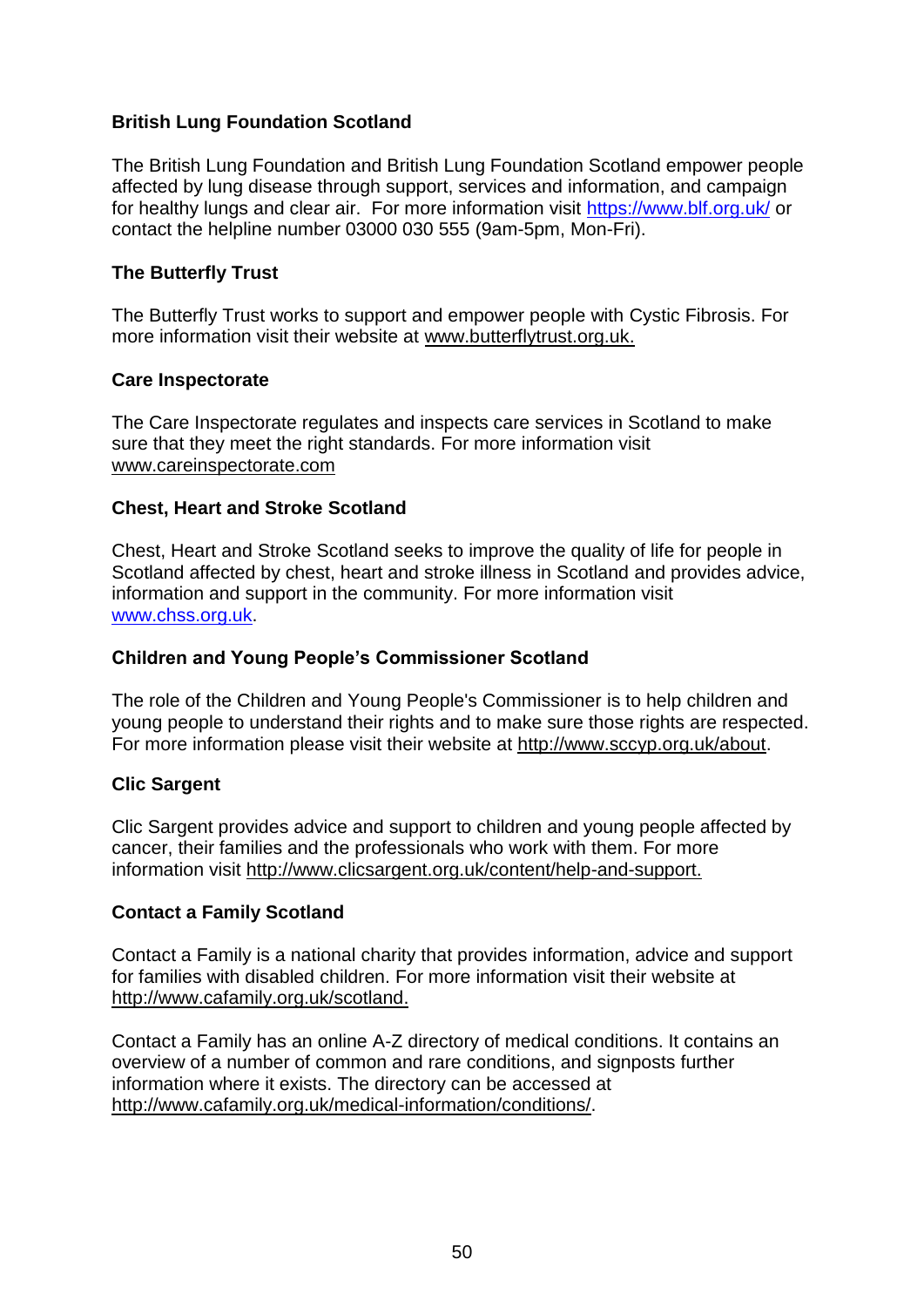# **The Cystic Fibrosis Trust**

The Cystic Fibrosis Trust helps to make a difference to the lives of people with the condition and those who care for them. For more information visit [www.cysticfibrosis.org.uk.](http://www.cysticfibrosis.org.uk/)

# **Diabetes Scotland**

Diabetes Scotland works to raise awareness, improve care and provide support and information for people with diabetes and their families. For more information visit [www.diabetes.org.uk/In\\_Your\\_Area/Scotland/.](http://www.diabetes.org.uk/In_Your_Area/Scotland/)

# **Education Scotland**

Education Scotland works collaboratively and in partnership with other public bodies and local authorities to promote, support and build the capacity of education providers and practitioners to improve their own performance. For more information, visit [www.educationscotland.gov.uk.](http://www.educationscotland.gov.uk/)

# **Epilepsy Scotland**

Epilepsy Scotland aims to improve access to services, enabling them to lead full and active lives. It also provides useful resources for staff in schools and the school health team. For more information call 0141 427 4911 or visit [http://www.epilepsyscotland.org.uk/.](http://www.epilepsyscotland.org.uk/)

# **Enquire**

Enquire provides advice and support to families of children and young people who require some additional support to make the most of their learning. For more information call the Enquire helpline on 03451232303 or email [info@enquire.org.uk.](mailto:info@enquire.org.uk) Visit the website [www.enquire.org.uk](http://www.enquire.org.uk/) for access to a wide range of publications and online resources and more information.

# **Govan Law Centre, Education Law Unit**

Govan Law Centre, Education Law Unit operates a second tier advice service to partner agencies, advocacy agencies, local authorities, NHS boards, Social Services and other solicitors in relation to education matters. A referral can be made by any of these agencies to the Education Law Unit for parents and carers to get legal assistance when their child"s educational needs are not being met.

The Education Law Unit also operates a national advocacy service in partnership with Kindred called Let's Talk ASN. Parents can contact the Education Law Centre directly on 0141 445 1955 if they have the right of appeal to the Additional Support Needs Tribunal in respect of a placing request to a special school or a mainstream school where the child has a co-ordinated support plan; in relation to matters arising relating to Co-ordinated Support Plans and transition from child to adult services. For further information visit [www.edlaw.org.uk.](http://www.edlaw.org.uk/)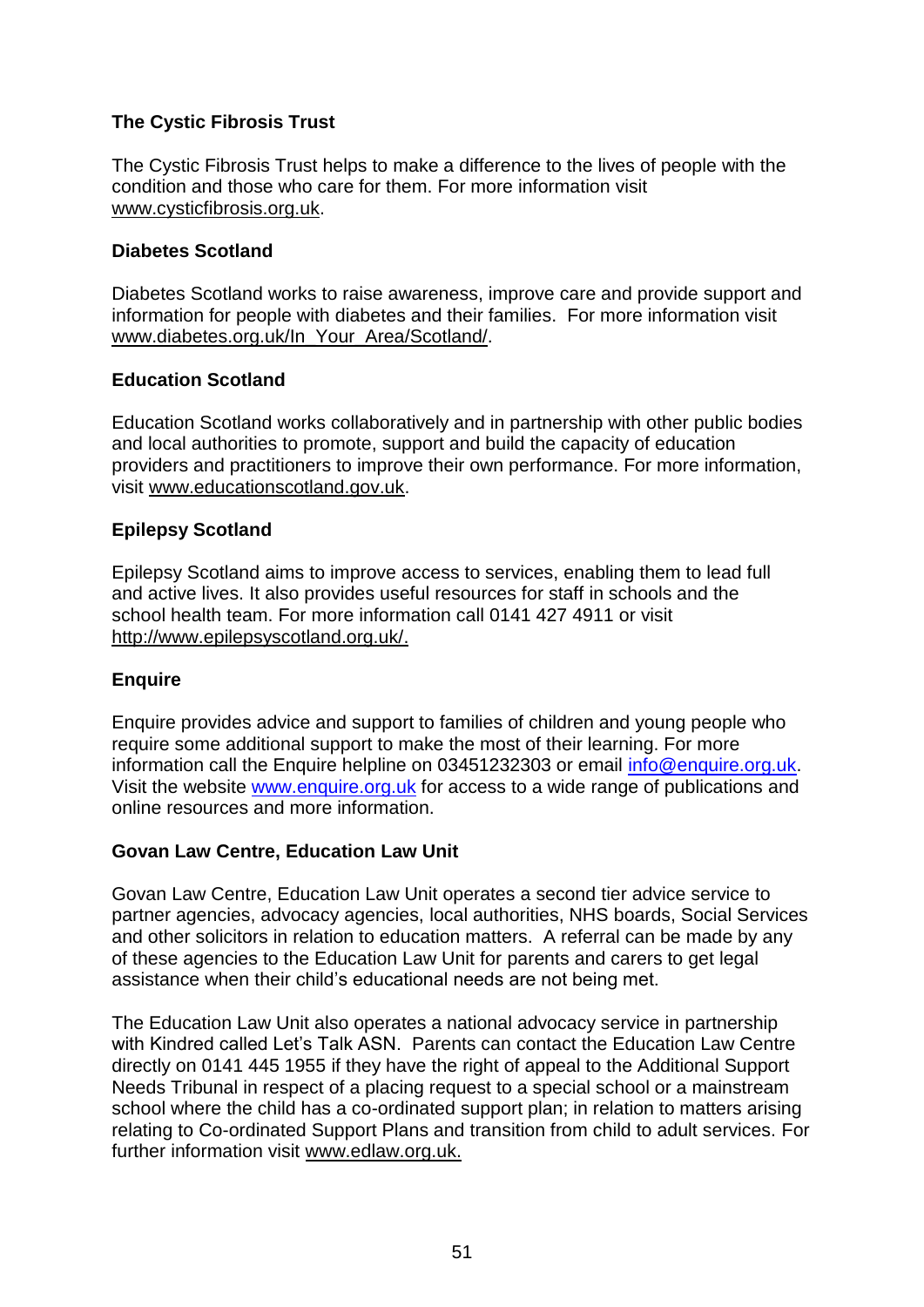# **Health and Safety Executive**

The Health and Safety Executive (HSE) is the regulatory body for health and safety in Great Britain. HSE provides information to school leaders about health and safety in schools on their website at [http://www.hse.gov.uk/services/education/index.htm.](http://www.hse.gov.uk/services/education/index.htm)

#### **Health Protection Scotland**

Health Protection Scotland (HPS) was established by the Scottish Government in 2005 to strengthen and co-ordinate health protection in Scotland. The HPS website contains useful information and resources about healthcare associated infection and infection control. For more information visit [http://www.hps.scot.nhs.uk/haiic/#.](http://www.hps.scot.nhs.uk/haiic/)

#### **Meningitis Research Foundation**

The Meningitis Research Foundation provides support to those affected by meningitis and septicaemia and resources to help raise awareness of meningitis and septicaemia. For more information visit [http://www.meningitis.org/about-us.](http://www.meningitis.org/about-us)

# **The Mental Health Foundation**

The Mental Health Foundation website has a number of resources on supporting vulnerable young people. For more information visit [http://www.mentalhealth.org.uk.](http://www.mentalhealth.org.uk/)

# **The Mental Welfare Commission for Scotland**

The Commission aims to ensure that care, treatment and support are lawful and respect the rights and promote the welfare of individuals with mental illness, learning disability and related conditions. For more information visit [http://www.mwcscot.org.uk.](http://www.mwcscot.org.uk/)

#### **Respectme**

Respectme is Scotland"s anti-bullying service. Information and advice on all aspects of bullying for practitioners, parents, children and young people is available at [www.respectme.org.uk.](http://www.respectme.org.uk/) This website also includes details of Respectme"s free training programme, advice on policy development and campaigning work.

#### **Scottish Child Law Centre**

The Child Law Centre helps children and young people, their families and carers, and professionals working for and with children by providing free expert legal advice and information. For further information visit [http://www.sclc.org.uk/.](http://www.sclc.org.uk/)

# **Scottish Council for Independent Schools (SCIS)**

SCIS is a membership organisation which represents and promotes independent schools in Scotland. For more information visit the SCIS website at [www.scis.org.uk.](http://www.scis.org.uk/)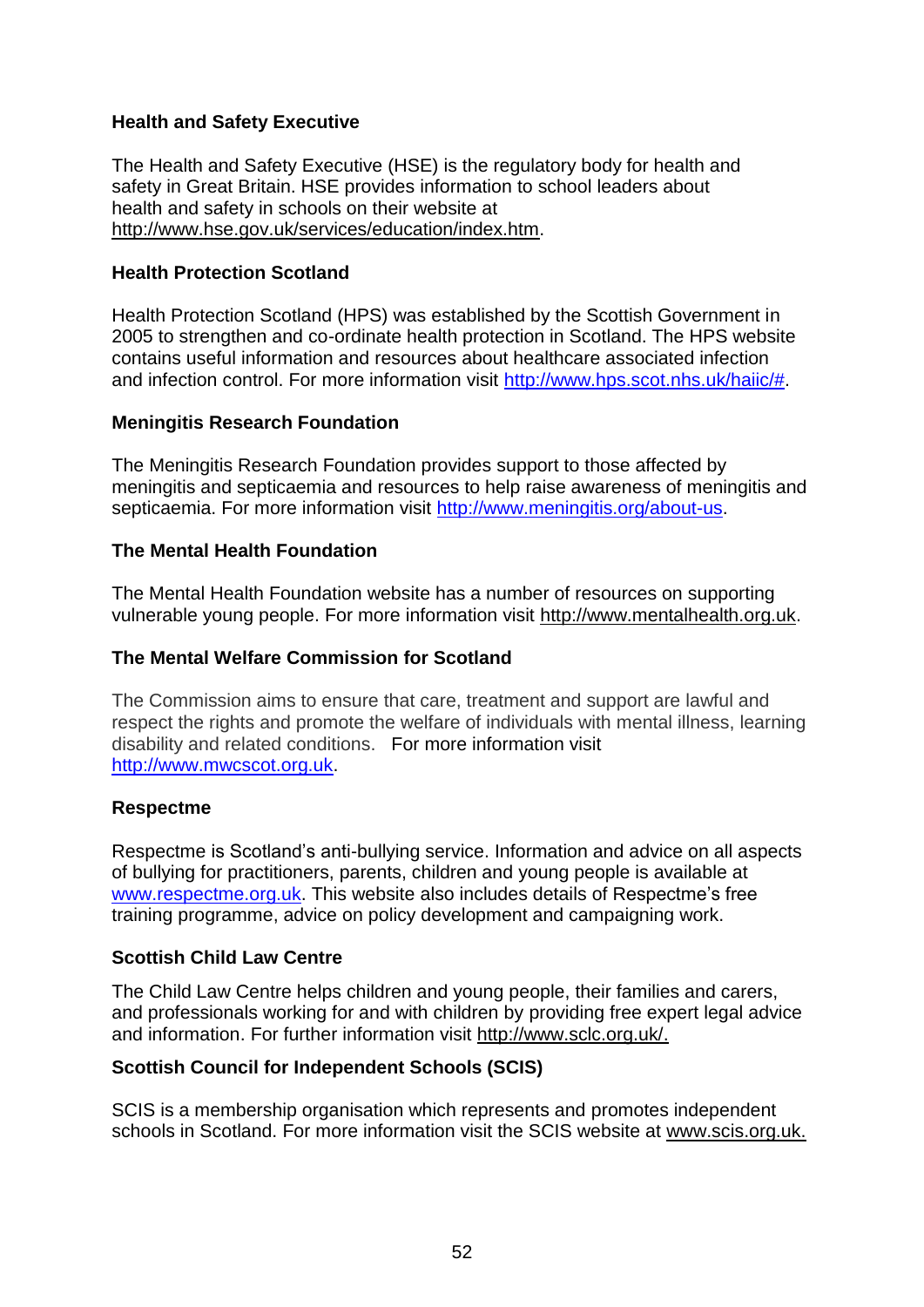# **Scottish Information Commissioner**

The Scottish Information Commissioner promotes and enforces both the public"s right to ask for the information held by Scottish public authorities, and good practice by authorities. For more information telephone 01334 464610 or visit their website at [www.itspublicknowledge.info/home/ScottishInformationCommissioner.aspx.](http://www.itspublicknowledge.info/home/ScottishInformationCommissioner.aspx)

#### **Scottish Paediatric Epilepsy Network**

The Scottish Paediatric Epilepsy Network (SPEN) is a national managed clinical network and brings together people involved in paediatric epilepsy from all over Scotland to agree the way forward for epilepsy services. For more information visit [http://www.spen.scot.nhs.uk.](http://www.spen.scot.nhs.uk/)

#### **Scottish Public Services Ombudsman**

The Scottish Public Services Ombudsman handles complaints from people who have suffered injustice or hardship as a result of maladministration or service failure. For more information visit [www.spso.org.uk.](http://www.spso.org.uk/)

#### **UNISON**

UNISON is a trade union, representing full-time and part-time staff who provide public services. Visit [www.unison-scotland.org.uk](http://www.unison-scotland.org.uk/) for more information.